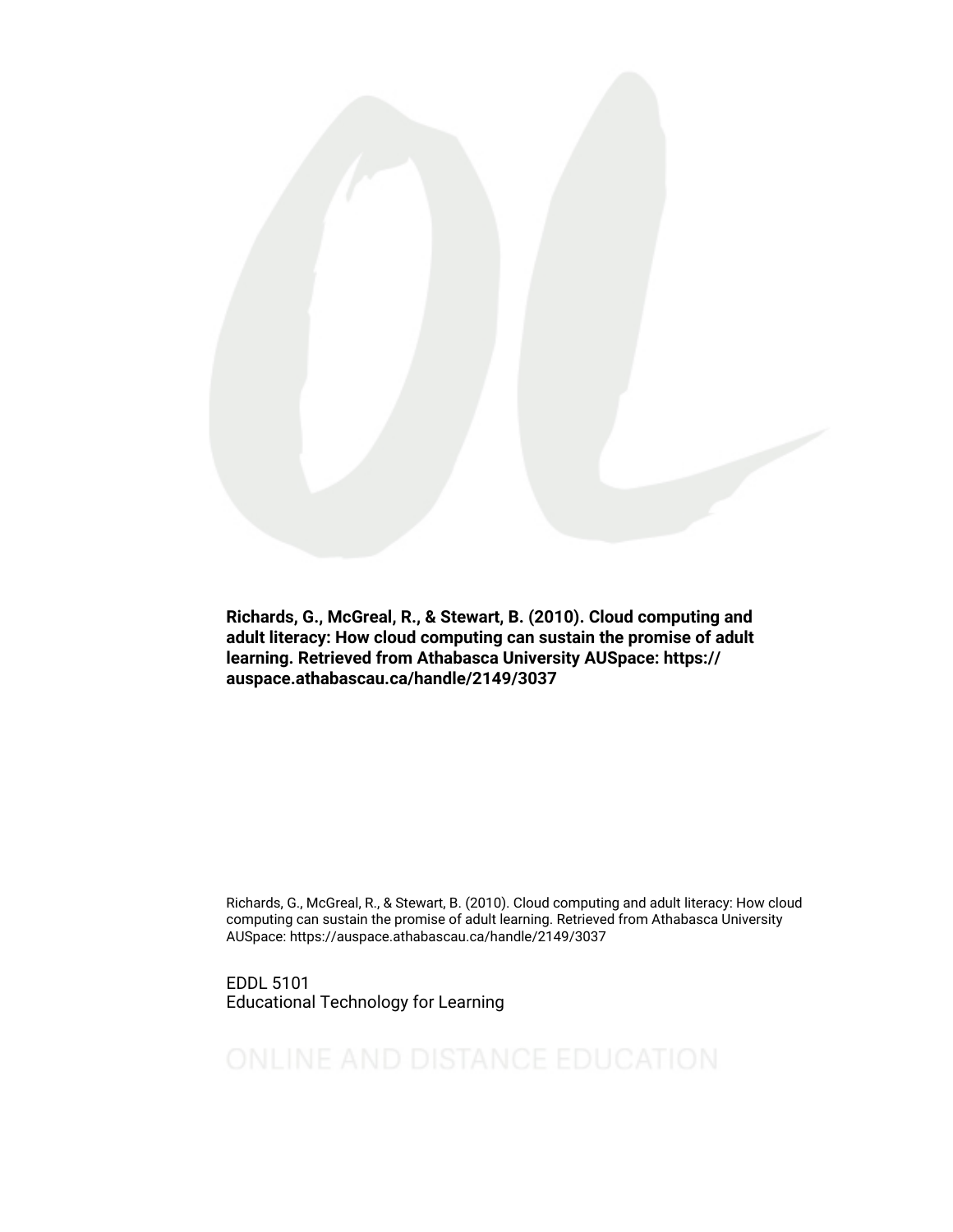

AlphaPlus

161 Eglinton Avenue East, Suite 704 Toronto ON M4P 1J5

# **Cloud Computing, and Adult Literacy:**

**How cloud computing can sustain the promise of Adult Learning**

A report on emerging technology for the Alpha Plus Project

> *Griff Richards, Rory McGreal and Brian Stewart Technology Enhanced Knowledge Research Institute Athabasca University*

31 December 2010



*This report reflects the opinions of the authors and does not reflect the position of either Alpha Plus or Athabasca University. Please direct correspondence to Dr. Rory McGreal, rory@athabascau.ca*



SOME RIGHTS RESERVED This report is licensed under a Creative Commons Attribution 2.5 Canada Licence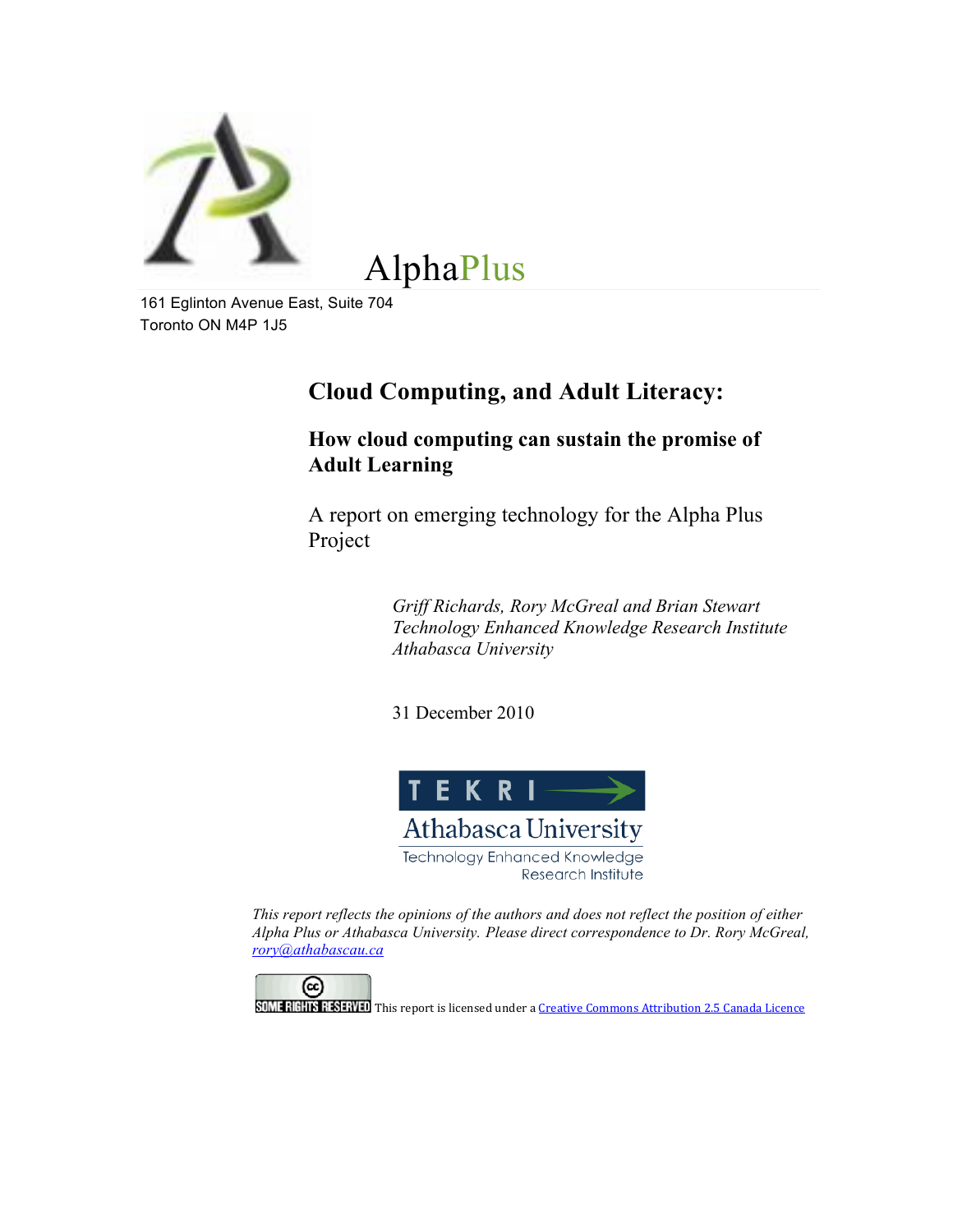#### **Executive Summary**

**Cloud Computing and Adult Literacy** is the final report of an Alpha Plus Project to examine **How cloud computing can sustain the promise of Adult Learning.** The report includes a review of recent literature on cloud computing, on the role of technology in literacy, and on the characteristics of the Adult Literacy in Canada.

Cloud computing portends two fundamental changes in the way organizations will do their computing. The first is shifting from maintaining an in-house computing infrastructure to purchasing computing over the internet from a computer "utility" – a large server farm located near a large power plant so that it reduces costs in energy and in economies of scale. The second is accessing computing power on demand – not only will the user only pay for what they actually use, but as the server farm will have periods of excess capacity, large amounts of computing resources can be requested as needed. This elasticity will benefit computationally intense activity at peak periods, while keeping costs down during normal work or vacation periods. An end user will not have to build a large infrastructure for a short term processing requirement.

Adult Literacy in Canada is fractioned by the federal-provincial constitutional division, by languages, and by the divisions between institutional and community service models. Federal funding is particularly time limited and intermittent short term as it is tied to short-term employment initiatives. This resulting mix creates instability in the ability of literacy providers to sustain literacy programs. On the other hand iteracy providers have been forming regional (provincial) literacy communities, and these in turn affiliate at the national level, thus there may be sufficient goodwill to pool resources to work on a multi-faceted cloud computing coalition.

Technology offers many possibilities to encourage individualized and group literacy learning opportunities. The growing access to the internet has seen Information and Computer Technologies (ICT) become a new type of literacy that is embedded in the daily lives of Canadians as they send email, text-message, blog their thoughts and watch informal videos on Youtube.com. Access to the internet and services on the internet is enhanced through the growing use of smart phones for mobile connections (although isolated areas of Canada where the literacy rate is low may not enjoy this infrastructure.)

In addition to calling for free on-line space and email account for every adult literacy learner, the report sees cloud computing as an opportunity for community collaboration to share resources and promising practices in the cloud and thus bolster literacy services across Canada. Finally, it speculates that the future cyberspace for adult literacy could include new literacy appliances – smart phone applications to help read signs, turn text into voice, and to help the illiterate function better in a text laden world.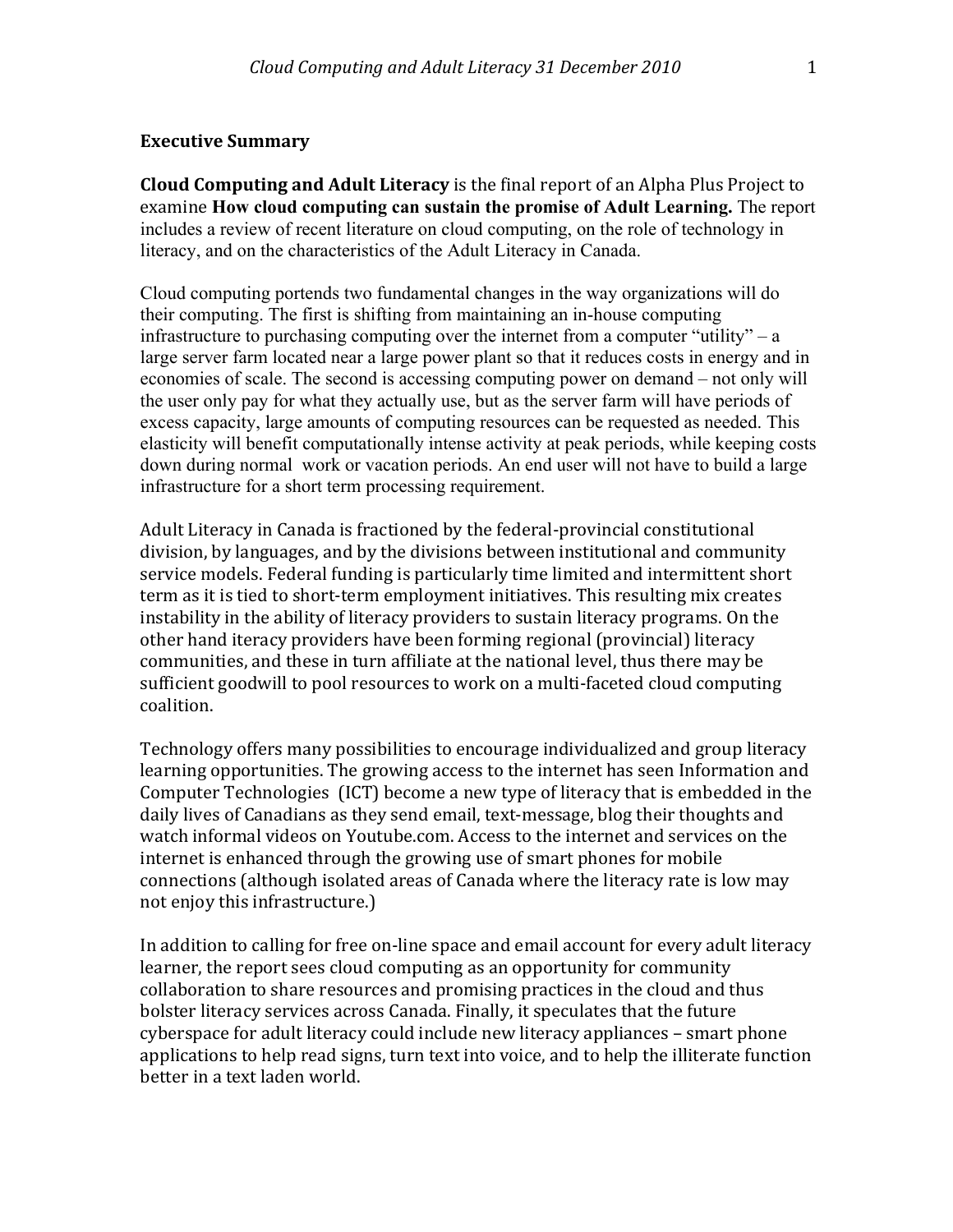## **Introduction**

Adult literacy in Canada consists of a patchwork of large and small adult education providers, many of them autonomous community societies; some are school boards, others are community college based, as well as a range of independent community-based groups. Funding for adult literacy comes from several pockets: from different provincial and/or federal government departments and from charitable organizations. Much of the federal funding is short-term in response to shifting government priorities. Indeed, Crooks et al. (2008) suggest that the ongoing funding search, with the attendant application and reporting activities detracts from the ability to provide more effectively planned and sustainable adult education programs. A major challenge for adult literacy providers is that while their client base has huge human and economic potential, low literacy adults are not perceived as large contributors to the economy and so are all too often funded intermittently on a project basis or as an afterthought. Without deep pockets to exploit technologies, nor exposure to the use of technologies for teaching, adult literacy providers remain very traditional in their use of face-to-face pedagogy and remain unexposed to the potential benefits of technology enhanced learning and cloud computing.

The structures of adult learning and adult education organizations and learners in Canada make the use of cloud computing particularly appropriate. Informal learning and semiformal community-based learning are the dominant modes of adult learning within small businesses, trade unions, cooperatives, industrial and commercial enterprises, hospitals, prisons, and religious and cultural organizations. There are no statistics on the amount of informal learning that is occurring, but there is general agreement that it is growing rapidly (Cross, 2007). Cloud computing can be used to address the increasing cost and complexity of providing state-of-the-art elearning services that are beginning to outstrip the abilities and resources of adult education institutions and organizations. The degree of integration and interoperability required to provide seamless service is becoming too complex for smaller entities to manage efficiently. In addition, higher-level functions such as sophisticated data analytics that could be valuable tools in understanding adult education processes cannot be developed as quickly as necessary, if at all. Computer service departments struggle to provide basic services and support at the transactional level. New approaches are required if adult education institutions and organizations are to effectively meet the demands of learners and other stakeholders for ever more sophisticated services, while still working within the growing budgetary constraints of both the organization and the adult learning sector as a whole. Cloud Computing can form a major part of an effective solution to this problem.

Many institutions and companies are moving rapidly to adopt **cloud computing**, a term that refers to accessing and using ICT (Information and Communications Technology) including the computers and software applications housed on web servers in large industrial scale computing centres. These commercial "utilities" offer computing services at a fee that is far cheaper than what most organizations would pay to implement and maintain their own computing infrastructure. To lower energy costs, cloud providers locate their data centres near power generation facilities; to lower staff costs per machine,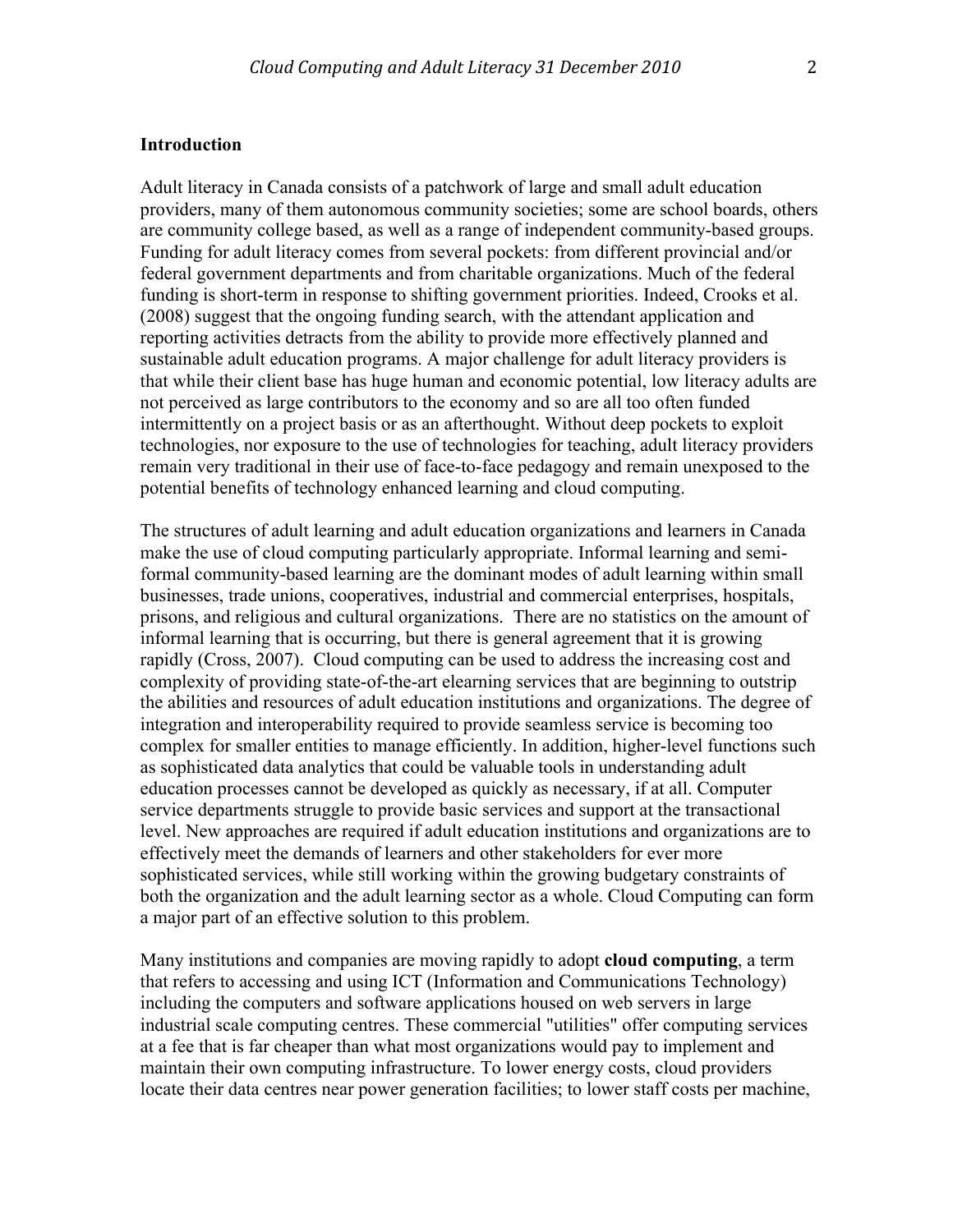cloud providers install vast numbers of computers in each server farm. Many institutions already benefit from these economies of scale by outsourcing email to Google or Microsoft.

The second benefit of cloud computing is in having large data processing resources available "on demand". Scientists with analyses that might take hours or days to execute on a single computer can speed the processing by tasking the cloud to provide the equivalent of hundreds of computers for a few minutes. Lower costs and flexible computing-on-demand are the two key advantages of cloud computing. The impact is already being felt in some institutions and businesses; cloud computing will soon spread to other areas of the economy and to adult literacy organizations that become aware of its benefits.

Cloud computing can be an industrial scale replacement of the "cottage industry" approach to institutional computing that now exists within institutions and organisations. The capital costs of computing can be eliminated, along with the risks, and converted to much reduced operational costs. With the cloud, the physical space and the energy ICT consumes are no longer required, while computing power is greatly increased. In addition, Scalability allows users to add or lower capacity only when needed (Powell, n. d.).

At first blush cloud computing seems like an entirely technical issue since adult literacy educators like most consumers are blissfully unaware of the current web services technologies like those used for searching the web or booking airplane tickets. However, a major paradigm shift will lead those using technology to rethink the services they offer and how they are offered. For example, the emergence of the World Wide Web Mosaic Browser in 1995 made it possible to both publish and retrieve information without having an intermediary, and it made it easy for anyone to publish information quickly and at a much reduced cost. This had a huge impact on the world of distance education that until then leaned toward "big mass media" paper publications and television. The "anyone can publish" environment brought on by the Worldwide Web meant that almost any institution could start offering distance education, which they are doing in ever increasing numbers. By 2005, the integration of mobile telephones with the internet literally meant that anyone, almost anywhere could connect to the world's information systems. This has been particularly beneficial through democratizing information access in developing countries as they are now able to use mobile phone networks to carry both voice and data information. The ability to "leap-frog" the millions of miles of copper wire and boxes that plug into electrical outlets has enabled emerging and developing countries to partake in the knowledge economy at a faster rate and to partially close the digital divide.

Piña and Rao (2010) argue that cloud computing is creating "new IT [Information Technology]-enabled market constructs" and having a profound effect on management, particularly in terms of incentive structures and administrative processes. This poses challenges to business transformations from which the adult literacy community and other educational and economic sectors cannot escape. The shift to cloud computing provides an opportunity for adult literacy providers to implement and/or re-structure their online operations and decide what services to offer and how they will be provided. However, this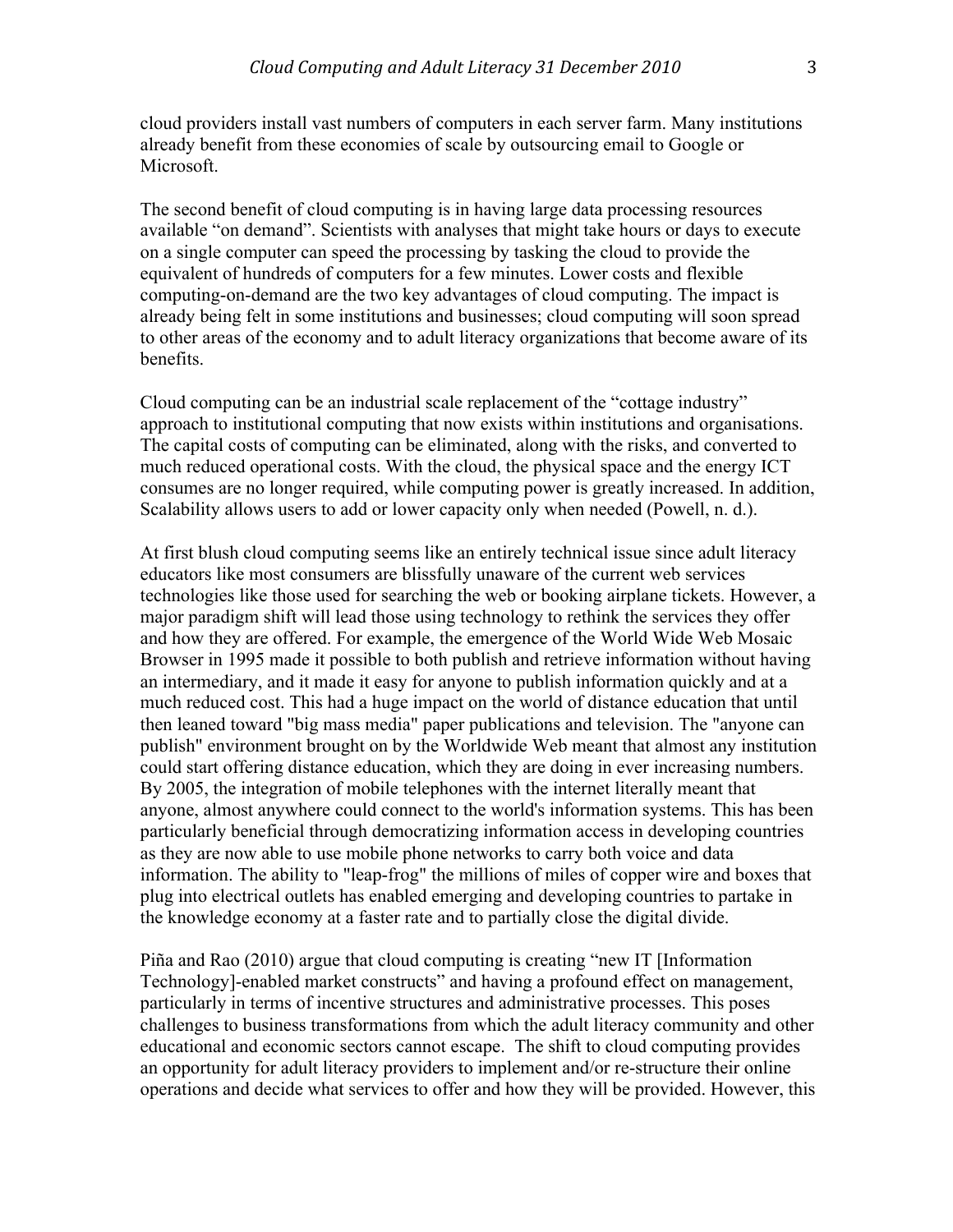will not happen automatically. The adult literacy sector in Canada faces endemic regionalization and programming challenges that have little to do with computing, and everything to do with politics, funding, community leadership, and professional collaboration.

An elearning experts symposium sponsored by Contact North (2010b) identified a number of specific operational and technical challenges, all of which could be viably addressed using cloud computing. These include addressing content quality, learner support, the elearning compatibility of administrative systems, on-going IT management infrastructures, tools, broadband availability, support services (helpdesk), and the evergreening of IT.

Myers and de Broucker (2006) recommended the implementation of a public policy framework for adults that acknowledges the 'right to learn'. This includes financial support, incentives for employers, and more government investment using a "co-ordinated approach to respond to adult learners' needs." Support for cloud computing would go a long way in addressing these recommendations.

While cloud computing can be used to lower the costs of providing a technological infrastructure for adult literacy. There will still be real costs; the economics of Cloud provision will need to be defined and fully understood. The cloud investment can reasonably only be realized with sufficient stable funding. Building a collaborative community around cloud computing might be a way to bring a large number of educational resources together to develop and sustain a coherent and cost-effective delivery model for adult literacy training that would benefit many. It may also provide the cross-fertilization of ideas and talents to see a new range of literacy services that will help low literacy Canadians cope with our text-laden society.

This report is organized around four questions:

- **1. What is cloud computing and why is it important for Adult Literacy?**
- **2. What is the current state of Adult Literacy education in Canada and is a cohesive community possible?**
- **3. What is the current use of information technologies to support Adult Literacy?**
- 4. **What might a cloud computing strategy for adult literacy look like and what are the challenges to realize such a vision?**

While at first cloud computing may seem a purely technical issue, the changes it brings may provide an unprecedented opportunity to revolutionize the way in which we offer adult literacy training and new literacy services that can hasten the integration of low literacy adults into society. The Cloud could facilitate the alignment of institutional processes and thereby enable the reduction of system complexity. There are legitimate reasons for institutional or organizational differences: size, programming, structure and the operational mandate all provide significant reasons for differentiation. The main benefits for an initial adult education cloud are in the lower layers of the IT stack, where infrastructure and platform provision best accommodate scalability. However, areas of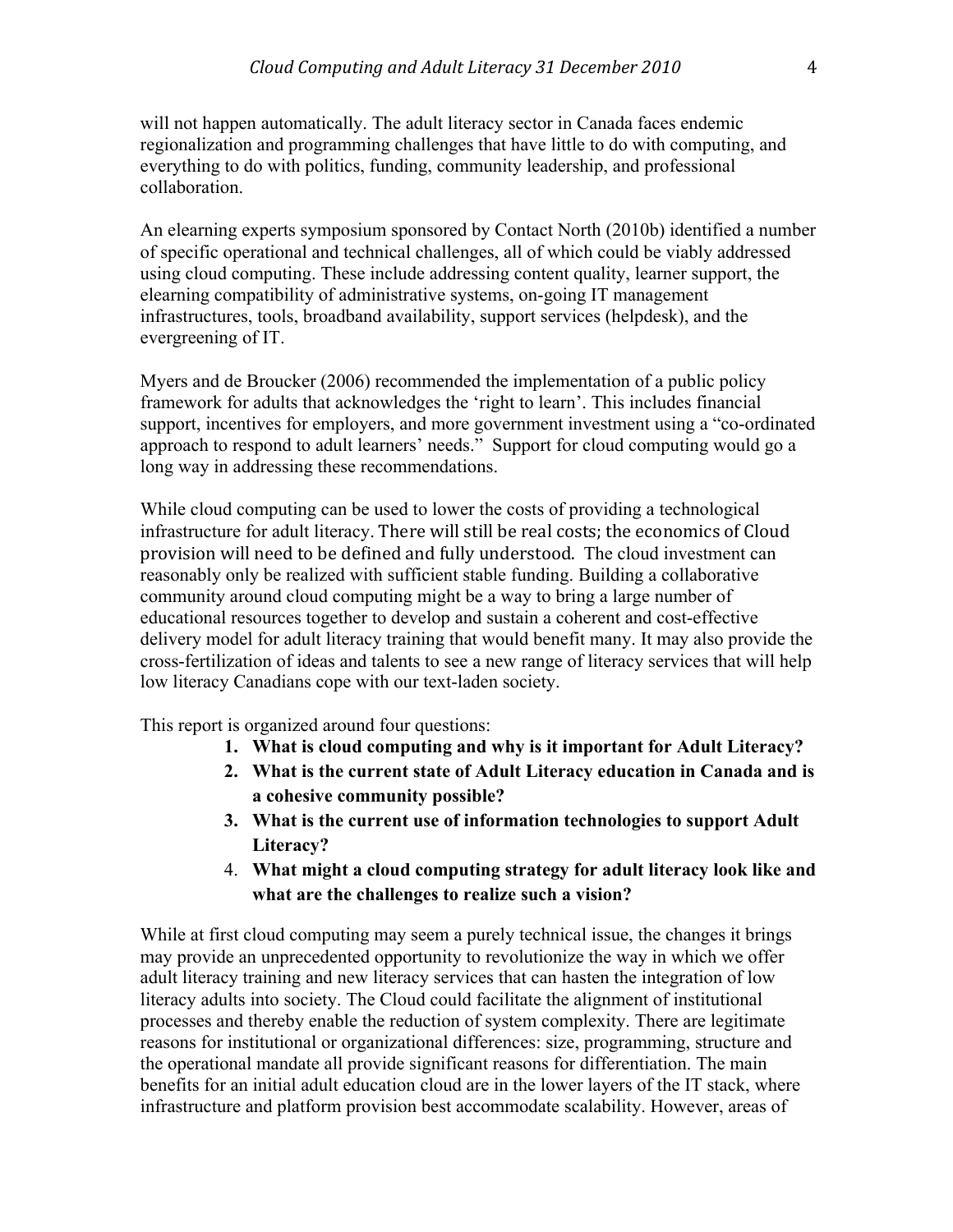significant gain can still be realized at the application level with, for example, email, as examined above, Learning Management Systems, Content Management Systems, and Web conferencing systems. These would represent the initial applications that would formulate a common Cloud provision.

Appendix A to this report contains an annotated bibliography related to cloud computing and adult literacy.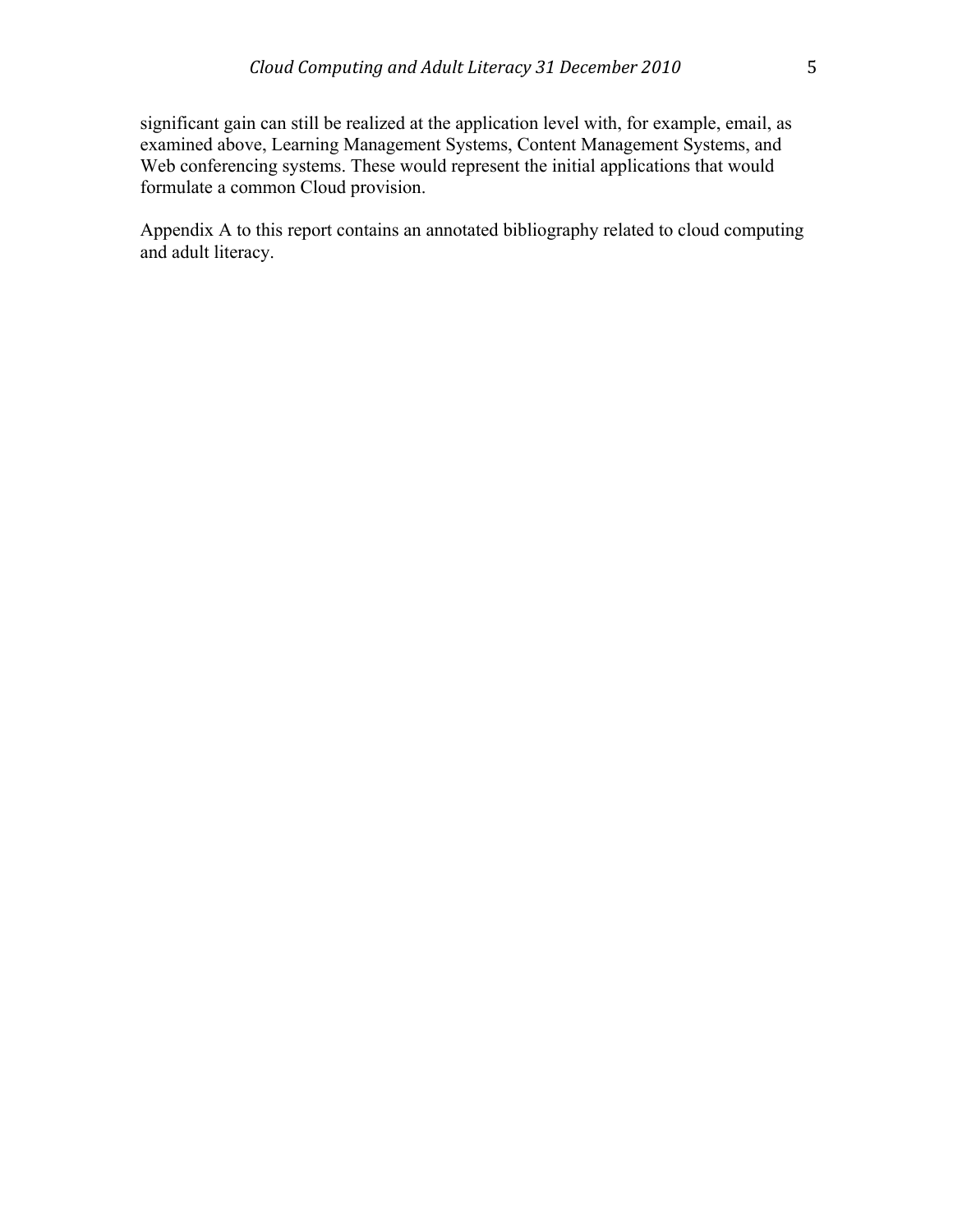# **Question 1: What is Cloud Computing and why is it important for Adult Literacy?**

## *"Cloud&computing&is&a&nebulous&term"&(Anon.)*

Wikipedia notes the cloud concept originated among telephone networks and that "The first scholarly use of the term *cloud computing* was in a 1997 lecture by Ramnath Chellappa." That said, according to Pingdom (2009),

The term "cloud computing" was launched into the mainstream in 2006 when Eric Schmidt, CEO of Google, used the term when describing Google's own services during a Search Engine conference: *It starts with the premise that the data services and architecture should be on servers.* We call it cloud computing – they *should&be&in&a&"cloud"&somewhere.*

The National Institute of Standards and Technology (NIST) defines the term as follows: Cloud computing is a model for enabling convenient, on-demand network access to a shared pool of configurable computing resources (e.g., networks, servers, storage, applications, and services) that can be rapidly provisioned and released with minimal management effort or service provider interaction (Mell & Grance, 2009).

In common usage cloud computing has grown to mean internet access to large scale computing facilities provided by others. There are a few key concepts:

**Economies of Scale.** The cost of providing ICT has become a growing concern for many organizations. For example a large university with tens of thousands of students might be expending over \$500,000 each year just for the infrastructure (servers, software, storage, staff and communications) to provide email. However Google has a huge email facility that currently provides millions of G-mail accounts for free (so what's a few thousand more). Cloud providers have located their computing facilities near power generation facilities (so the electricity is "greener" and cheaper since less power is wasted in transmission) and their large facilities are more robust and require fewer staff per email account to maintain than small facilities. Google Apps for Education is currently providing free email and other applications like document sharing to entice universities to make the switch to "greener" and "cheaper" cloud computing services. Microsoft and Amazon (and others) are also offering cloud services on a large scale.

ICT is normally considered to be a capital cost thus all expenditures must be funded from operating revenues. This makes effective planning of ICT infrastructure a very tenuous enterprise, with plans rendered unsustainable as budgets fluctuate with operating requirements that vary greatly depending on external funding. The ICT conundrum is analogous to erecting a building and receiving funding for the initial construction, but with no guarantee that sustainable funding for the ongoing building maintenance will be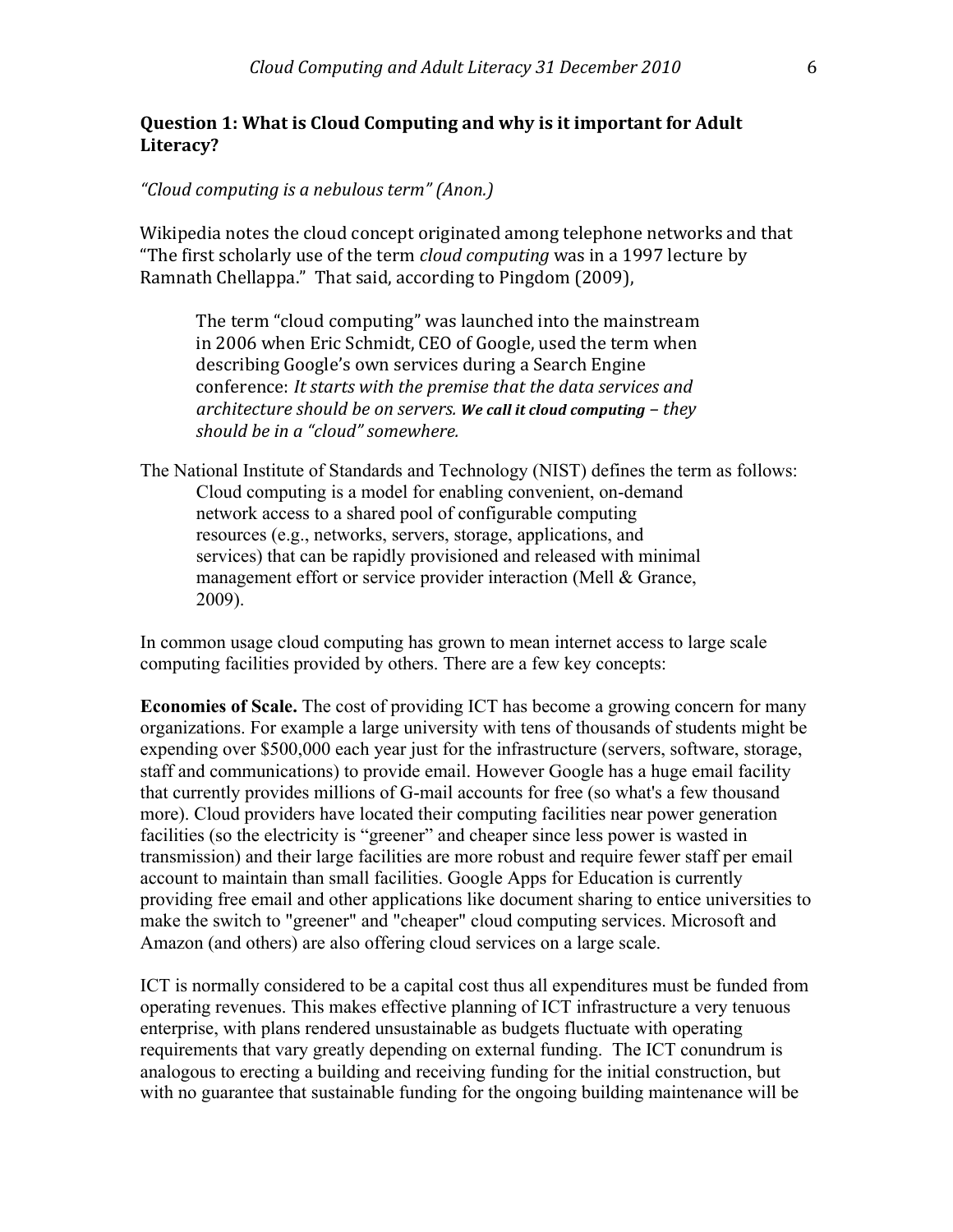provided. Yet for the building to be occupied it still needs utilities like heating and electricity and other maintenance services - sometimes minimally but fully when there is a lot of human activity. The effect of capital costs without operating funds is sub-optimal at best and chaotic and error prone at worst. Unfortunately, this is how all too many adult literacy initiatives are funded with up front funding that is not sustained. The development of an Adult Literacy Cloud can be used to help reduce this funding sustainability gap and allow more effective planning and provision of services. This is not a simple task, however, and will require significant and involved collaboration across the adult education sector, yet institutions and organizations appear to have few viable alternatives. A freely accessible adult learning cloud computing environment or medley of environments could provide significant financial savings for learners, employers and adult learning organizations and institutions while at the same time forming the basis for coordinated approaches to learning delivery provincially or even nationally.

**Virtualization.** Today's computers are very fast and powerful and are capable of serving several users at the same time. Each user is given a share of the computer's time and resources and several "virtual" computing sessions can be run at the same time. The computers are so fast that the typical user does not even notice that they are sharing a computer. Every job that accesses the cloud through the internet is assigned to the next available virtual space - often on a different physical computer than the last virtual session. The cloud management software looks after the job allocations, constantly shifting usage to optimize the use of several computers connected together in the cloud. Fewer computers are needed in the workplace than in the current desktop environment where each user has their own personal computer.

**Device independence.** Since the data processing is done "in the cloud", the user no longer needs a powerful (nor expensive) desktop computer. Smaller and cheaper workstations, "notebook" computers and mobile devices like tablet computers or even "smart phones" can connect to the cloud via the internet. The cloud will be able to reformat output to suit the user's device - perhaps reading out loud to a mobile phone rather than sending text to its small screen (Chen, Liu, Han, & Xu, 2010). Moreover, users can alternate devices and access their applications and content independently from wherever they are located using any internet capable device.

**Elasticity.** With desktop computing, each user is limited to the resource (processing, memory, and data storage) available in their personal computer. With cloud computing users can request as much computing power as they need. For example, Roth (2010) discusses how he recently used a cloud computing facility to find a missing security code by testing every possible combination until he found the one that fit. With a desktop computer this might have taken years, but by programming a cloud to run hundreds of virtual copies of his program at the same time, the missing code was found in minutes, at a cost of about \$2. Cloud resources are said to be "elastic" - they can expand or contract to the amount of computing power needed at any given time. This means very powerful analyses can be conducted more readily than would be feasible on a desktop computer. Keahey et al. (2008) note how several scientists can schedule use of a shared cloud, and that open source cloud software makes it possible to quickly create new cloud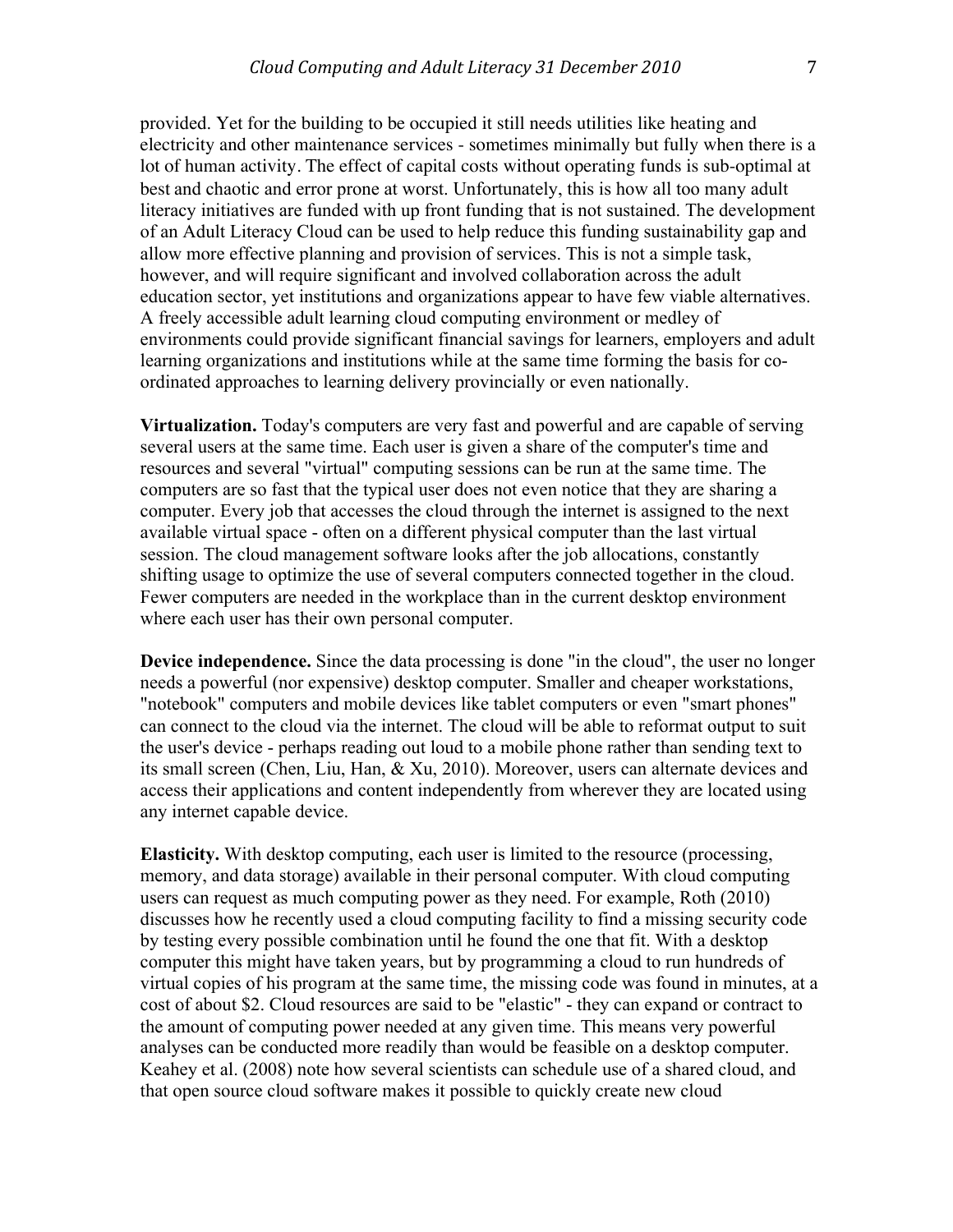installations. Of course, licensing approaches will need to be more flexible for this to be advantageous. A more flexible, "pay-as-you-go" approach, will need to be integrated into licensing structures.

**Cloud service models.** Cloud services typically fall into one of three technical/marketing categories: *Infrastructure as a Service* (IaaS) where the expert user implements their own software to optimize use of the computing facility, *Platform as a Service* (PaaS) where the client customizes their application to run inside the cloud management software, and *Software as a Service* (SaaS) like Gmail where the user simply uses the software provided. This flexible approach means that an organization with special needs and the appropriate technical skills can build their own computing solution while customization and the use of generic software can meet most users' requirements. As a rough analogy, if IaaS were renting a car at the airport, then PaaS would be hailing a taxi, and SaaS would be taking the bus. The service models provide options to suit user independence, expertise, budget and technical needs. Different services will have different benefits; the uptake rate will be influenced by the applicability within organizations. The models will need to evolve with requirements of the adult literacy provider and their needs for the cloud; executing working cloud models, and ensuring satisfactory quality of service, are essential.

#### **Concerns over cloud computing.**

The major concern is about **security**. Since it is difficult to know where a virtual job will be processed (i.e. where the computer is physically located), data may easily cross international boundaries and suddenly be open to legal inspection in other countries - this would be a concern for example should Canadian data that is supposed be protected under Protection of Privacy Laws cross over to the USA and be subject to the Patriot Act. Haigh (2010) notes that Microsoft located its European email server farm in Dublin to avoid client concerns that their data would be open to the US government. Private, secure or mission critical data should not be processed in third party public cloud computing environments. Secure data could be processed in private clouds - for example Danek (2010) notes that the Canadian government forecasts setting up its own secure cloud computing environment to rationalize the use and cost of government ICT infrastructure across several departments.

The second concern is the need for a **fast and reliable internet connection**. Cloud computing involves rapidly moving the data to be processed elsewhere, and then quickly returning the results. A slow or intermittent internet connection can interrupt the data flow and separate the user from the virtual machine. (One author of this report had to re-type several paragraphs when a communications interruption disconnected him from the word processing application in a cloud environment.) Cloud computing may initially not be a successful strategy for users in rural and remote areas until they can be assured continuous robust connectivity.

The third concern is about **switching costs**. Of course legacy applications will need to be incorporated into the Cloud environment and incompatibility in design standards can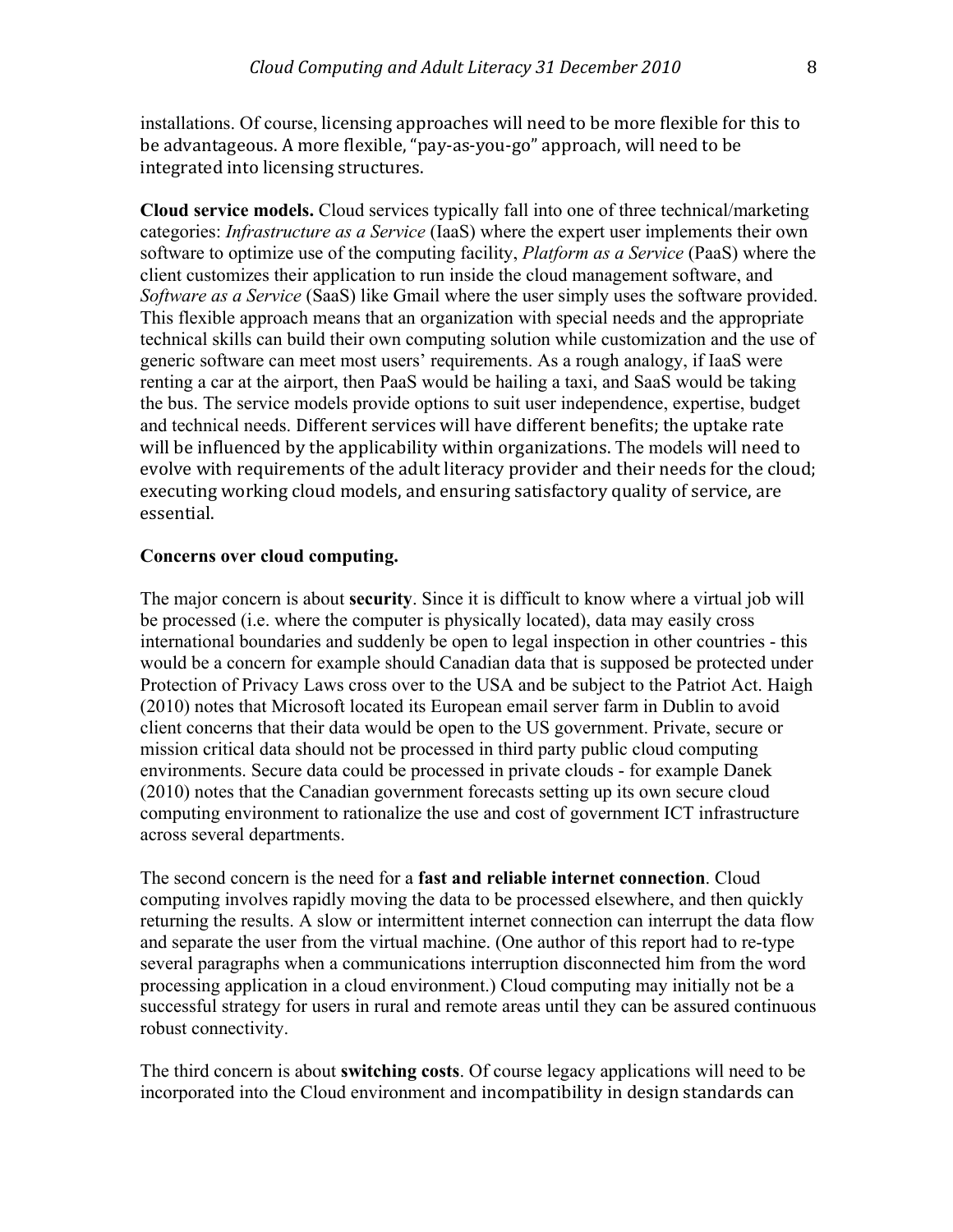pose significant hurdles and be quite costly when porting them to a cloud platform. Fortunately, as has been mentioned above, very few adult literacy organizations have investments in ICT. On the other hand, the costs of "lock in" cannot be avoided. The "Monkey and the Coconut" tale suggests you can catch a monkey by chaining a coconut to a tree and boring a hole just large enough for a monkey to reach his hand in and grab a fistful of honeyed rice. The closed fist is too large to go backwards through the hole. For the monkey to be free of the trap, he has to let go of his investment in the bait. The costs of "letting go" from a cloud service to an internal ICT infrastructure (or to another cloud) may be insurmountable - just as it is difficult for a homeowner to dispute rate hikes by the local electricity provider or get energy from another source. It is conceivable that in the future, the "free" Google and Microsoft academic and email services may come at a price to recover costs or for profit. Institutions that are "locked in" at that point may have to search for new resources or abandon their cloud services.

The fourth concern is **hype.** Katz, Goldstein & Yanosky (2009) note that cloud computing seems to have caught the attention of almost every technology journalist to the point where it might be oversold. While the cloud has arrived for common services like email, for many other services the transition may take much longer. Much technical and policy work remains to be done by the adult literacy community to determine which applications can go to the cloud and which require a more conservative approach. Expectations will need to be adjusted to reflect realistic and achievable applications.

#### *Summary*

Cloud Computing changes the efficiencies and economics of providing ICT services. Large cloud "utilities" are being developed that will make it cost-effective to move many if not most ICT services "to the cloud"; the nature of the services provided can be negotiated with the cloud provider. Virtualization will enable several computing jobs (like word processing or email users) to run on a single computer, while elasticity makes it possible to have huge amounts of computing resources instantly available to meet demands for intensive data processing. Cloud computing is evolving rapidly and new methods to ensure effective management and security will emerge. Currently most applications of Cloud computing are in administration and research applications, but the ability to build and share powerful new processes will rapidly expand the variety of services available. This is where the greatest potential might lie for adult learning and literacy training.

Katz, Goldstein & Yanosky (2009) provide the following list of the benefits of a cloud computing approach:

- driving down the capital costs of IT in higher education;
- facilitating the transparent matching of IT demand, costs, and funding;
- scaling IT;
- fostering further IT standardization;
- accelerating time to market by reducing IT supply bottlenecks;
- countering or channelling the ad hoc consumerization of enterprise IT services;
- increase access to scarce IT talent;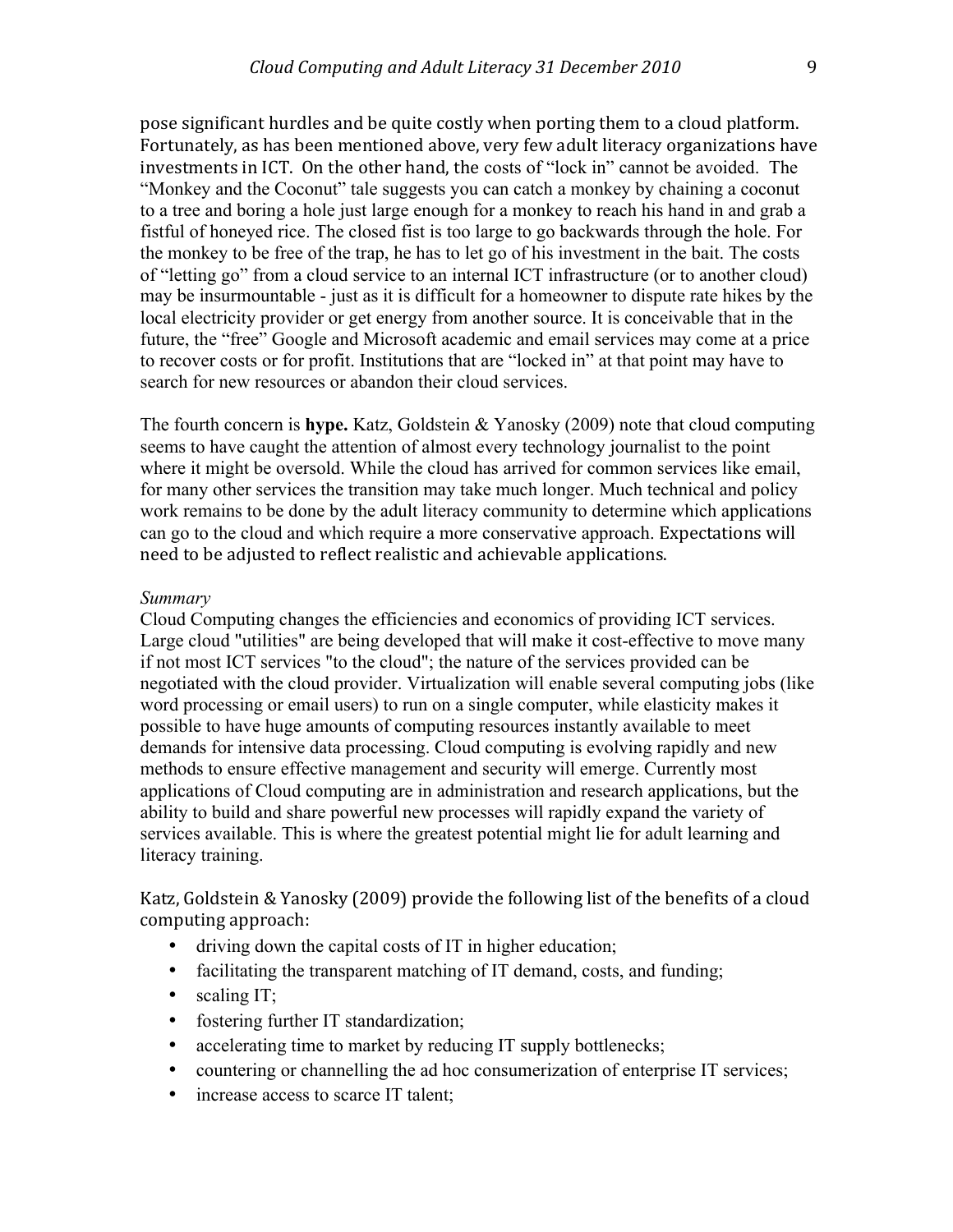- countering a pathway to a five-9s and 24 x 7 x 365 environment;
- enabling the sourcing of cycles and storage powered by renewable energy; and
- increasing interoperability between disjointed technologies between and within institutions.

These benefits can explain the growing interest in cloud computing among a wide variety of organizations, institutions, and businesses around the world. Figure 1 shows the exponential growth in the number of google searches using the term "Cloud computing".

| <b>Google</b> trends                                              | cloud computing<br><b>Search Trends</b><br>Tip: Use commas to compare multiple search terms. |
|-------------------------------------------------------------------|----------------------------------------------------------------------------------------------|
| <b>Searches</b><br>Websites                                       |                                                                                              |
| cloud computing                                                   |                                                                                              |
| Search Volume index<br>0<br>2004<br>2005<br>News reference volume | Google Trend<br>Гc<br>2006<br>2007<br>2008<br>2009<br>2010<br>metromomera                    |
| 0                                                                 |                                                                                              |
| Rank by<br>cloud computing $\vert \mathbf{v} \vert$               |                                                                                              |

**Figure 1.** Google Trend plot of the term "Cloud computing" taken 16 December 2010. The top line shows the exponential growth in the relative number of Google searches.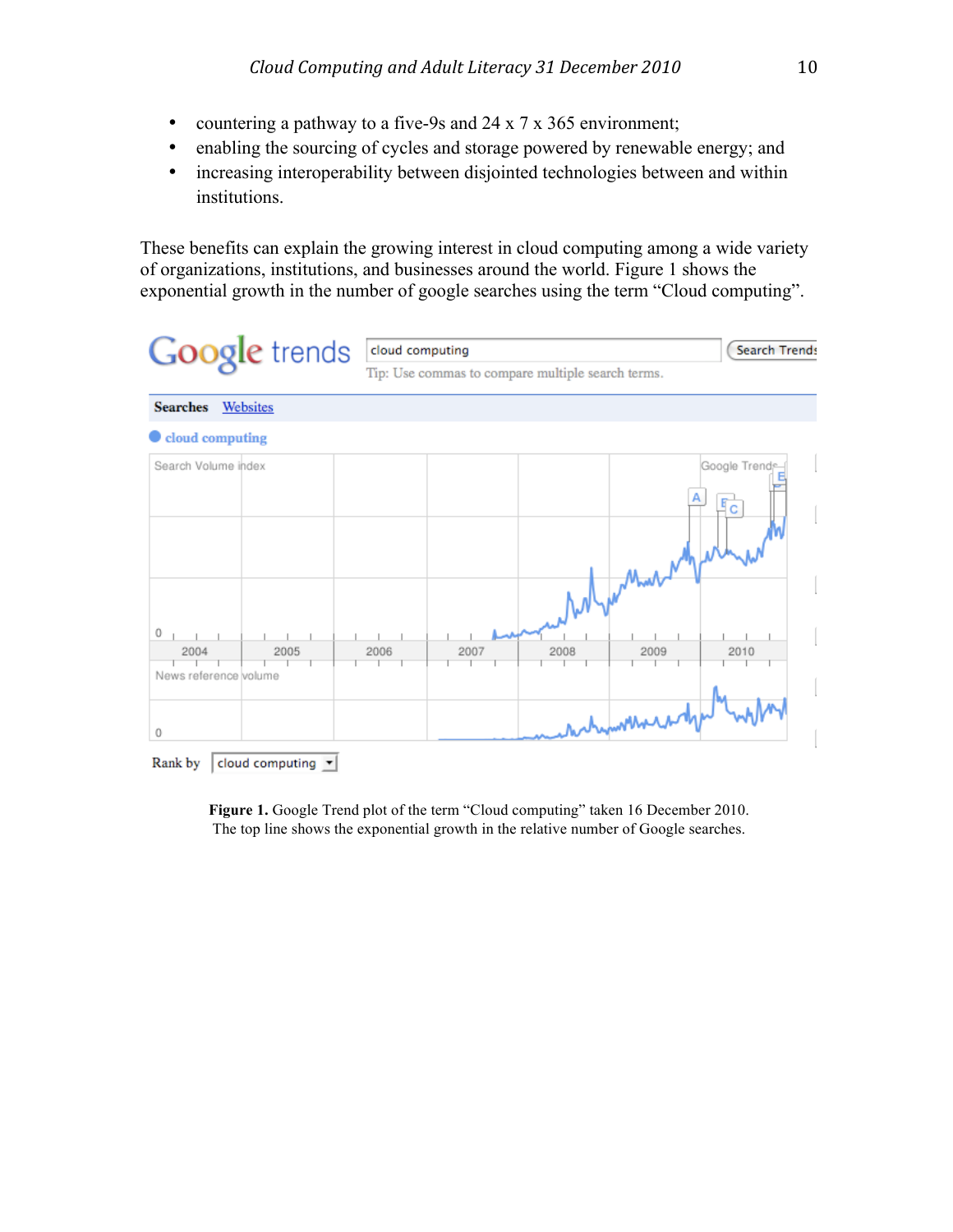# **Question 2: What is the current state of Adult Literacy Education in Canada and is a cohesive community approach possible?**

It is beyond the scope of this report to completely portray the current state of Adult Literacy in Canada. The annotated bibliography in Annex 1 flags a few of the excellent studies and literature reviews already published on this topic by researchers and government organizations. Their portrayal is consistent with the OECD (2002) Thematic Report on Adult Learning: Canada is a vast country and despite a wide variety of regional and federal programs that contribute to Adult Literacy, there remains a shortage of programs especially in rural and remote areas. There is a general need for additional programming for adults, particularly for Aboriginal peoples and for the working poor. The thematic report also expresses concern that the lack of a coordinated federal-provincial policy on adult literacy makes it difficult to resolve many issues, such that:

- The special needs of adults are generally neglected.
- There is no sense of a coherent system of adult education. And
- Adult education is vulnerable to instability in government (OECD, 2002, p. 42-43).

Adult Education and Literacy in Canada is also divided by different approaches and organizational types. In some regions it is community groups that deliver the bulk of adult literacy education; in other areas this is left to community colleges or partnerships of both. Funding comes from a mix of federal employment initiatives and provincial education programs. The funding is usually short term, and literacy providers spend a good deal of their time applying for the next grant or writing reports. The lack of a long term funding strategy makes it difficult to sustain programs and staff (Movement for Canadian Literacy, 2007). Adult Basic Education has been described as "the poorest cousin of the education system" (Horsman & Woodrow, 2009).

There are three target audiences for Adult Literacy education:

- **1.** Canadians from rural and remote areas where access to education is limited. (This includes a large number of people with Aboriginal ancestry.)
- **2.** School leavers who fail to complete high school due to a complex array of reasons and become trapped in the "working poor" layer of the economy, and
- **3.** New Canadians immigrants from around the world who are generally literate in their own language.

Federal funding is generally targeted to assist new Canadians to become functional in one or the other of the official languages, and there is a pattern of successful economic integration particularly by the second family generation in urban areas. OECD (2002) identifies aboriginals and the working poor as the two populations least served by adult education programs. Many Aboriginals grow up in isolated areas and learn English from parents for whom English was an imperfectly learned second language. Many of the current generation also often fail to master their own native language and are caught between two cultures. The increasing urbanization of the aboriginal population brings many within reach of targeted literacy programs and there are a number of elearning approaches that are being initiated to reach those in remote areas. However, low literacy adults in isolated communities are among those with the least access to internet connectivity and computers.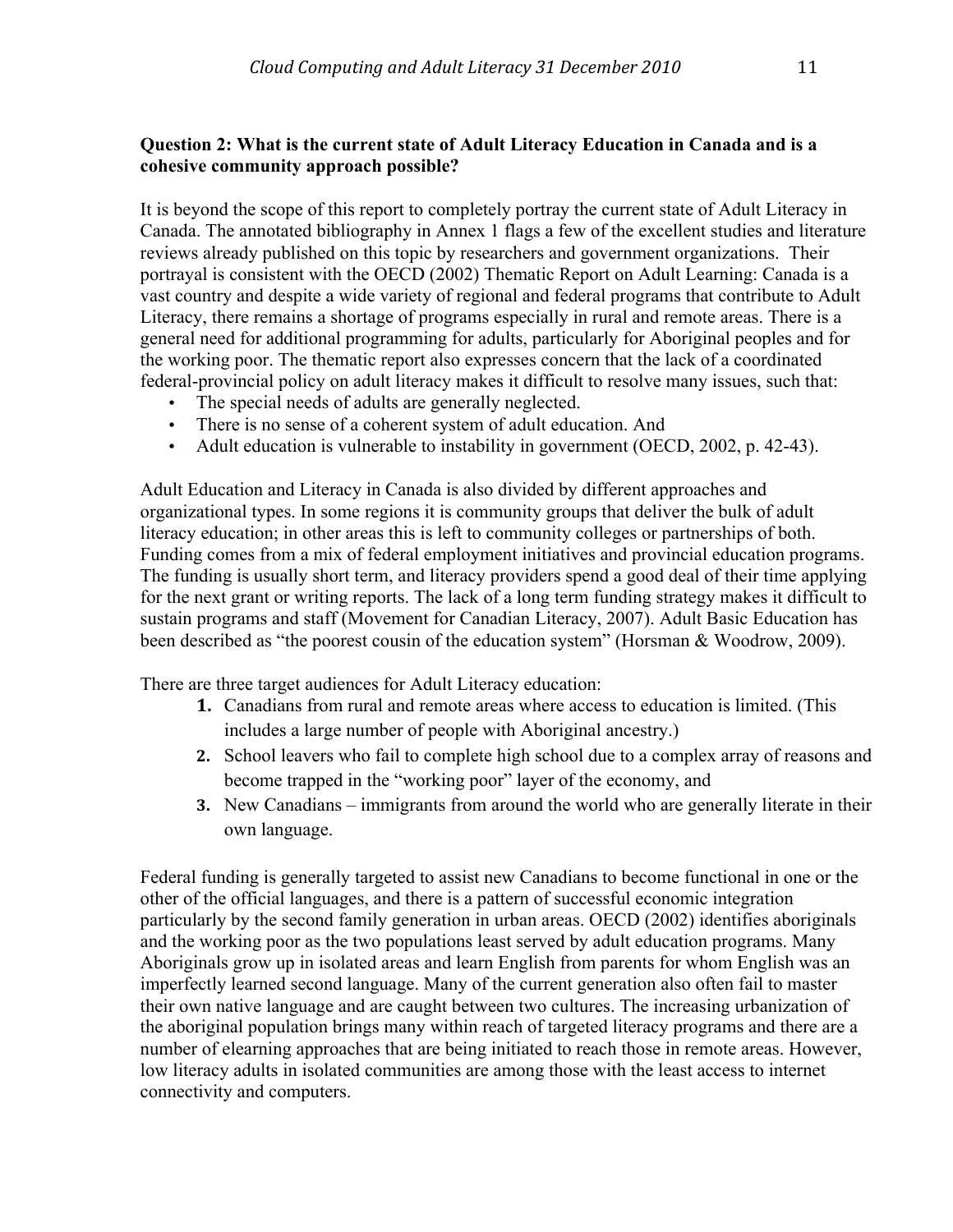Some 20% of Canadians form "the working poor" earning less than one-third of the median wage (OECD, 2002). Many of them are also in rural and remote areas and traditionally earned their living in the primary resources and agriculture sectors. With the decline of the resource economy, many lack sufficient education to access re-training for other jobs. Others simply cannot access existing daytime literacy programs because of commitments to work or family care.

While there are a lot of people falling through the cracks, some adult literacy practices are making significant inroads. Prior Learning Assessment and Recognition enables individuals to get recognition for life experiences and skills, and the resulting academic credits make academic credentials accessible. In BC considerable work has also taken place in "laddering" or transferring credits earned in college or trades as entry paths into higher education. In Alberta and the Northwest Territories, the Alberta-North collaboration of higher education institutions and community organizations that provide technology access and educational support in 87 remote communities enables a large number of learners to become the first in their family to earn a degree.

Despite the low level of federal-provincial co-ordination in Adult Literacy, the community is organizing itself into regional and national networks to exchange information and educational resources. Of particular note is the National Adult Literacy Database (www.nald.com) that maintains a repository of up-to-date research and Alpha Plus (www.alphaplus.com) which also shares learning resources. When the Canada Council on Learning ended its mandate in 2009, the Adult Learning centre spun out the Movement for Adult Literacy which is now the National Literacy Learning Network, a forum for all of the regional literacy networks across Canada.

Adult Literacy deficits are not unique to Canada, but are also found in Australia and the USA, large developed countries with remote areas populated by resource workers and indigenous peoples. Literature from these countries reveals many of the same issues and offers relevant approaches to providing adult literacy education. Ideally it would seem the place to prevent adult literacy problems is in primary school education. However, literacy education starts in the home and the influences of early community literacy are well documented (Fleer & Raban, 2005).

# **Question 3: What is the current use of information technologies to support Adult Literacy?**

Although technology rapidly evolves, there are four basic patterns of using technology for literacy education:

1. Learners receive individualized computer-based lessons from CD-ROMs or via web-sites. The web delivery is becoming more practical as it resolves the software distribution issues and learners can maintain records of their progress, however in areas with poor internet access it may be more practical to transfer the lessons to a CD-ROM or DVD. Drill and practice sessions are particularly effective for initial skills and knowledge including phonetics, building vocabulary, improving spelling and learning grammar. Audio-video materials such as podcasts can also help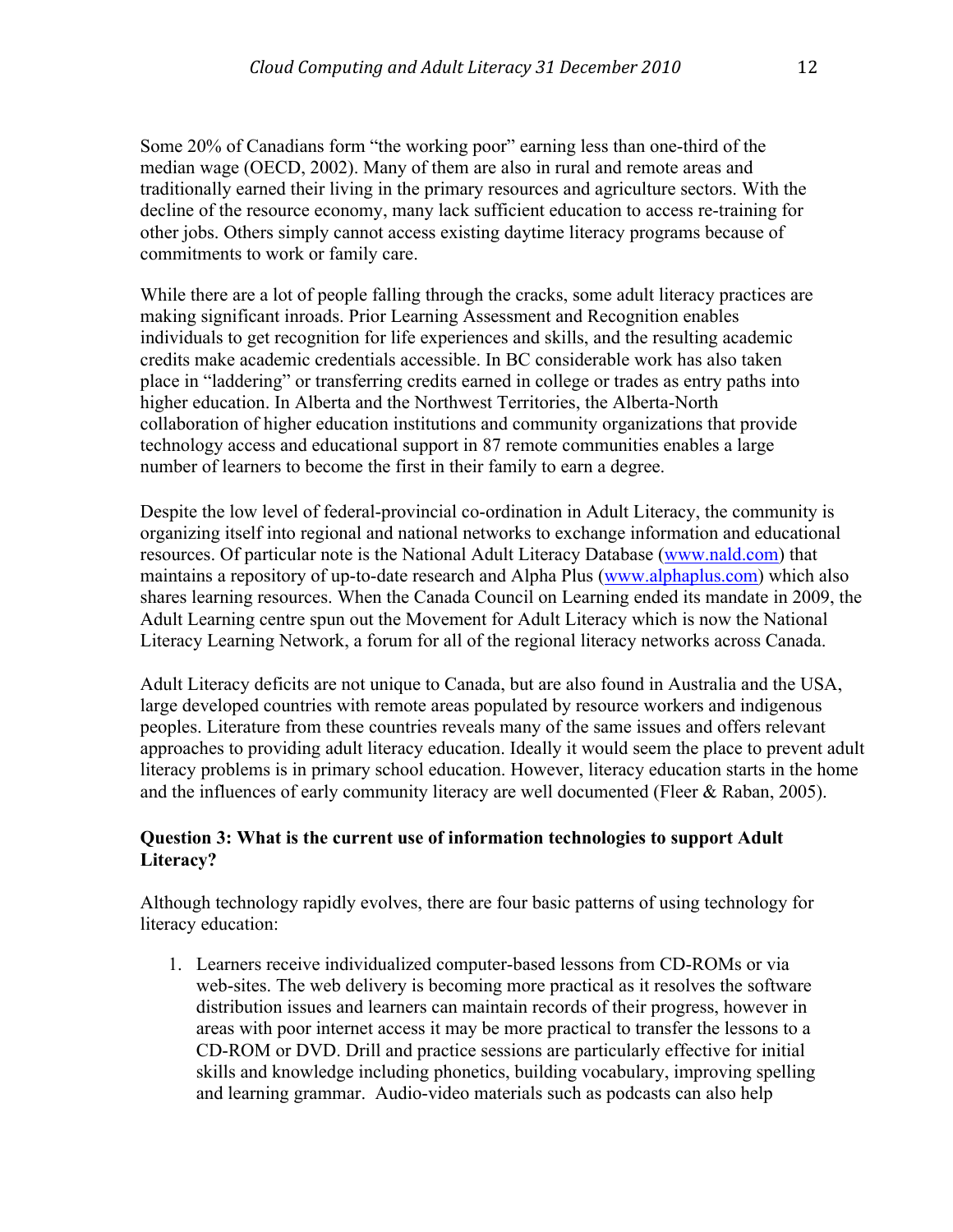create a contextual awareness of language conventions. Literacy might borrow techniques from a number of very effective second language learning web-sites such as japanesepod101.com that match services to the motivation and budget of the learner. Free materials are very useful, but study texts, drills and maintenance of a vocabulary portfolio require a subscription. Tutor-mediated online conversation sessions are available for an additional fee. An unexpected boon has been the wealth of free informal learning materials available in video format on sites such as Youtube.com.

- 2. Online course or workshops can be used to offer higher-order learning activities such as reading and discussing articles from newspapers with other learners in a text or voice chat. Cohort-paced online courses enroll learners in a group so they move through the learning activities about the same time and speed. The cohort reduces the feeling of isolation, learners can interact to discuss the course content and to give each other support. A course facilitator or instructor or tutor helps the group move through the materials in a timely fashion and provides answers to questions that may arise. Cohort-paced courses typically have lower drop-out rates than independent courses or self-study materials. In some instances cohorts may involve synchronous computer conferencing however the scheduling of such events can be complicated and they can make it difficult for learners who have other obligations like childcare, shift work or travel. Some community learning centres also equipped with broadband videoconference facilities that make it possible to bring small groups of learners together for work or study sessions, although the main use to date appears to be for the professional development of the tutors rather than for literacy instruction (iCCAN, 2010).
- 3. Web searches, email, conferencing, writing, blogging and digital media projects are authentic everyday communications activities that provide rich opportunities for literacy instruction. This type of support is best provided in (or from) a learning centre where a staff member can be available to assist learners with the technology and with their literacy tasks. The completed artifacts can be copied into an eportfolio to promote reflection on progress over time. There is no reason why the instructional support could not be given at a distance. This would benefit transient literacy learners – especially if they could access their personal files from any internet connection.
- 4. Another area is the use of assistive technologies, for example, software that can help the learner by reading electronic text files out loud, or providing online dictionaries and other reference materials. Some assistive software that patches onto Office software and reads text as it is composed has been particularly useful for English Language Learners and learners with dyslexia (Kurzweil Educational Systems, 2005). Assistive software will become portable and personal as the number of smart phones that link to the internet increases and a wide variety of assistive applications emerge for that platform.

Despite this enormous potential, technology has not built a strong following among literacy providers. Holun & Gahala (2001) note that technology has a reputation as a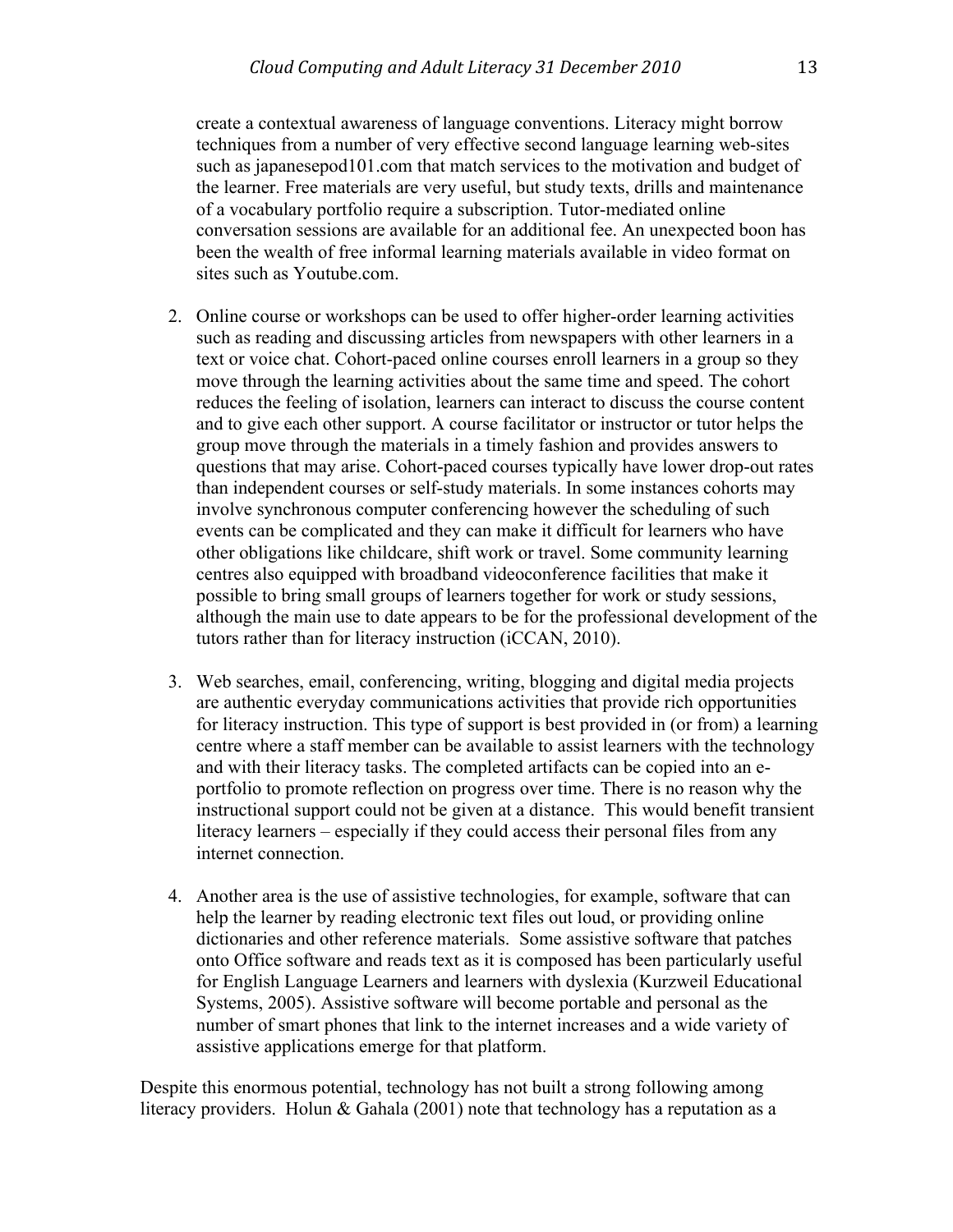"moving target " – by the time a serious intervention can be developed and evaluated, the technology has moved along. Another reason is the lack of technology accessible to literacy learners and the relatively low number of studies examining the use of technology for literacy training. Finally Fahy & Twiss (2010) note that while adult literacy educators are beginning to use technology for their personal communications and professional development, few have adopted technology into their teaching practices. A greater use and benefit of instructional technology can be achieved if technology enhanced learning is made accessible in a cloud computing environment that encourages localization and sharing across the wider community.

# **Question 4: What might a cloud computing strategy for adult literacy look like and what are the challenges to realize such a vision?**

Whenever a new technology is implemented there is a tendency to first think of it and use it in terms of whatever it replaced, similar to the way automobiles were first thought of as horseless carriages. Gradually, as technology improves, it finds acceptance and stimulates new ideas and new ways of using it - much the way mobile phones merged with personal digital assistants (PDA) to become smart phones that can access the internet. Cloud computing is not simply an extension of the internet, it represents a convergence of web services provision with high performance computing, delivered on-demand over broadband networks.

Although the initial entry point of cloud computing into the education sector is the outsourcing of email and collaboration software, we are beginning to see ubiquitous access to an unprecedented variety of on-demand computing services - services that require tremendous processing power for short instances - enough power to instantly convert a tourist's digital snapshot of a street sign into text, to translate the text to the target language and to return an audio message to the user, perhaps with an accompanying map and directions back to the hotel. Such appliances are already being used and can be adapted for a wide variety of literacy applications.

However, augmenting knowledge is not the same as amplifying human learning - while we still do not fully understand how people learn best, we do know many useful ways in which technology can support learning and support the performance of daily tasks. Unfortunately such promising practices are currently scattered and not collected together into a cohesive framework. For this we need community building and agreements to make it possible to cut and paste instructional ideas and resources from one computing environment into another. Cloud computing can serve to provide an ubiquitous platform to make such techniques coalesce into a common infrastructure for adult literacy.

The following sections imagine a progression of cloud computing applications from simple (what we are doing now) to complex (what we might do in the future). We pass through our current state of online applications or "Apps" that provide personal computing support and community collaborations, to the power that comes from being able to track language acquisition and analyze one's performance in order to prescribe appropriate learning methods and appropriate instructional resources for literacy training. As we may also see the rise of contextualized reading devices that will help everyone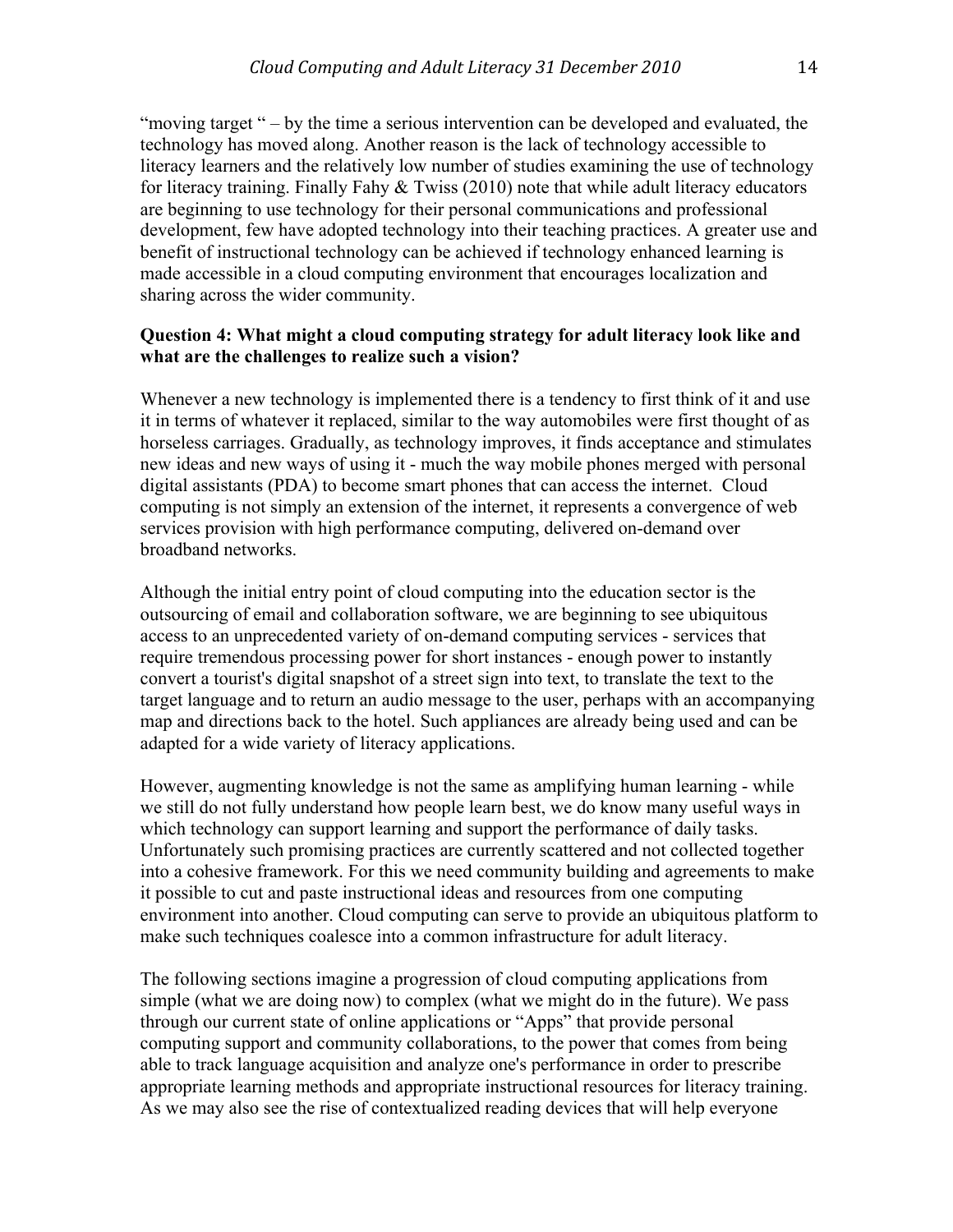decipher text back into the spoken words it represents, the latest level are applications that make illiteracy no more an impairment than an astigmatism is for those wearing corrective eyeglasses. There are two paths to ending illiteracy, and while educators might persevere in efforts to train low literacy adults, perhaps the real power of cloud computing will be in developing methods and devices that make the stigma irrelevant.

## **1. Provision of personal computing**

Free provision of application services means anyone who can get on the internet can have basic word processing, spreadsheets and email. Gmail, for example, also provides personal file storage and some collaboration tools. Free cloud access is important for literacy learners as it provides an easier computing environment to learn in, as low text literacy rates go hand in hand with low computer literacy. Free access provides an internet identity and a continuing address for the homeless and for low income earners forced to move on a frequent basis.

Moreover, with the appearance of more inexpensive notebook computers, tablets, and smart phones, the cost of each access point is lowered and thus the costs of setting up public service and education internet access facilities is decreasing rapidly. Everyone can afford these cheap devices and with an expansion of free public wi-fi, they will have continuing access to the internet and to the cloud.

The mobile phone market has grown to the point where there are now more mobile phones than personal computers. Each year, more of these are smart phones capable of computing, displaying text, images and video and accessing the internet. These devices are capable of connecting to and through the Cloud Computing systems. With widespread coverage and a growing installed base of users, wireless networks have the potential for supporting a variety of new on-demand data-processing services. Mobile technology providers are quick to encourage growth in the number of applications ("apps") by providing efficient on-line marketplaces such as the Apple Store or Android Market for developers to sell their products or provide them free of charge. Unfortunately, Canada still has one of the most expensive bandwidth costs for wireless access over the cellular telephone networks, so market growth of smart phones will likely be slower for lower income individuals and for those in rural areas where many low literacy adults reside and where free wi-fi service is uncommon (Kamener & Anghel, 2010).

The hardware/software paradigm suggests that anything that could be done in hardware should be replicable by software. This is becoming true for low-cost assistive technologies such as screen readers, talking typewriters that can now be configured on the small touch screen of the smart phone. Wearable and implantable technologies are also emerging, with the potential of being connected to an omnipresent cloud that monitors one's personal health and safety. The matrix of possibilities is so vast that it might be harder to guess when these trends will appear than what will appear. Cloud computing makes it possible to augment the processing power of personal technologies in unprecedented ways.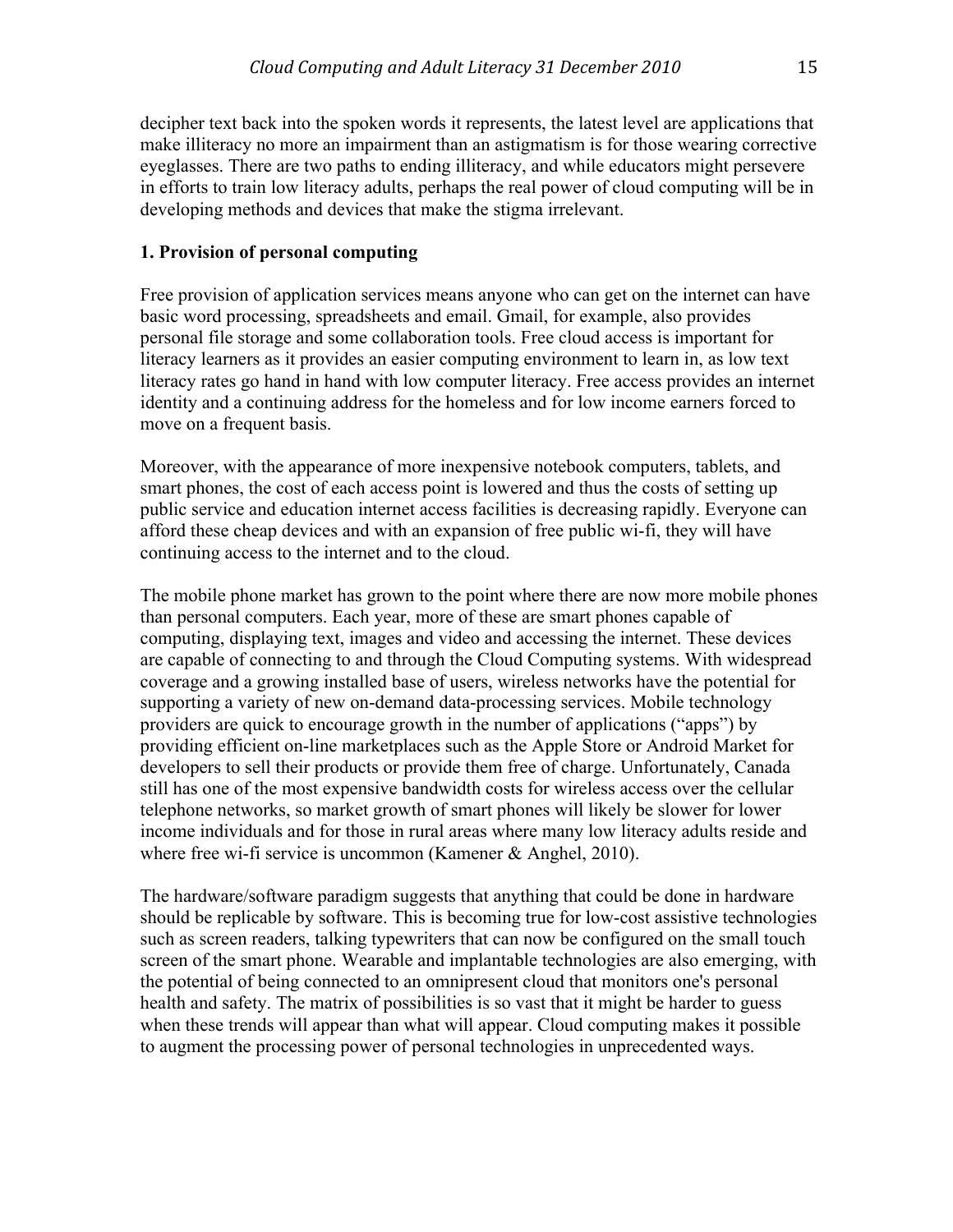The world of adult literacy education still awaits a substantial adoption of these emerging technologies. For example, a recent compilation of promising practices for on-line literacy training (Best *et al*, 2009) paints a world heavy in text interactions and professorial facilitation. While literacy is important for scholarly activity, smart devices may soon help discretely accommodate limited language users by reading aloud, or prompting contextually appropriate actions.

# **2. Shared Community Resources**

Google Docs was originally conceived as a shared space for collaboration in creating and revising documents. This application has potential for supporting shared professional development, and educational resources (computer teaching, coaching). The shared cloud platform also offers greater opportunities for community and work collaborations (Miller, 2008). An advantage of cloud computing in education noted by the Seattle Project is that students learning programming were no longer disadvantaged by age differences in their workstations (although they might be affected by differences in bandwidth), and that shared resources could be available among all the educators involved (Cappos, Beschastnikh, Krishnamurthy, et al, 2009).

Since clouds have a potentially unbounded elasticity, it is possible that millions of users can be interacting at once, giving rise to spontaneous communities and interactions. In a social networking environment there is potential for communities of literacy learners to grow, and for literacy providers to develop and test shared resources and enable volunteers working from home. The resulting statistics can also greatly facilitate the ability to evaluate the usage and effectiveness of any materials provided. This is possible now under web services models, but with a cloud there is the potential to have more interchanges of experiences, techniques, content, and learning applications. This amplifies the need for policy directions supporting openness in terms of intellectual exchanges among professionals, release of information using open licenses as open educational resources or learning application development as open source. If millions of computer users are connected to the same cloud, essentially they could all access services using the shared network. (Facebook.com already operates a large monolithic cloud that has millions of concurrent users.) This common platform increases the potential for new types of resources that might be cooperatively developed and shared including localized lexicons, information overlays to provide directions or assist adult learning, and employer specific job training materials.

Programmers in a cloud's user population could contribute in developing or customizing the software and services, much as they do in creating open source software. Sharing of applications will accelerate the development and spread of new functions the way creative commons licensing has accelerated the spread of content and lessons as open educational resources.

Another possibility is the "crowd-sourcing" of volunteer literacy coaches and translators. In the "real world" EnglishTown (www.PuebloIngles.com) is a Spanish training organization that offers free board and room to hundreds of anglophones each summer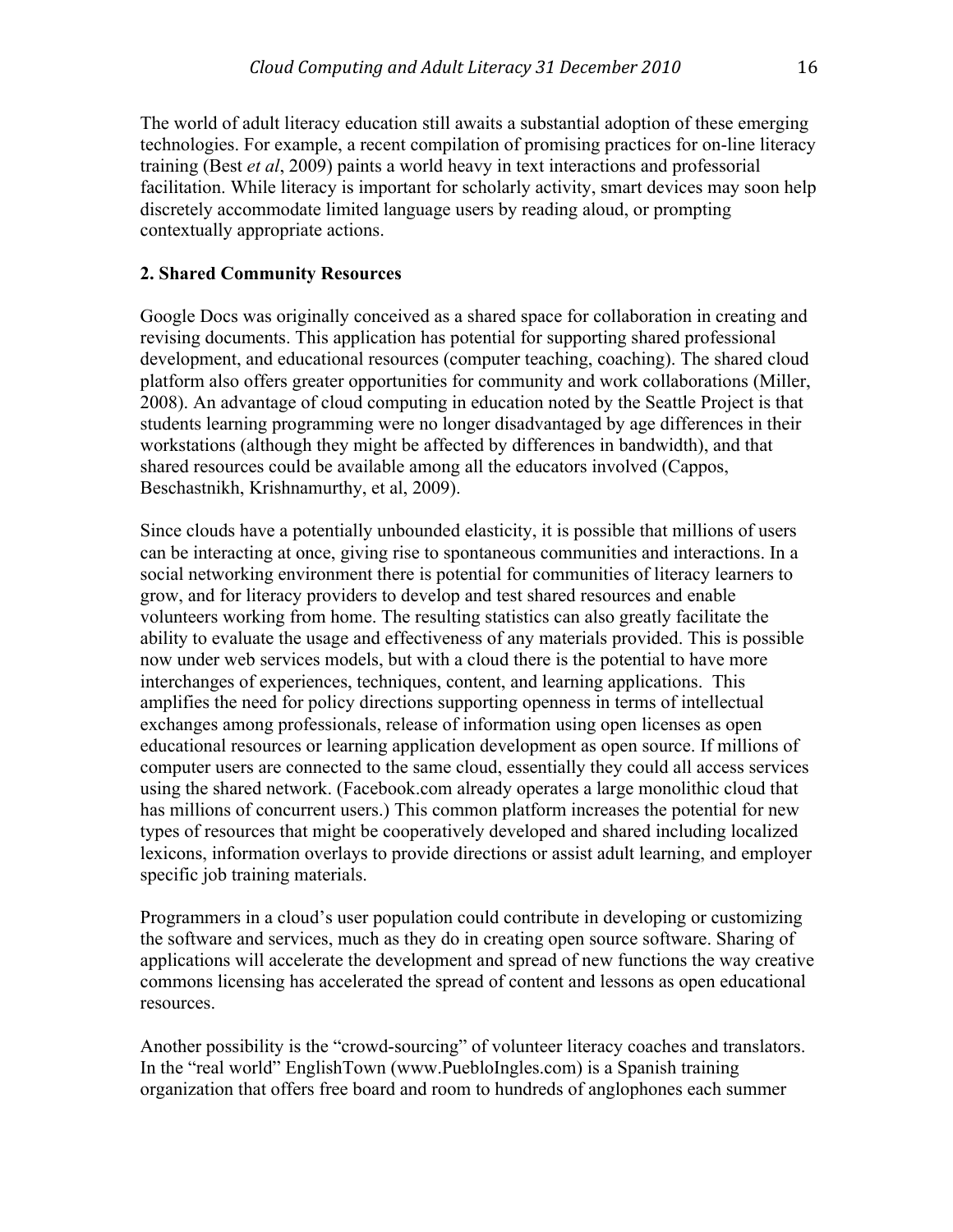who are willing to spend a week or more tutoring Spaniards in the English language. Lucifer Chu has also demonstrated crowd-sourcing of 20,000 volunteers for the translation of MIT Open Courseware into Chinese (RTI, 2010). Using the cloud to build a social network for the adult literacy community, providers can similarly harness the power of volunteers across Canada to support learners and build a useful collection of artifacts and exercises. The United Nations has created an international network of online volunteers who aid in course development, translation, programming, advice and support < http://www.onlinevolunteering.org/>. This type of service for developing countries can be duplicated in Canada to take advantage of the growing number of educated retirees who wish to volunteer their time to support adult literacy initiatives.

A pan-Canadian literacy cloud, combined with accessible and inclusive repositories of open educational resources (OER) that can be used, reused, mixed and remixed, and localized for specific populations would also be of immense help in augmenting the capacity of the diverse adult literacy organizations across the country.

## **3. Persistent personal storage - augmenting cognition**

In addition to massive computing power, cloud computer farms also offer rapidly accessible and massive file storage. Cloud-based personal portfolios could readily be used to track the acquisition and use of learning content by learners, and allow the storage of learning artifacts captured on pocket cameras or mobile phones. These ideas exist in some custom server applications, but the reality is that the cloud will make them faster, with more memory, and more accessible from almost anywhere that bandwidth is sufficient and affordable. Local organization or employers could create verbal lexicons. Today, GPSequipped SMART phones can serve as just in time training aids - for example, Øhrstrøm (2010) has demonstrated the use of smart phones in Norway as procedural aids for autistic teenagers. Routine tasks such as taking a bus are presented as a series of location-triggered action prompts that the child can refer to as required. This allows the autistic child freedom to travel in a relatively large geographic area while having the security of a smart phone equipped with a repertoire of situational procedures.

#### **4. Analytics and personalization**

Analytics refers to a wide range of data-processing methods that uses data from a wide range of sources to make inferential decisions about a situation and recommend a path of action. At the low end are a wide variety of computer based learning tutorials, some of which have been linked to course management systems to keep track of student progress. Performance tracking involves the collection of data about an individual's progress through a set of online learning activities. By tracking the speed and outcomes of learning activities, an individual's performance can be compared to aggregate histories of a large numbers of learners moving through the same courses. The resulting analysis can lead to pattern matching and identification of persistent learner errors and personal characteristics (such as speed of cognitive processing) that could forecast learner outcomes, or be used to prescribe remedial exercises.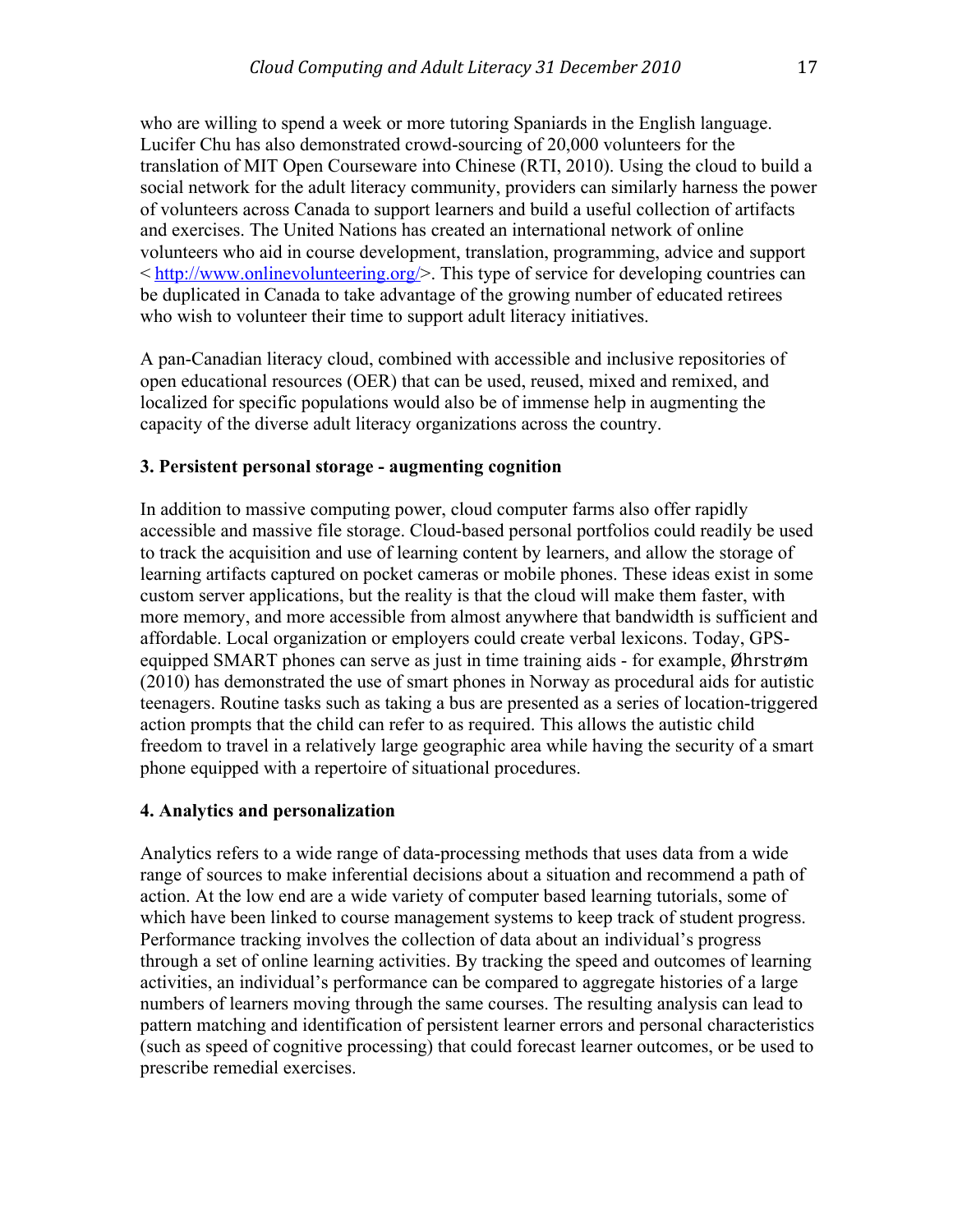These computational methods are used to track credit card purchases and identify activities that are uncharacteristic of the cardholder's previous purchasing patterns, potentially indicating inappropriate use. The emerging research in this area involves tracking data and providing analytics to suggest optimal learning paths based on learners' preferences and observed performance.

The elasticity of cloud computing is ideal for this kind of large-scale instantaneous analysis. Not all the data needs to be gathered automatically - teachers at the Open High School of Utah track student progress by making notes in a Client Relationship Management (CRM) system. As teachers interact with students, they make notes of progress and problems, and the system prompts the teacher whenever a student falls behind or fails to keep in touch. If installed in a cloud computer, such a tracking system could help teachers everywhere monitor the progress of learners and provide the social contact and personalisation that is so important for learner engagement and retention.

Cloud computing already supports a wide range of virtual worlds and on-line multi-player games; teenagers spend innumerable hours on their X-BOXes, Playstations and other gaming systems, using avatars to form teams for virtual assaults on military targets in cyberspace. Today's games are highly collaborative and interactive. Players can communicate with each other using headsets or text and they learn how to form groups to cooperatively develop strategies and solutions in team based game environments. While much learning takes place with these games, it has little intentional learning related to the skills of reading, writing and arithmetic. Educational games come across as being rather dull in comparison - imagine the gains that could be made if content and applications enabling literacy learning were embedded in such massively subscribed cloud-based edutainment systems.

# **5. Policy issues**

Policy and control issues are crucial. The provincial/federal issues are a major cause of fragmentation across the country. This and other issues such as regulatory compliance to ensure security, enable audits and preserve privacy represent significant barriers to the adoption of cloud computing in adult literacy circles. Although a common platform affords easier collaboration, it also increases security risks. Cloud computing will require new schemes to preserve privacy and gain the trust of the users, while developing measures to boost the security of publicly accessible systems that may come under attack.

## **6. Beyond text - Is literacy obsolete?**

Early digital computers had to be programmed using binary code, and only in the 1970's did we see higher-level computer languages that allowed programmers to specify directions in English-like text commands. Today many computers (like those used in a car's navigation system) can be directly interfaced by voice commands. Indeed, smart phones equipped with cameras can easily read bar codes and retrieve related messages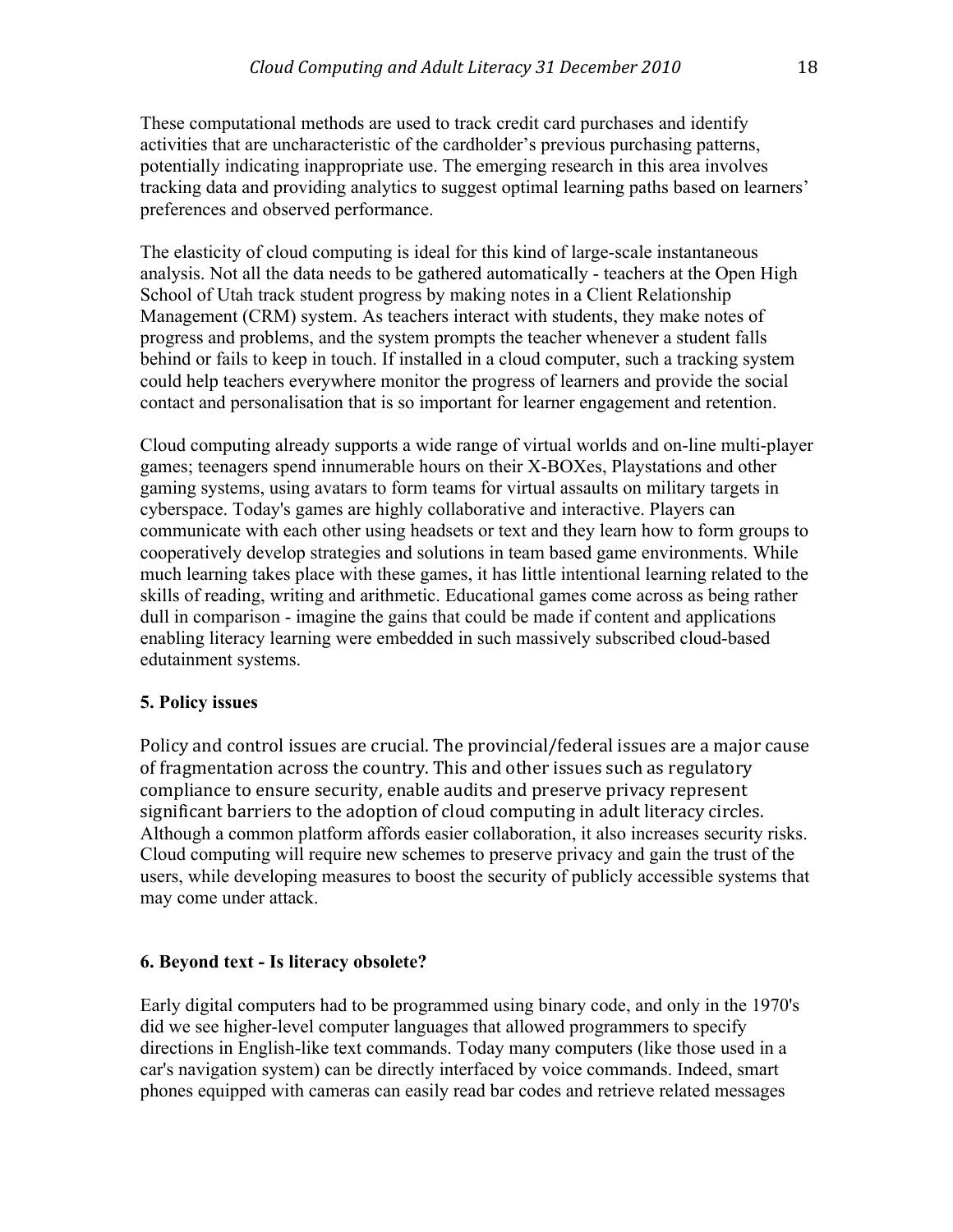from the internet - including short video clips or other situation-relevant material. With enhanced processing, text analysis can be made available to scan and interpret text - not just into English, but through other web services like Google Translate, into the target language of choice. For the large number of new Canadians who struggle in adult basic education classes, this form of literacy appliance can be an excellent assistive technology. Voice to text, and text to voice, French to English, or Chinese or any other language, we are approaching the era where the universal translator once the stuff of science fiction (like the Babel Fish translator in the Hitchhiker's Guide to the Galaxy) is becoming a reality.

Universal literacy is a fairly modern concept that came along with the industrial revolution and the need to have a literate population to work and communicate in the era of the post office. Before literacy, specialists called "scribes" were called upon to write and read letters dictated by the illiterate members of their community. Perhaps voice and video over internet and mobile phones have flattened the need for this type of training, and with electronic book readers, the illiterate have gained access to copious amounts of text information. In parts of Africa the tribal drums have given way to solar powered FM radio transmitters, and mobile phones - neither of which rely on the heavy burden of text that extracts so many years of anguish on the dyslexic population and others that have the misfortune of reading difficulties. In the near future speech-to-text and text-to-speech applications will help to level the playing field for those with learning difficulties or who have not had the advantage of a good school in early life. While text literacy might not become obsolete, it may, like Latin, become less important as new technologies emerge (Nadin, 2001). Nonetheless, computer literacy and access to computing resources will continue to increase in importance and will grow as a critical component in the curriculum of adult education.

## **Conclusion - The impact of Cloud Computing on Adult Literacy**

This report provides a at rapidly emerging technology and attempt to grasp its potential impact for the world of Adult Learning and Literacy. Let us re-cap some basic notions:

First of all, "Cloud Computing" is a movement toward utility computing where large "server farms" located next to "green energy" sources and connected by low-power high bandwidth fiber optics will provide the computing infrastructure for many small, medium and large organizations that can no longer cost-effectively provision their own in-house IT systems. The first of these commercial systems have already been launched by companies like Amazon, Google and Microsoft, and many more are being planned. Cloud computing facilities are also being used for research, and for government services. Some clouds are public and can be used by anyone; others are private and tightly secured to protect the privacy of the information contained. Both Microsoft and Google are giving away cloud computing capacity to educational organizations to run custom e-mail and other documentation sharing services. This appeals to universities because student e-mail alone is costing them hundreds of thousands of dollars each year.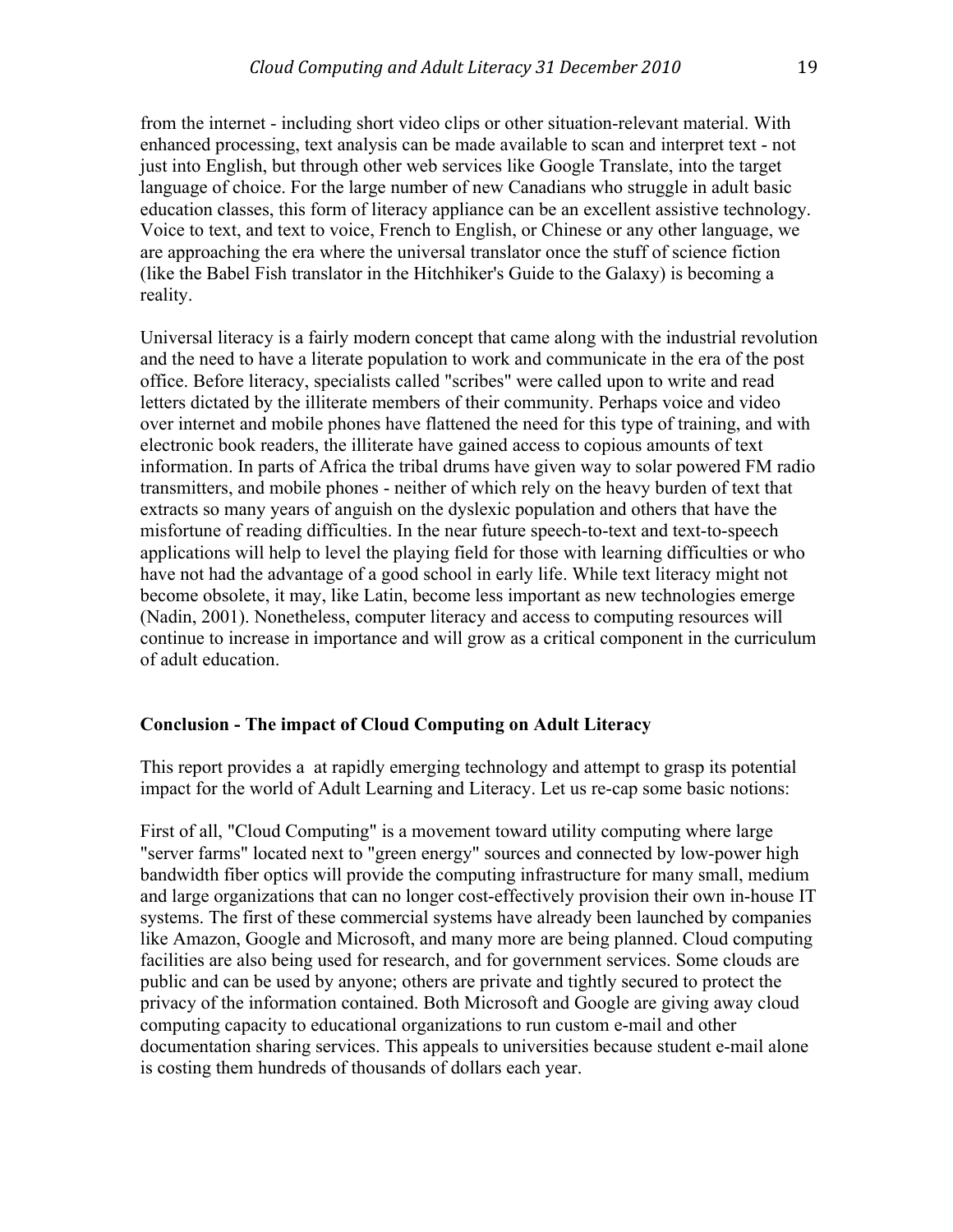Thus, a **first step** toward use of Cloud Computing by an Adult Literacy Community could be to recommend to learners the **use of the free services** available or make a special email arrangement with one of these providers if a branded email address is preferred. It would be ideal if a significant number of Adult Literacy providers in Canada could collaborate on this approach, because then the same cloud provider could host a portfolio of specialized services of benefit to learners with literacy difficulties. It would also make it easier to co-develop and share other services in the future. Every adult literacy learner would benefit by having free email and free access to these services, and the Adult Literacy community could benefit by using the data collected to refine software and determine new services that might be useful. This could all be achieved without losing traditional organizational or institutional email identities or "logo brands". Probably it would take more time to negotiate the collaboration agreement among the literacy providers than to implement the technical service, so this would require vision and leadership to pave the way. The emergence of a consolidated collaborative cyber community for adult literacy would show the way to future collaborations in literacy training software, literacy appliance software, instructor professional development, and research. It would also be possible for an adult literacy learner to have continuity of email and literacy support if they moved from one community to another.

The second important notion is that Cloud Computing is "**elastic**" and provides computing power on demand. Just as cyber security codes can be quickly hacked by tasking a thousand virtual machines to work for two minutes, powerful analysis routines could help track and coach literacy learners in a just in time analysis of their needs. This is not "ready to go", but it is within the realm of current knowledge and systems, however the knowledge and routines are scattered in pockets. Identifying requirements, and unifying the system to do this should be the **second step**.

Assuming that a community can be coordinated, once the basic parameters are known, many of the lessons can be assembled from OER repositories and documented; others might be created or mixed through the "wisdom of crowds" wherein tasks are distributed among the many community literacy volunteers and researchers. Collaborative research projects could be sought after to create the analytic software to track and coach individuals as individuals who are working towards common goals. (Richards proposed this concept in 2009 as the Community Open Literacy Toolkit.)

Thirdly, in order to take full advantage of the affordances enabled by cloud computing, the adult learning community needs to support the development, adaptation, assembly and dissemination of **open educational resources.** With proprietary content and applications, the burden of requesting permission and/or having to pay again and again and again as the materials are used and re-used in different formats significantly negates the advantages of the cloud. Users need to have free reign to mix and remix the content and adapt it for voice and video as appropriate for their learners. The cloud can provide learners and their organizations with access to the growing number of free open education resources as well as open source applications supporting social interaction, publishing, collaborating, editing, content creation, computing, etc. (Bittman, 2008).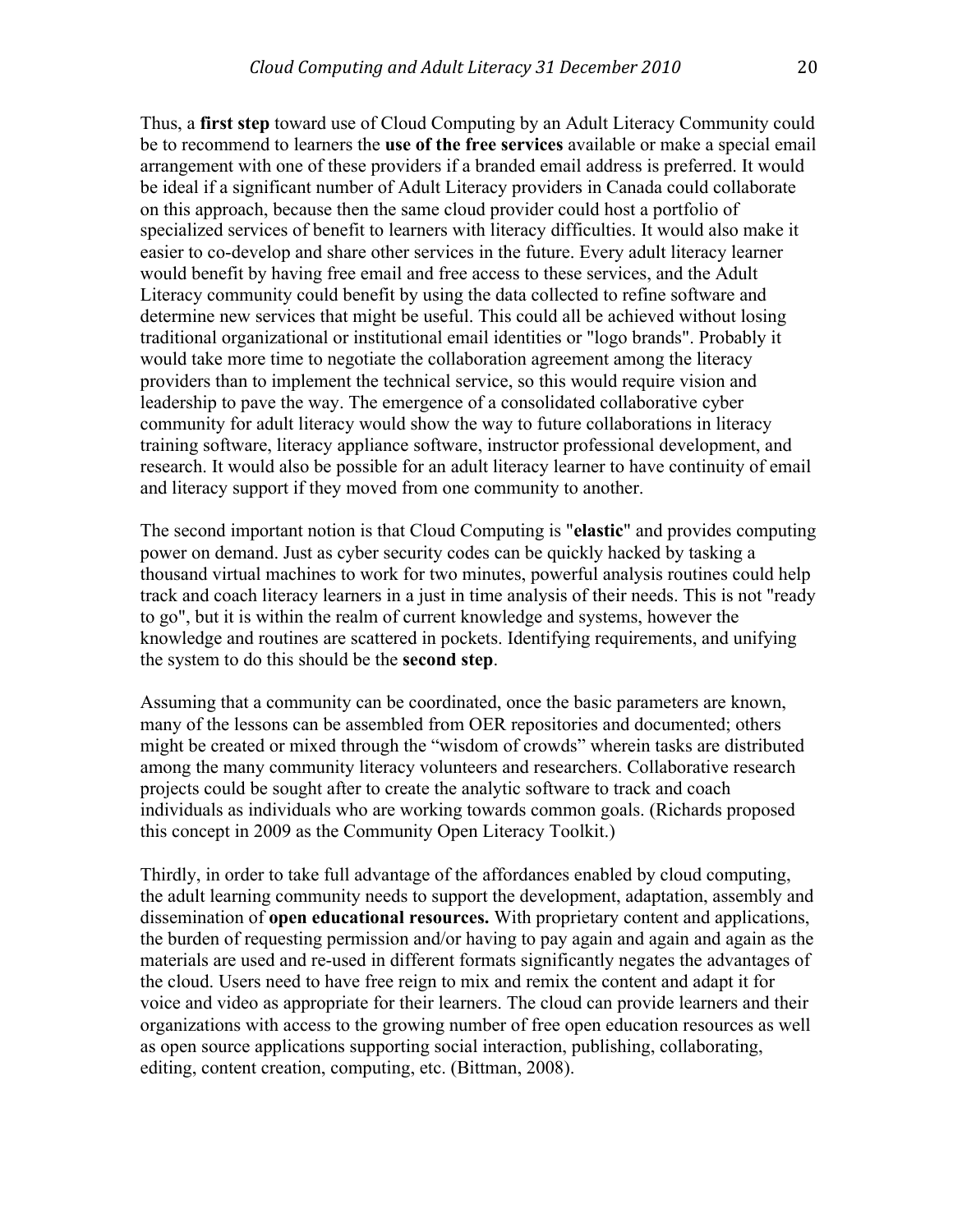The **fourth** notion is that literacy training needs to be augmented with literacy appliance software that provides just in time assistance to low literacy Canadians. The range of software includes text-to-voice, voice-to-text, bar code reading and language translation. Much of these services exist as **web services**, but they need to be harnessed and brought together in a suite of applications accessible and usable by low literacy adults. Cloud computing can both provide a collaborative portal for these services as well as the high power computing necessary to extract text or shapes from pictures and generate the appropriate response including related information that might be available. While literacy would be ideal, such applications may make it possible for low literacy adults to participate more inclusively in everyday life.

Fifth, Cloud Computing and the internet are available through an increasing number of mobile devices - in fact more adult literacy learners have mobile phones than have personal computers and mobile tablets are becoming increasingly more popular and are beginning to augment and even replace laptops and netbooks. Thus mobile devices as a delivery platform should be given priority for research and technical development – over printed texts and personal computers. These mobile devices represent the state-of-the-art, and they go where the adult learners go, and are becoming the platform of choice for accessing a wide range of services including training through **mobile learning.**

**Finally**, and most significantly is the reality that it is becoming impossible to conceive a modern definition of literacy that excludes ICT literacy. The growing importance of the Internet and networking skills for adults must be recognized. **A 21st Century literacy is not possible without the skills for accessing and using the Internet.** The Cloud can be the doorway to these skills.

Cloud computing is at our doorstep, but it will take time to implement all of the above ideas. Some of these ideas face technical barriers, others face political barriers, and some are distant ideas in need of more research. However they do provide a unified vision of what is possible, if the adult literacy community can collaborate together for mutual benefit. Then all literacy providers and the adult literacy learners will surely benefit from the synergies that emerge. Canada is large and vast - the literacy movement needs to coordinate its efforts in a way that retains and reinforces the local roots and human face. Cloud computing provides an affordable opportunity to plan a new future together.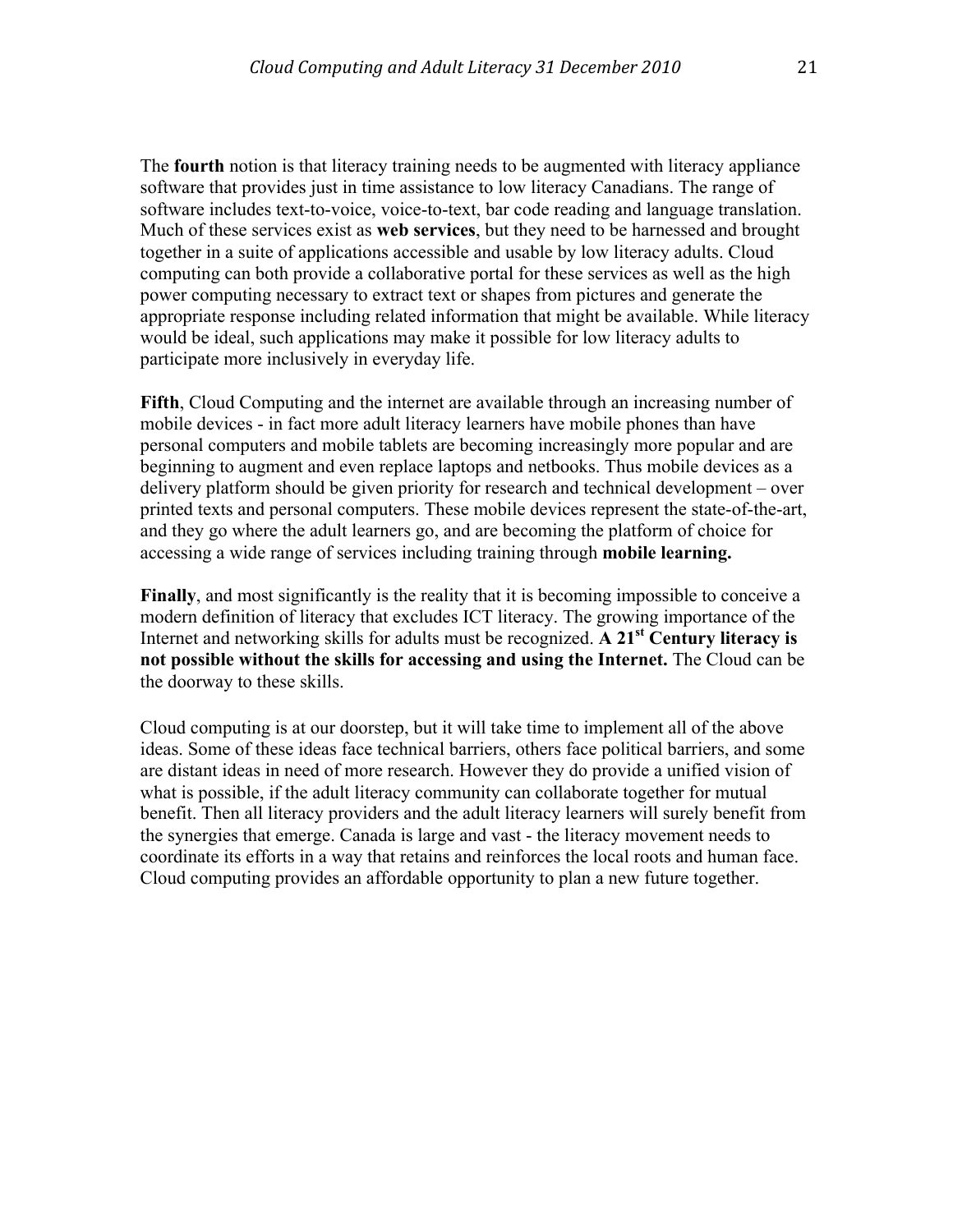## **Annex A: References and Annotated Bibliography**

This literature review looked at three core topics:

- Cloud Computing what it is, how it works, why is it important for education, and might be important for literacy education
- Adult Literacy Education what research has been conducted, what are the methodologies of training, and who is providing instruction in Canada, and
- Technology based literacy education to identify examples of promising practices that might be ported to a cloud environment.

This bibliography is by no means exhaustive but it provides a representative flavour of the literature in these areas.

The academic literature on cloud computing was found to be extremely technical and thus secondary sources from magazines, recent technical presentations and blogs were found to be more accessible in explaining the concepts and the implications for educational computing. Google Trends showed that searches for Cloud Computing have risen exponentially since 2007, indeed many search engine links to "cloud computing" revealed papers and publications that had used the term in their title, but provided little integration or contribution to the technology or its use - these name-dropping papers were removed from the links below, save for the Anderson (2010) blog which provides an example of this hyperbolic enthusiasm.

In the area of Adult Education and Adult Literacy Education there are a wealth of reports that review the state of the research (Kuidner, 2002) and practice (Myers & de Brouker, 2006). In Canada, Adult Education and Literacy have been reported on extensively, with several agencies commissioning various reports e.g. Statistics Canada (2001), OECD (2002) Canada Council on Learning (2010), so many indeed that Crooks *et al* (2008) complained that applying for funds, and filling in the reports was detracting educators from the actual provision of services. Adult Basic Education in Canada appears as a community of well-meaning government agencies and non-profit organizations cheering on a large number of equally well meaning but under-funded professionals and volunteers with a huge number of short-sighted short-term small-budget cross-purpose cross jurisdictional programs (OECD, 2002). Characterized as the "poor cousin" of the education sector (Horsman & Woodrow, 2006; Movement for Canadian Literacy, 2007), Adult Basic Education and the need for Adult Literacy programs reflect a long chain of circumstances that begin in homes and communities before children enter school, and the inability of schools to remediate. Moayeri (2009) provides a devastating glimpse of the results of Canada's residential school policy on  $1<sup>st</sup>$  Nations people. Chovanec & Lange (2010) provide a detailed needs assessment for Adult Literacy in the City of Edmonton. Fleer & Raban (2005) provide a review of literature on early childhood factors affecting literacy, Anstrom & Richardson (2007) provide practical suggestions for teachers of adolescents, and Tayman *et al* (2009) noted a longitudinal study in which 70% of children with reading disabilities in Grade 3 had reading disabilities as adults.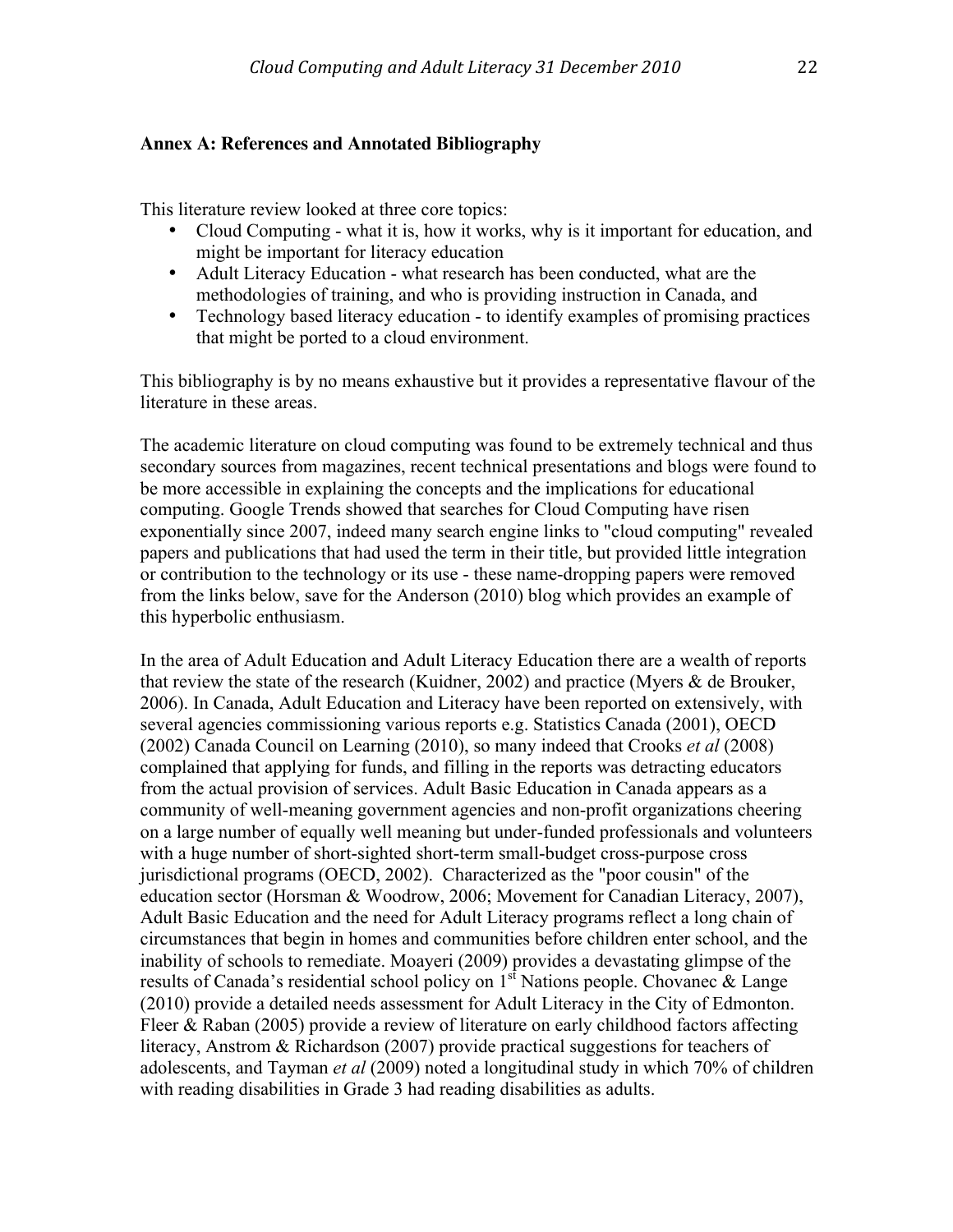At the bottom of this Pandora's box, there lies persistent hope in the growing networking and collaboration among Adult Literacy providers, and in the possibilities that technology may help close the gap – not just in sharing information among providers, but also in direct instruction to learners. While Best *et al* (2009), Contact North (2010a and 2010b) and Goforth (2004) provide an optimistic view of the emerging role of technology, Fahy & Twiss (2009) and Langille (2004) note pragmatically that instructors are slow to incorporate technology into traditional teaching practices. An earlier study by Kurz (2000) suggested that the access to technology barrier was slowly giving way as public access computers became available. A literature review by Folinsbee (2008) notes we are making progress and slowly accumulating best practices for the online engagement of a difficult to reach audience.

Other than using Google Docs or Google Apps, no use of cloud computing was found specific to the area of Adult Literacy. However, the use of computer learning for remedial English and second language learning is extensive and goes back over 30 years. Indeed, one author's first publication in 1980 was about setting up such a system (Kenner and Richards, 1980). One difficulty of computer teaching systems is that the technology tends to change faster than the applications can be developed, tested and distributed. Perhaps cloud computing can assist by providing a common and stable environment in which to consolidate efforts of the larger community.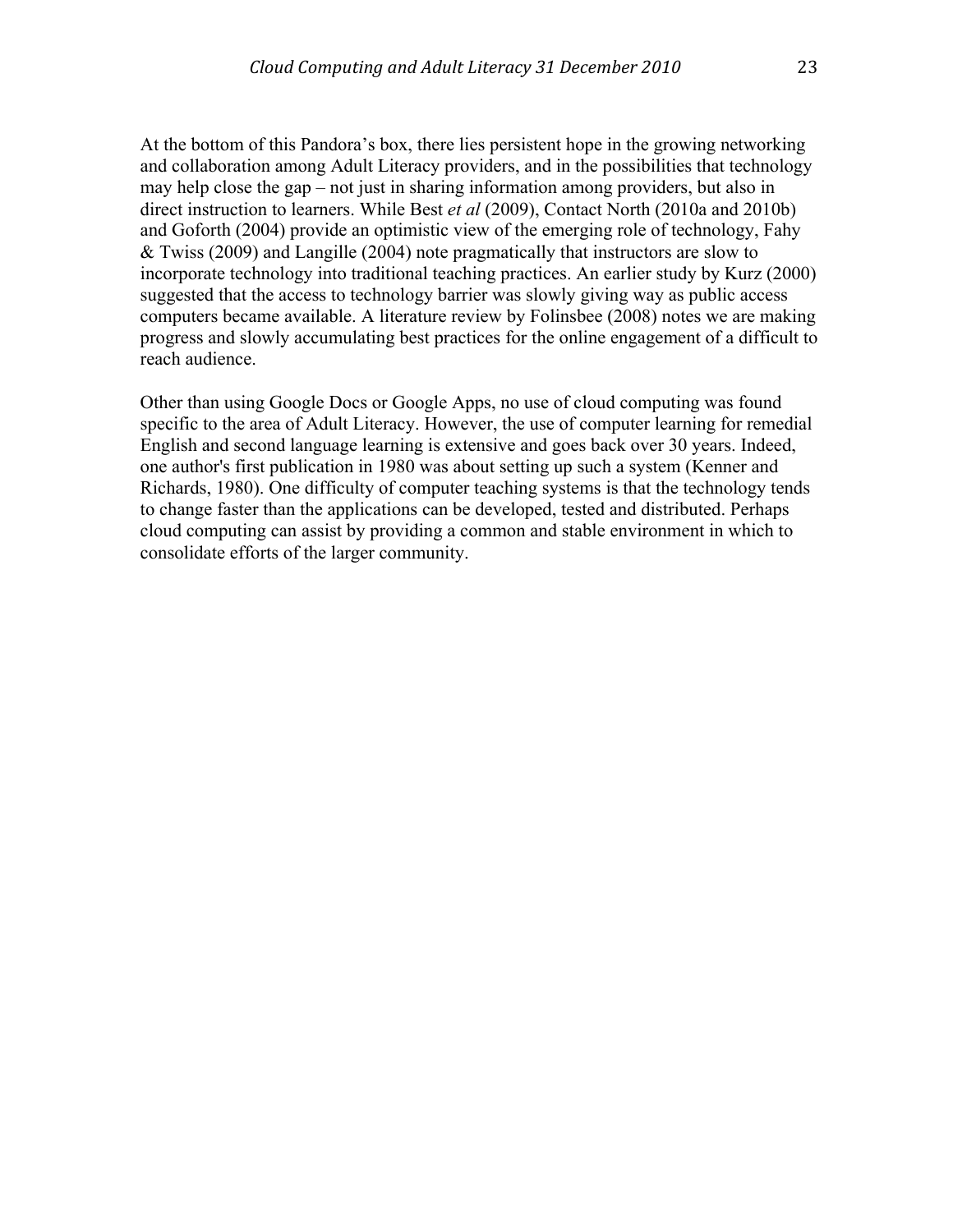# **Annotated Bibliography**

Anderson, G. A. (2010). Why cloud computing provides flexibility for online learning in higher education. Helium Blog posting. Retrieved November 22, 2010, from *http://www.helium.com/items/1928759-why-cloud-computing-providesflexibility-for-online-learning-in-higher-education*

• Actually despite its title, the article reads like a technology propaganda sheet citing one virtualization case study and does not provide any specifics about the advantages.

Anstrom, K. & Richardson, T. (2007). What Content-Area Teachers Should Know About Adolescent Literacy. (Monograph) Jessup, MD: National Institute for Literacy. Retrieved November 28, 2010, from

*http://lincs.ed.gov/publications/pdf/adolescent\_literacy07.pdf*

- This is a practical guide for teachers to the difficulties adolescents can have with literacy tasks, and provides strategies that teachers can directly use in structuring lessons and providing direct guidance to promote the development of literacy and to assist low literacy students with content tasks that require literacy skills.
- The report provides a good overview of alphabetics, phonemic awareness, morphology, fluency, vocabulary, text comprehension and writing strategies (including pre-writing and post-writing strategies).

Bittman, T. (2008, November 26). Cloud Computing and K-12 Education. (Blog posting). Retrieved from

*http://blogs.gartner.com/thomas\_bittman/2008/11/26/cloud-computing-and-k-12 education/*

• Cloud computing is coming faster than schools can plan for it. Its lower costs will make computing available everywhere (e.g. in the preschool) and it will help with growing content from constructive creation and collaboration.

Best, L., Kaattari, J., Morgan, D., Trottier, V. & Twis, D. (2009). Bridging Distance: Promising practices in online learning in the Canadian literacy community. (Monograph). Retrieved December 8, 2010, from *http://www.nald.ca/gettingonline/goresources/bridgingdistance/bridgingdistance.p df*

• This resource guide provides information about being an online learner, how to facilitate online instruction, developing online content and using technology. [While the guide is very thorough, it is surprising that the methods are drawn from adult education and instructional design but are not particularly adapted to the needs of the literacy learner. For example,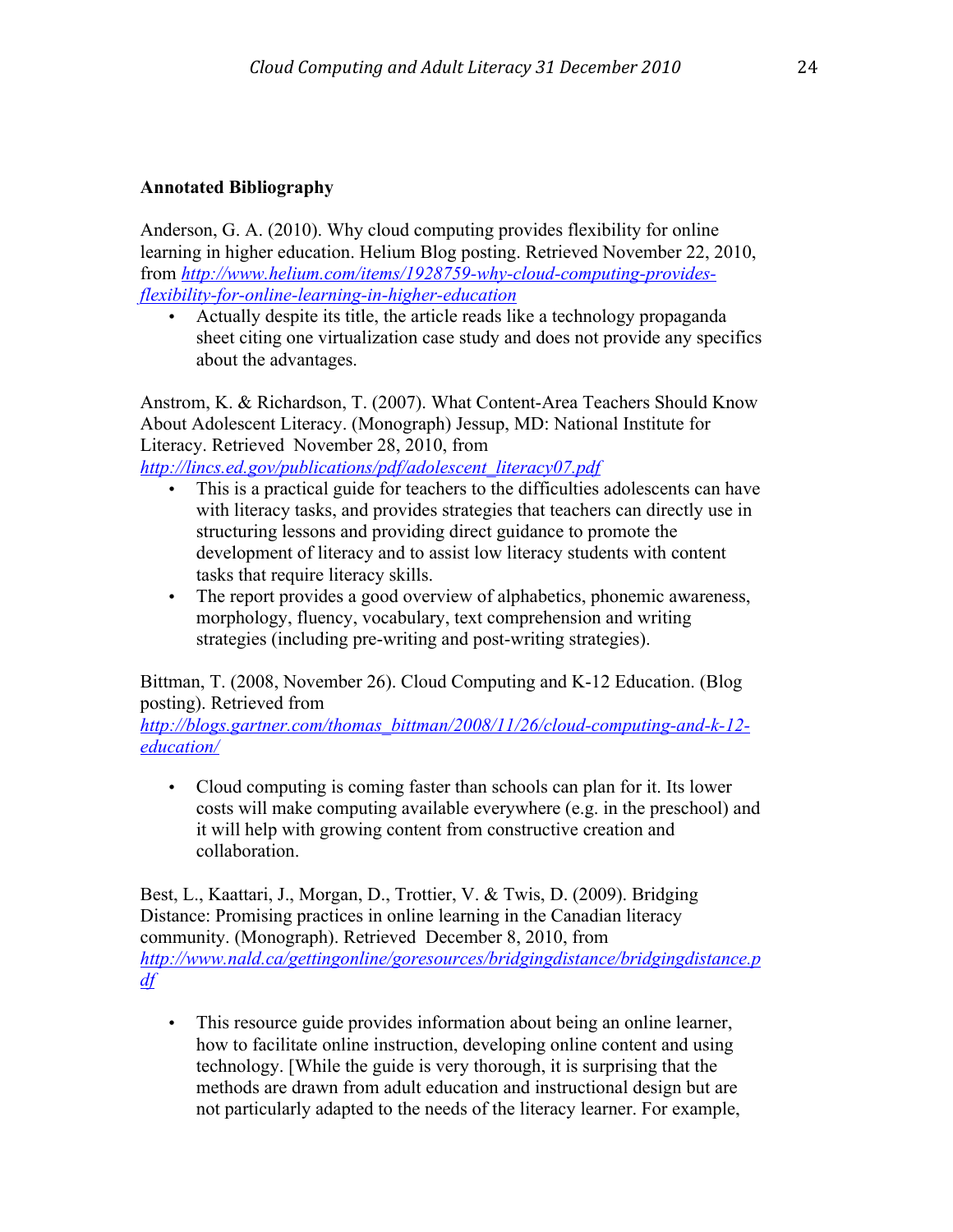the guide is very text heavy and the reading level of the chapter on being an on-line learner is probably too high for most literacy learners. Perhaps the effort might have been better spent talking about recruiting, reassuring and tailoring the on-line experience to the needs of the on-line learners. Contrast this with the list of specific ways in which technology can be used that is provided by Anstrom & Richardson.]

Blokdijk, G. & Menken, I. (2009). *Cloud Computing - The Complete Cornerstone Guide to the Cloud Computing Best Practices: Concepts, Terms, and Techniques for Successfully Planning, Implementing and Managing Enterprise IT Cloud Computing Technology* (2nd ed.). Brisbane: Emereo Pty Ltd. Retrieved December 21, 2010 from *http://www.ebooksx.com/Cloud-Computing-The-Complete-Cornerstone-Guide-to-Cloud-Computing-Best-Practices-Concepts-Terms-and-Techniques\_312071.html*

- This is a quick primer on cloud computing including terminology, benefits and drawbacks, and legal implications. It includes case studies and technical details.
- "The major benefit of cloud computing is that the average user does not require a powerful computer to handle complex database indexing tasks." (p 10.)

Canadian Council on Learning (2010). State of Learning in Canada: A Year in Review. (Monograph). Ottawa: Canadian Council on Learning. Retrieved October 18, 2010 from *http://www.ccl-cca.ca/CCL/Reports/StateofLearning/index.html*.

• This publication provides an up-to-date overview of all learning sectors in Canada, including Adult Learning and Literacy. Of particular note is the section on Aboriginal learning. Extensive bibliography of about 50 reports.

Cappos, J., Beschastnikh, I., Krishnamurthy, A., & Anderson, T. (2009). Seattle: a platform for educational cloud computing [Electronic Version]. *ACM SIGCSE Bulletin*, *41(1)*. Retrieved December 17, 2010, from *http://portal.acm.org/citation.cfm?id=1508905*

• This technical paper presents a free, educational research platform called Seattle that is community-driven, a common denominator for diverse platform types, and is broadly deployed. The advantages for teaching computer programming are a uniform platform for student code, and a sharing of resources for educators. The platform can be run from cell phones and PDAs thus increasing access for learners.

Cayirci, E., Rong, C., Huiskamp, W., & Verkoelen, C. (2009). Snow Leopard Cloud: A Multi-national Education Training and Experimentation Cloud and its Security Challenges. In M. E. Jaatun, G. Zhao & C. Rong (Eds.) *Cloud Computing: Proceedings of the First International Conference, CloudCom 2009*. pp. 57-68. Beijing.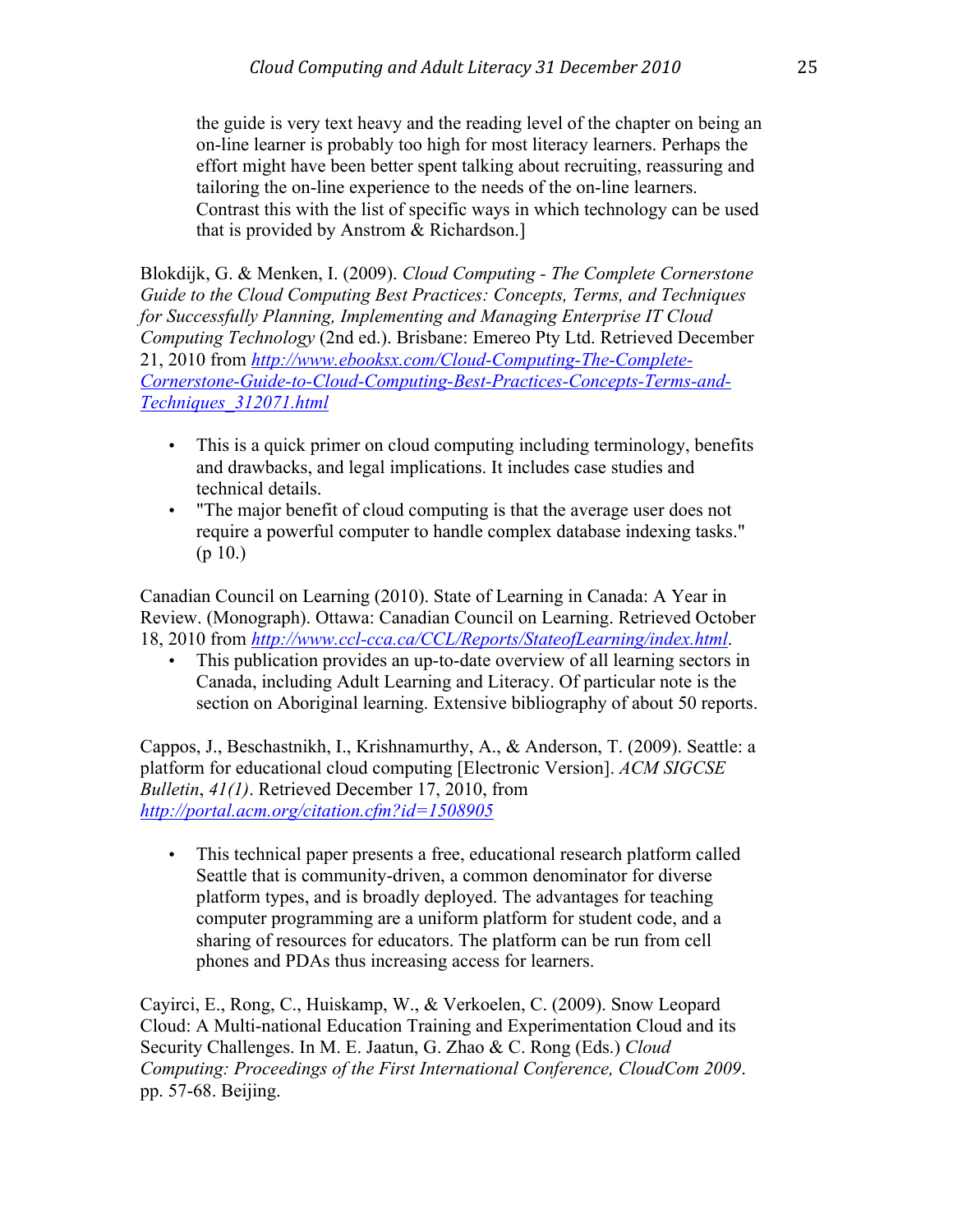• This paper describes the architecture for a NATO training infrastructure based on cloud computing to support multiple scenario simulations. It is mainly focused on security lessons learned in building standards and recommendations for a secure educational cloud. [This paper has been included because it likely depicts the current upper-end of use of flexible computer power in a training setting.]

Chen, X., Liu, J., Han, J., & Xu, H. (2010). Primary exploration of mobile learning mode under a cloud computing environment. Paper presented at the International Conference on E-Health Networking, Digital Ecosystems and Technologies (EDT), 2010 Shenzhen, China. Retrieved December 28, 2010, from *http://ieeexplore.ieee.org/xpl/freeabs\_all.jsp?arnumber=5496435*

• This article compares "traditional models of mobile learning" with models that make use of cloud computing.

Chovanec, D. & Lange, E. (2010). *Learning needs assessment for low-income adult populations.* (Report to City of Edmonton.) Retrieved December 20, 2010, from

*http://www.ecala.org/LinkClick.aspx?link=2009+ECALA+Files%2FLearning+Ne eds+Assessment+2009.pdf&tabid=36&mid=371*

- This needs assessment combined interviews with low income adults  $(n=39)$ , agencies  $(n=32)$  and a street survey  $(n=105)$  to create a profile of educational gaps, trends and barriers for accessing learning in the City of Edmonton.
- 2002 & 2005 OECD report on Canada "suggests an overemphasis on employment, unreasonable funding cycles and funding cuts undermine provision of essential skills for vulnerable groups."
- Findings from the participants: 1. Low-income only one of many factors including income, life circumstances and social situation, gender, race and other forms of discrimination, 2. Low-income adults are "wounded learners" filed by a system focused on efficiency, uniformity, discipline, and regulation., 3. Low-income learners have career goals and broad learning interests, 4. Low-income adults are enmeshed in a web of intersecting barriers (dispositional, situations; and institutional), 5. Widening pedagogical sites and practices enhances successful learning experiences.
- Report concludes that community-based organizations are success-enabling points but they need additional, sustained funding as "legitimate but noninstitutional providers". Educational providers need to build relationships with ethno-cultural and Aboriginal communities.

• Radio Taiwan International [RTI] (2010). Newsmakers: Lucifer Chu. RTI+Plus blogpost http://blog.rti.org.tw/english/2010/10/03/newsmakers-lucifer-chu/.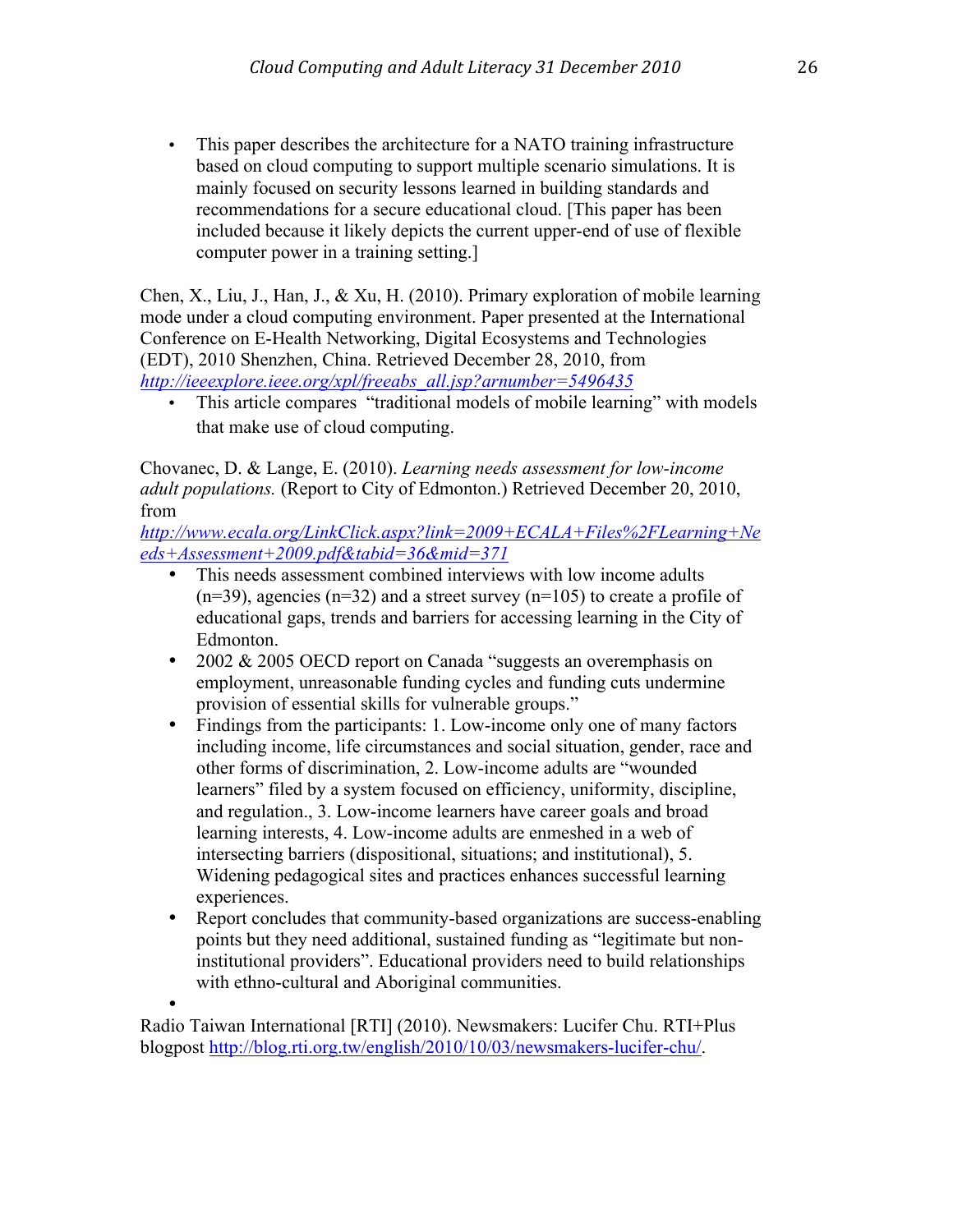Contact North. (2010a). Fast Forward: How emerging technologies are transforming education and training. Retrieved December 9, 2010, from *http://www.contactnorth.ca/publications*

- This "challenge paper" outlines five major changes that relate to a) the nature of digital devices [ubiquitous, smarter, smaller and inter-operating] b) the nature of the web will be semantically enriched, more personal and connecting to more powerful services such as artificial intelligence c) Artificial Intelligence will make advances in reasoning, natural language processing and machine learning, d) the users will change from the current "text generation" to the socially-networked media "homozappiens", e) elearning will continue to grow and e-learning platforms will enable smarter, faster creation of courses, that connect to mobile devices. The way knowledge and skills are delivered will change radically with high fidelity simulations and visualizations becoming commonplace. Construction of personal knowledge networks will replace information delivery. Learning will be on-demand and situated in authentic settings (e.g. supermarkets).
- Challenges for educators will include managing innovation costs, shifting roles for learners and instructors and reducing technology barriers.

Contact North. (2010b). The future of elearning: Realities, myths, challenges and opportunities. Retrieved from *http://www.contactnorth.ca/publications*

• This report addresses questions on the realities of e-learning today and the challenges, opportunities and myths in e-learning.

Crooks, S., Davies, P., Gardner, A., Grieve, K., Mollins, T., Niks. M., Tannenbaum, J. & Wright, B. (2008) Connecting the Dots: Accountability in Adult Literacy: Voices from the field. The Centre for Litercy [SIC] of Quebec. Retrieved October 25, 2010 from

*http://www.literacyandaccountability.ca/File/03\_CTD\_Field\_report\_Oct\_2008.pdf*

- "They interviewed 136 informants, providers and funders, to learn about the state of accountability practices in every province and territory. ... This report synthesizes and analyzes the data from the field review and includes recommendations made by interviewees."
- In a nutshell, the report paints a picture of adult literacy in Canada as a patchwork of mostly soft-funded activities carried out by a wide variety of colleges, schools and community agencies. An inordinate amount of staff time is taken up applying for funds, gathering data and completing reports for funds received. Funds are received from multiple agencies and through different government programs and the programs are increasingly pressed to do more and more reporting for what seems like less and less money. With soft funding it is hard to recruit and maintain staff. Quite often per capital funding does not recognize the cost of delivery to rural populations or counseling marginalized people. Consistent multi-year funding is needed. [In one sense it is nice that there are so many programs, but they are all pulling on different priorities. With such a mishmash of players it will be difficult to have a single accountability framework in Canada.]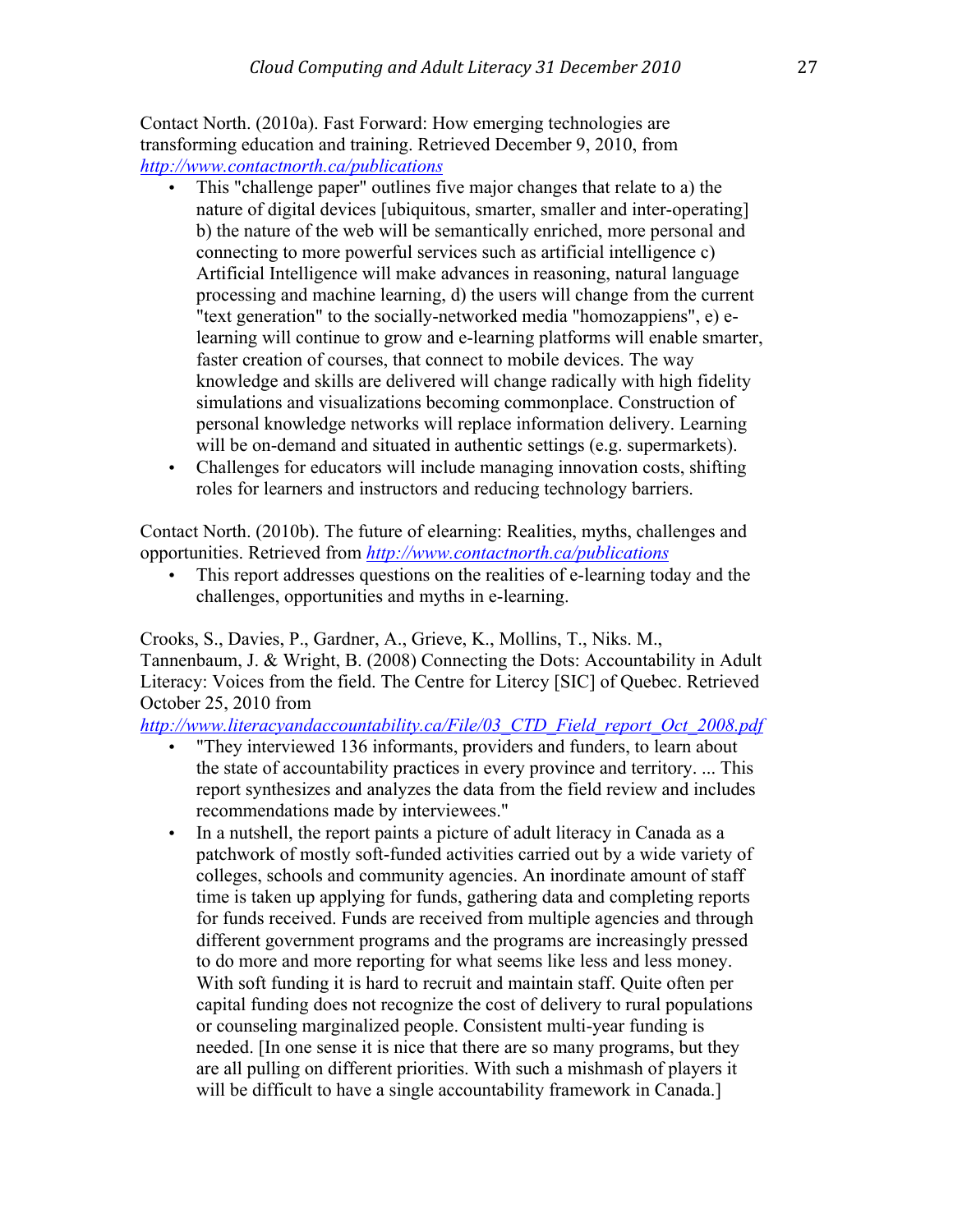Croll, C. & McEvoy, N. (2010). Canadian Cloud Roadmap: Part I. Defining the cloud space. (Joyent A/V Powerpoint Presentation) Retrieved November 23, 2010, from

*http://www.joyent.com/resources/webinars/?mkt\_tok=3RkMMJWWfF9wsRoku67K ZKXonjHpfsX86u0vXqGg38431UFwdcjKPmjr1YEHRdQhcOuuEwcWGog8ygNBH %2B6B#canadian-roadmaps*

- "Cloud computing is a nebulous term" (Croll) pun nebulous has had prior use
- Part I (Croll) Presentation is probably the best (clearest) overview of technical and business definitions of cloud computing.
- Part II (McEvoy) Provides an in-depth analysis of the Canadian government's cloud strategy (see Danek, 2010)
- Discussion covers legal issues mostly re internationalization: where data must be maintained, Patriot Act, FOIPOP, data-security. "Cloud computing may be like airlines - every country has its major airline yet here are hubs for interchange. There are also private planes and special planes, but most people use the public infrastructure.

Cross, J. (2007). *Informal Learning: Rediscovering the natural pathways that inspire innovation and performance*: Pfeiffer: Wiley & Sons.

This is a book about knowledge workers, twenty-first century business and informal learning.

Culp, K. M., Honey, M., & Mandinach, E. (2003). A retrospective on twenty years of Education Technology Policy. (monograph) Washington, DC: U.S. Department of Education, Office of Educational Technology.

*http://citeseerx.ist.psu.edu/viewdoc/download?doi=10.1.1.170.3777&rep=rep1&ty pe=pdf*

• This interesting review of 28 reports recommending investment in education technology over a 20 year period. Three key recurrent themes are that: technology is a tool to address challenges in teaching in learning, technology is a change agent, and technology is a force for economic competitiveness. The key difficult in implementing technologies are: technologies are multiple and complex; technologies evolve rapidly, faster that schools can change practices or purchasing plans; local, state and federal budgets are in a state of flux making sustained investment difficult; public perceptions of the role of technologies in K12 continue to evolve. Further, the researchers' visions of technology creating inquiring and collaborative environments seldom materializes as most teachers use the technology for presentations, for internet searches, and for classroom management. report concludes that technology policy needs to align with teacher relevant issues with public concerns, and build on previous successes. "Undoubtedly, technology shapes, often in unanticipated ways, how we live and work as well as how we educate our children." Now is the time to plan the next 20 years. Extensive bibliography.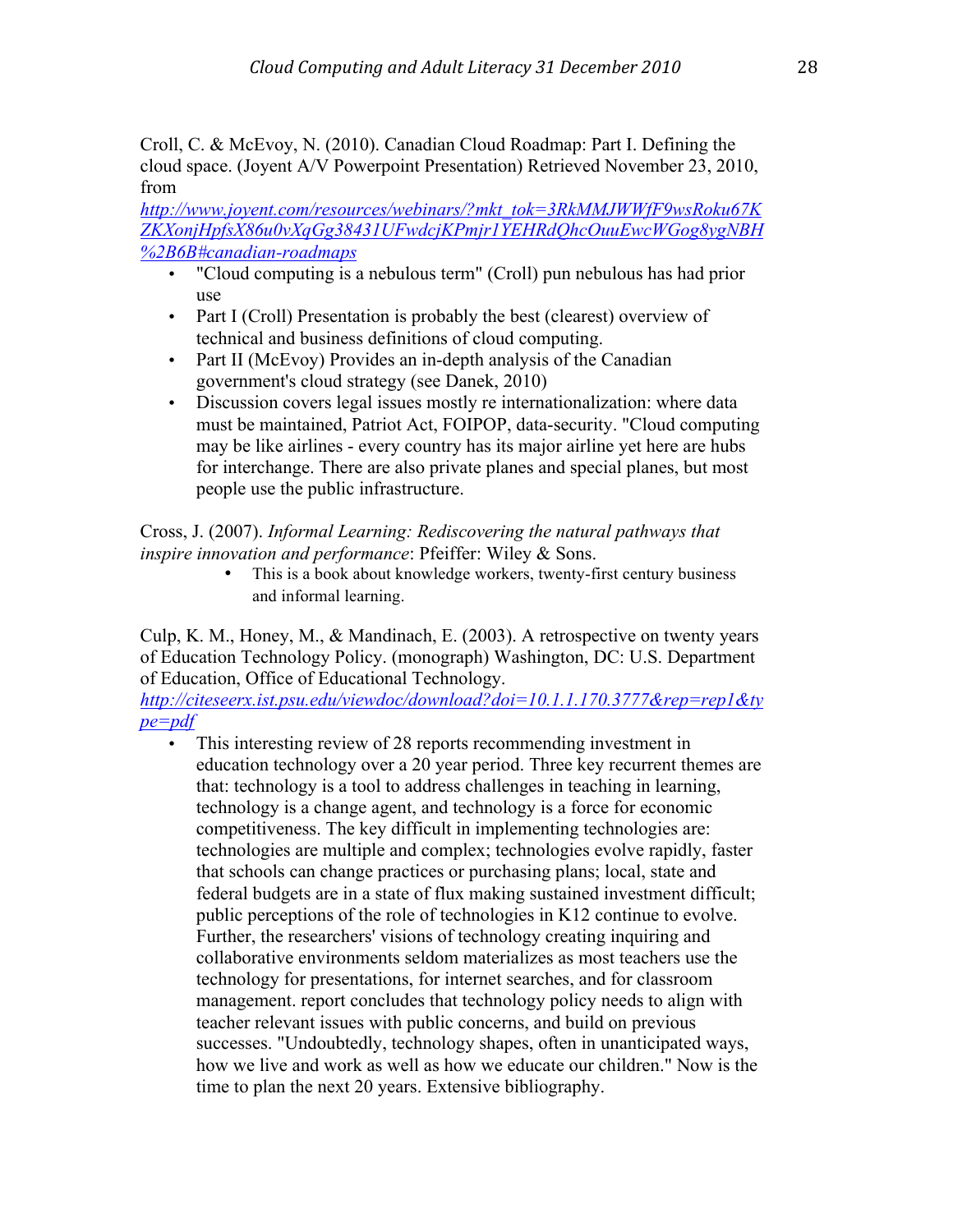Danek, J. (2010). Government of Canada Cloud Computing: Information Technology Shared Services (ITSS) Roadmap. (Powerpoint presentation). Retrieved November 23, 2010, from

*http://isacc.ca/isacc/\_doc/ArchivedPlenary/ISACC-10-43305.pdf*

• These presentation slides outline the Canadian Government's plans for a mix of private and public cloud infrastructures to satisfy its IT requirement. The main concern over cloud computing is security, the main expectation of return is better quality of service at lower overall IT cost.

Delic, K. A. & Walker, M. A. (2008). Emergence of the academic computing clouds. [Electronic Version]. *Ubiquity*, *9*. Retrieved December 21, 2010, from *http://delivery.acm.org/10.1145/1420000/1414664/v9i31\_delic.html?key1=141466 4&key2=7954574721&coll=GUIDE&dl=GUIDE&CFID=91510199&CFTOKEN =64217970*

• This paper outlines the architecture, technologies and standards of academic computational grids with examples. Then the architectural lines of cloud computing are used to show the design and technology and indicate some future challenges.

Fahy, P. J. & Twiss, D. (2010). Adult literacy practitioners' uses of and experiences with online technologies for professional development. *J. Applied Research on Learning* 3(2) 1-18. Retrieved November 22, 2010, from *www.cclcca.ca/pdfs/JARL/Jarl-Vol3Article2.pdf*

• Survey of Canadian adult literacy educators (n=86) about their use of technology for distance professional development reveals that despite costsaving and convenience, many of the literacy educators are relatively new to technology and technical problems have negatively affected attitudes. Many found the "transactional distance" too great and that distance was a poor substitute for face to face settings. Report concludes that proper [quality] guidelines need to be set out for delivery of online PR. [Note: This carries a further implication that unless the educators have great online learning experiences, they will continue to be loath to implement on-line courses for the learners they tutor.]

Fleer, M. & Raban, B. (2005) Literacy and numeracy that counts from birth to five years: a review of the literature. (Report to DEST Australia). Retrieved November 22, 2010, from

http://www.deewr.gov.au/Earlychildhood/Resources/Documents/LiteratureReview. pdf

This review of early childhood education literature notes the importance of early childhood experience in promoting readiness for schooling, and success in life. In its Australian context, the authors note that children most likely to have literacy and numeracy problems were boys, indigenous, and of lower SES. They noted several studies showing how promoting early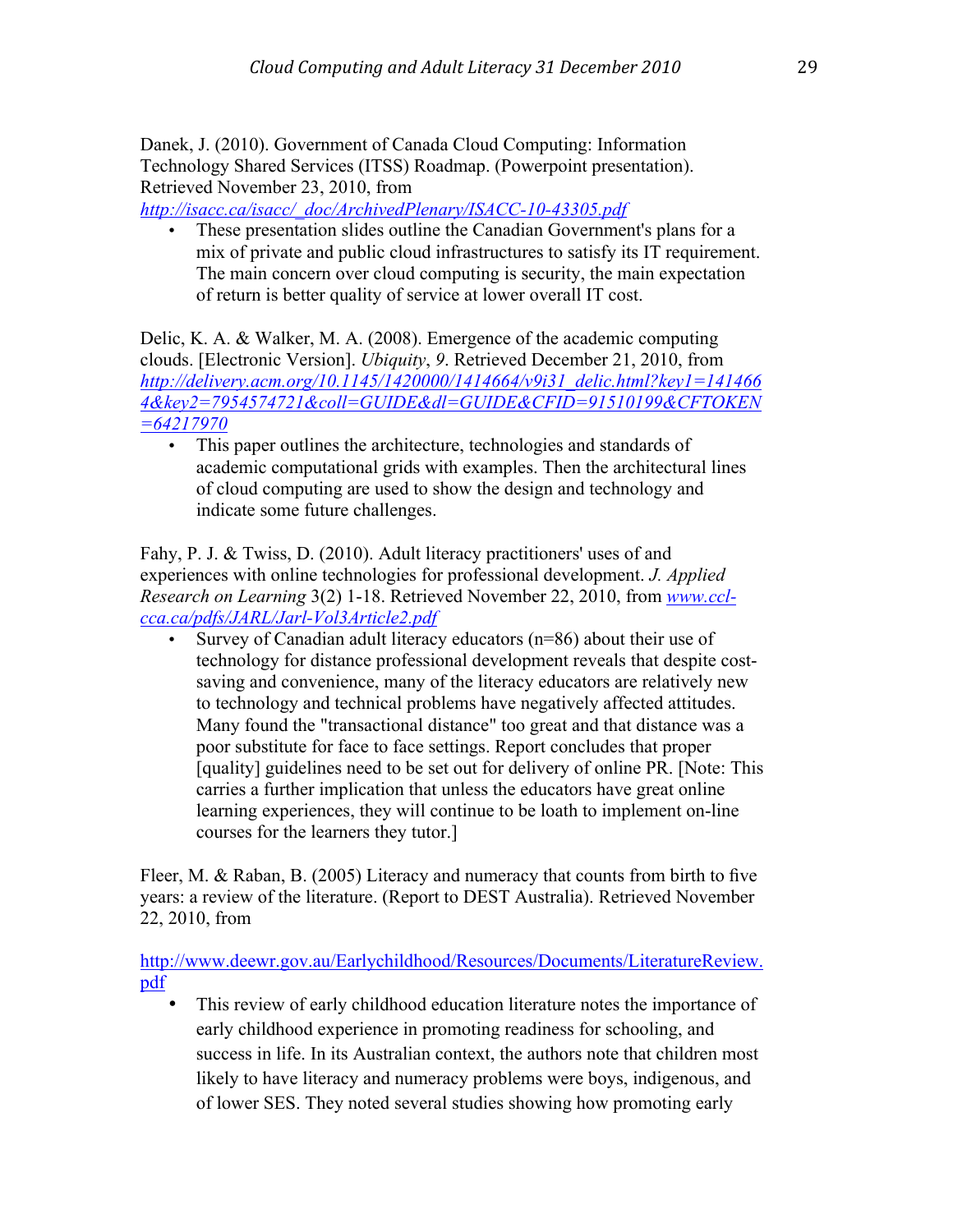literacy activities in the home e.g. parent-child reading interactions, promoted literacy skills. They noted a large disconnect between what happen at home and what happens at school. Also of interest was the current pedagogical shift away from Piagetian "Development Appropriate Practice" to a more socio-cultural pedagogy that situates learning activities in a social context. In the emerging socio-cultural pedagogy teachers mediate learning by way of scaffolding. The learner first sees the skill or knowledge in its social-cultural context, and then internalize it into their own behaviour. They anticipate that adoption of new pedagogy will be hindered by the average age of teachers and the 25 years since most took their teacher training.

Folinsbee, S. (2008). Online learning for adults: Factors that contribute to success (A literature review). Sudbury, ON: College Sector Committee for Adult Upgrading. Retrieved December 16, 2010, from

*http://www.nald.ca/library/research/csc/litreview/litreview.pdf*

• Interesting literature review that tried to focus on online and adult education retention but found few studies so widened the scope to look at online retention in general. ABE adult learners often have difficulties with access to technology, familiarity with computers, and reading and writing skills. Successful online learners characterized by elf-direction and motivation, self-discipline, ability to communicate in writing, assertive, ability to stay on task, meet requirements of the program, have problem solving and critical thinking abilities, comfortable with computers, access to technology. Retention of online ABE learners related to strong orientation programs and having a good relationship with the instructor. Motivational appeal of on-line is low. Successful interventions for an online masters program with high drop-outs included: small class sizes, clear expectations of requirements, monitoring on-line behaviour and providing feedback, technical orientations and on-going support. Content was structured to go from easy to complex, & concrete to abstract. Academic readiness was assessed to ensure material was at the right level, and instructors could tailor examples to learners' backgrounds. Clear weekly goals, evaluation info, guidance and weekly feedback from instructors, student collaboration activities. Over 3 years the 44% retention grew to 56% to 78% and then 85%. Key appears to be good organization, social inclusion and frequent guidance from the instructor. Report conclude with several recommendations including that on-going program evaluation is needed to address barriers, improve retention, and improve the quality of the programs and support services.

Goforth, D. (2004). *Reaching the People Who Need It the Most: e-PD Reading and Response.* (Pilot Project Summary Report). Sudbury: Goforth Consulting. Retrieved October 25, 2010, from

*http://www.collegeupgradingon.ca/projrprt/reaching/reaching.pdf*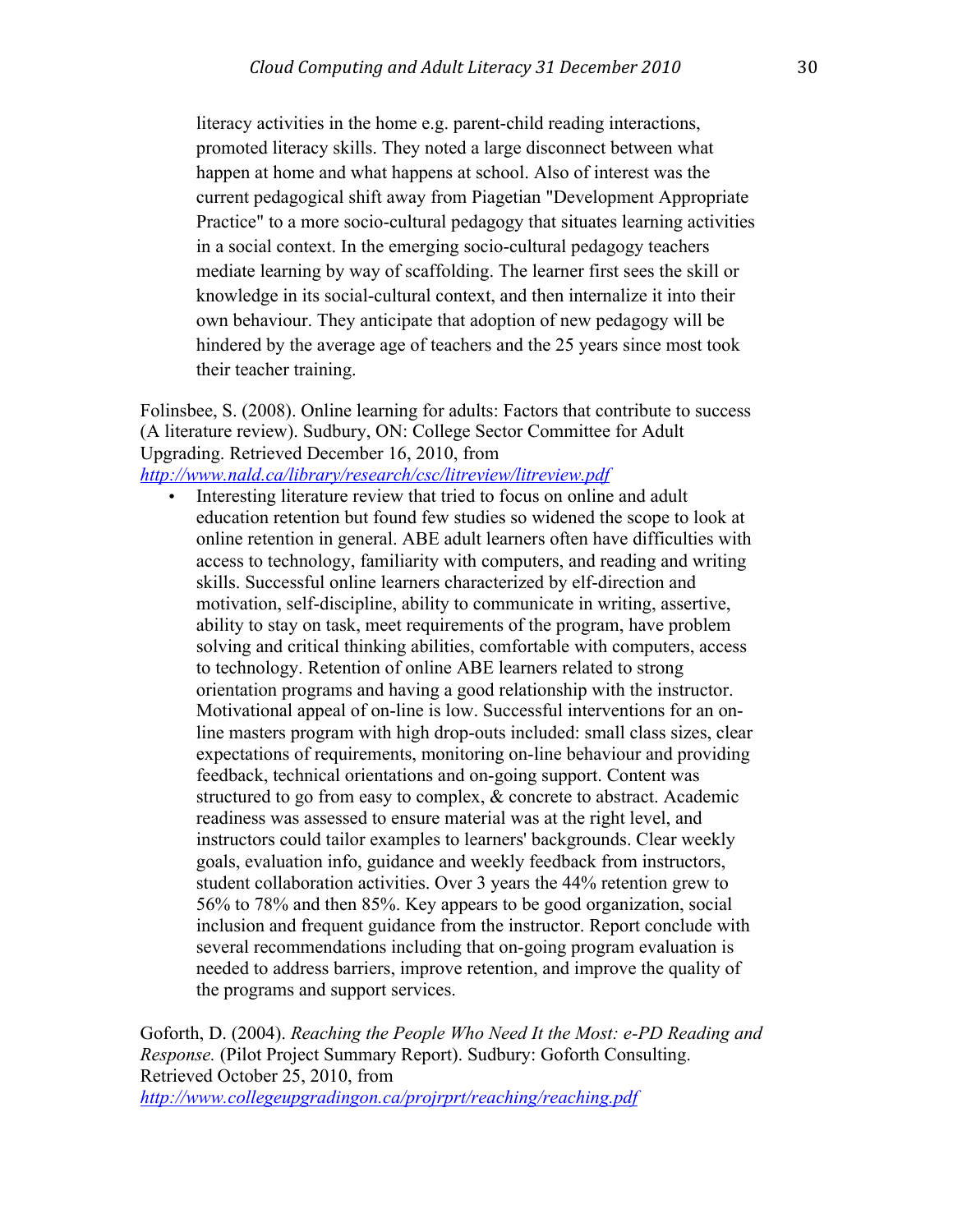• Documents a pilot test to use e-learning methods to build a professional learning community of literacy providers.

Haigh, G. (2010). Baby Steps into the Cloud: ICT as a service for education. (Corporate brochure). Reading, UK: Microsoft Corporation. Retrieved, December 14, 2010, from *http://blogs.msdn.com/b/ukschools/archive/2010/12/07/microsofteducation-white-paper-baby-steps-into-the-cloud.aspx*

• Initially we resisted including this "white paper" as it seemed more marketing than technical exploration, however it does present the Microsoft perspective in the UK and is accessible to a less technical audience. The key content is that Microsoft is aggressively providing free email services to European universities, and they have placed their server farm in Dublin to avoid concerns over the US Patriot Act.

Holum, A. & Gahala, J. (2001) Critical issue: Using technology to enhance literacy instruction. (Web posting) North Central Regional Educational Laboratory. Retrieved December 1, 2010, from *http://www.ncrel.org/sdrs/areas/issues/content/cntareas/reading/li300.htm*

Horsman, J., & Woodrow, H. (Eds.) (2006). *Focused on Practice: A Framework for Adult Literacy Research in Canada.* St. John's: Harrish Press. Retrieved October 25, 2010, from

*http://www2.literacy.bc.ca/focused\_on\_practice/focused\_on\_practice.pdf* 

- "Field researchers for the project discovered that the difficulties of doing research in practice are symptomatic of the realities of the field. Adult literacy and basic upgrading suffers from a lack of recognition, minimal professional development opportunities, and insufficient funding supports."
- Adult Literacy is characterized as the "poor cousin" underfunded in provincial education and lacking a consistent national strategy. Part of the policy problem is seen to be that while literacy training might help the individuals and their families, they do not return huge economic benefits for the governments' investments.
- A "profile" along with bibliography is presented for each region in Canada. Across Canada Adult Literacy is a complex mixture of target groups (primarily aboriginals, dropouts, immigrants) in urban and remote/rural settings and institution and community-based programs. Consistency and adequacy of funding and staffing is common.

Innovative Communities Connecting and Networking [iCCAN] (2010). Literacy tutor training pilot program a first in Alberta*. iCCAN Connected*. Winter. Retrieved December 24, 2010, from *http://www.iccan.ca/newsletters/119-winter-2010 newsletter*

Johnson, L., Smith, R., Levine, A. & Haywood, K. (2010). *2010 Horizon Report: K-12 Edition.* Austin Texas: New Media Consortium. Retrieved November 22, 2010, from http://www.nmc.org/pdf/2010-Horizon-Report.pdf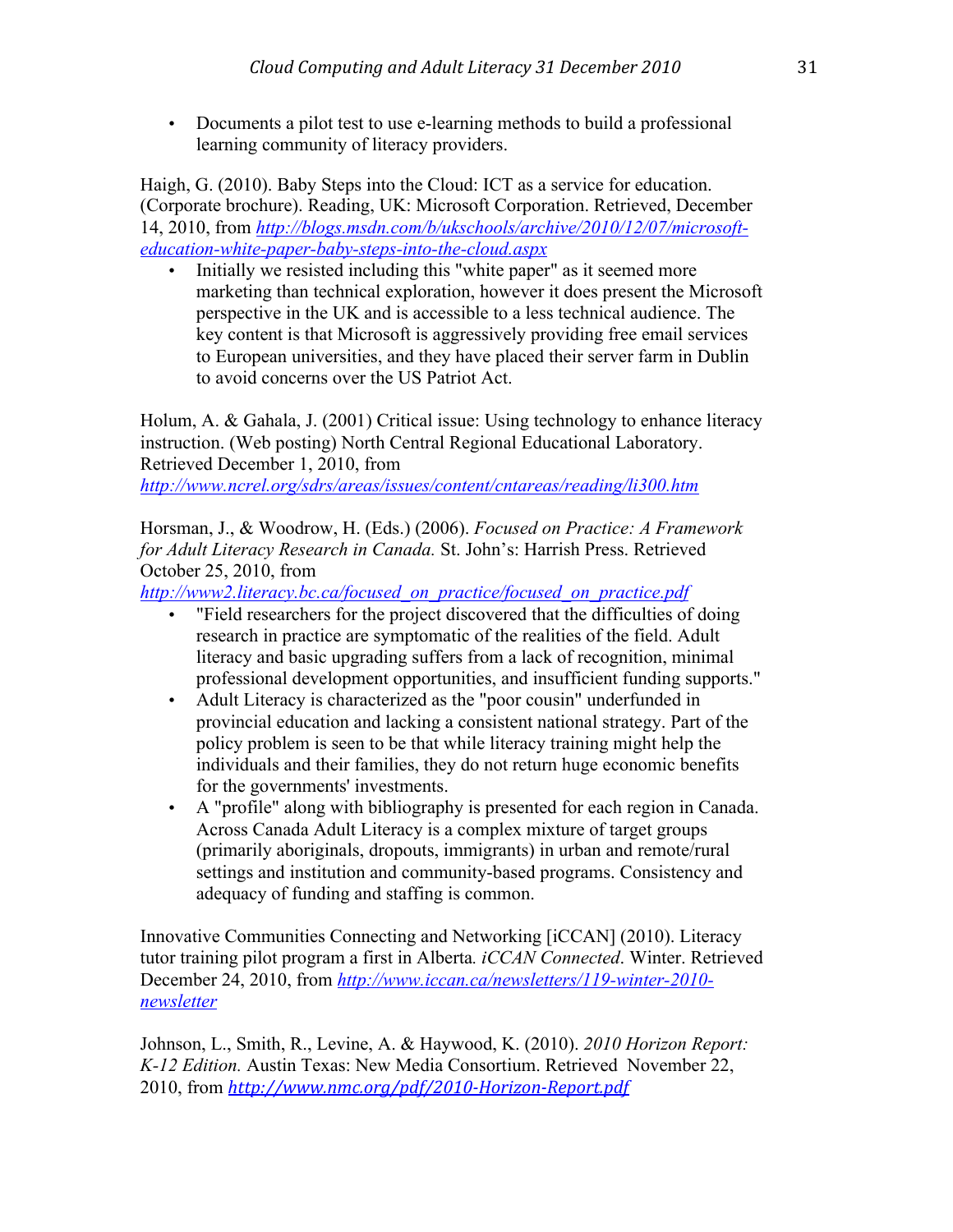- Hewlett Foundation sponsored report that forecasts technology trends likely to have an impact on learning, teaching, research and creative expression. **Five key trends are:** 1. Technology is increasingly a means for empowering students, a method for communication and socializing, and a ubiquitous part of their lives. 2. Technology profoundly affects the way we work, collaborate, communicate and succeed. 3. The perceived value of innovation and creativity is increasing. 4. There is increasing interest in just-in-time, alternate, or non-formal education 5. The way we think of learning environments is changing. **Key challenges are:** Digital media literacy continues it rise in importance as a key skill, Students are different but the educational practice and materials are changing slowly, Many policy makers and educators believe that reform is needed but there is little agreement as to what a new model of education might look like, A key challenge is the fundamental structure of the K-12 education establishment, Many activities related to learning take place outside the classroom but these are undervalued. **Technologies to watch:** NEAR: Cloud computing and Collaborative environments, MEDIUM: Game-based learning, Mobile networks, FAR: Augmented reality, and Flexible displays. Several current examples of cloud computing are provided.
- Examples of cloud computing use in education are provided
- A Horizon Report is also published for the higher education sector, but as it lags the K-12 report cloud computing will not appear until the 2011 edition is available. It is interesting to note how quickly an obscure notion can become a trend in technology.

Kaminer, A., & Anghel, B. (2010, July). Death grip: Caught in a contract and cannot quit? *Toronto Sun.* Retrieved December 29, 2010, from *http://www.seaboardgroup.com/main/index.php?option=content&task=view&id= 825&Itemid=212*

• The writers argue that wireless providers in Canada have taken contracts too far, being too long, complicated and strict, and the termination fees are exorbitant. They claim that in Canada the contract terms of wireless licences are among the longest in the world with enormous costs tied to the contract terms with "Draconian penalties".

## Katz, R. (Ed., 2009). *The Tower and the Cloud: Higher Education in the Age of Cloud Computing*. Retrieved from *http://www.educause.edu/thetowerandthecloud*

This volume examines IT in education including access to high-speed networks, social computing approaches, open standards and content and the emergence of the Cloud for industrial-scale computing.

Katz, R., Goldstein, P. J., & Yanosky, R. (2009). Demystifying cloud computing for Higher Education. *ECAR Research Bulletin*, *19*. Retrieved December 20, 2010, from *http://www.educause.edu/ecar*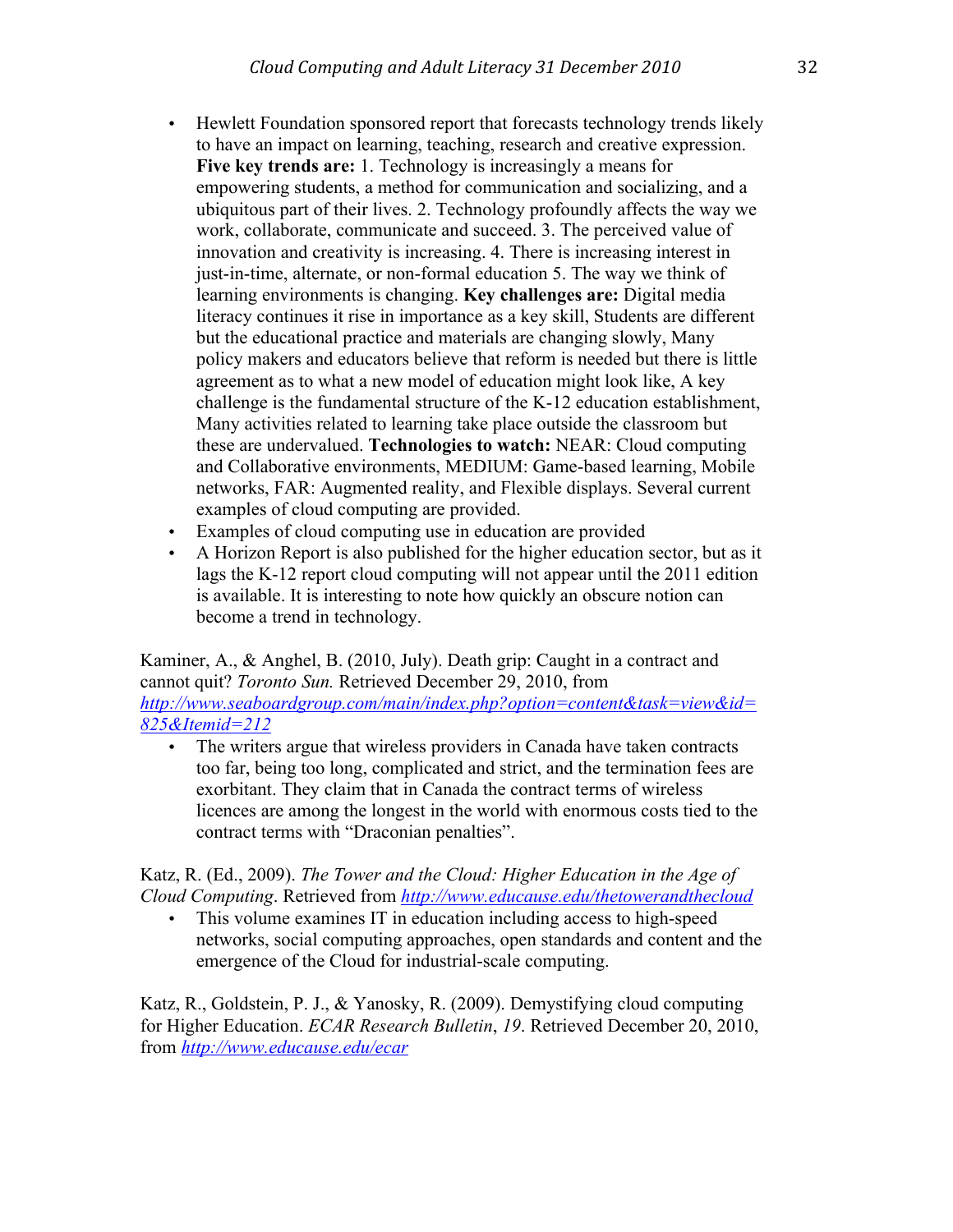- This paper summarizes is a synthesis of insights from industry and university IT leaders on a framework for cloud computing, and potential emergent roles for public and private clouds.
- "Great promise/ great hype" While cloud computing is coming, there is too much hype – there remains a lot to be learned about how to implement clouds and how to use them from withing organizations.
- Policy issues arougn governance, security, privacy and intelectual property will slow aoption in higher education.
- Computing costs will not disappear, there will still be a role for on-campus IT support and in-house computing services.
- Higher Education computing has a mix of services, some might eaily be put on the cloud, others on research clouds, and still others not at all.
- Some campuses or co-operatives of campuses might also be cloud service providers.
- If an IT group fails to lead its campus cloud strategy, it will end up trying to catch up to its consumers.

Keahey, K., Figueiredo, R., Fortes, J., Freeman, T., Tsugawa, R. (2008) Science Clouds: Early Experiences in Cloud Computing for Scientific Applications. Cloud Computing and Its Applications 2008 (CCA-08), Chicago, IL. October 2008. Retrieved November 26, 2010, from *http://www.nimbusproject.org/files/Science-Clouds-CCA08.pdf*

• This technical paper describes the Nimbus toolkit, the first cloud system deployed in 2008 at the University of Chicago. The points of interest are its implementation of virtualization, on demand computing, and resource allocation accounting. The authors note the rapid increase of utilization to the point where demand exceeded capacity, and that several other universities soon installed the Nimbus toolkit.

Kenner, R. & Richards, G. (1980), A home made package for use in the language lab. NALLD Journal, Fall 1980.

Kondo, D., Javadi, B., Malecot, P., Cappello, F. & Anderson, D. P. (2009). Costbenefit analysis of Cloud Computing versus desktop grids. In Proceedings of the International Symposium on Parallel & Distributed Processing, 2009. Rome. Retrieved December 9, 2010, from *http://www.chinacloud.cn/upload/2009- 04/temp\_09042911099702.pdf*

• This study looks at the performance trade-offs, the resource requirements/costs and compares the cloud with desktop grids (such as the volunteer computing platform SETI  $\omega$  home) using performance measurements and the Amazon elastic compute cloud.

Kuidner, J. (2002). Research-Based Principles for Adult Basic Education Reading Instruction. (monograph) Jessup, MD: National Institute for Literacy. Retrieved November 28, 2010, from *http://lincs.ed.gov/publications/pdf/adult\_ed\_02.pdf*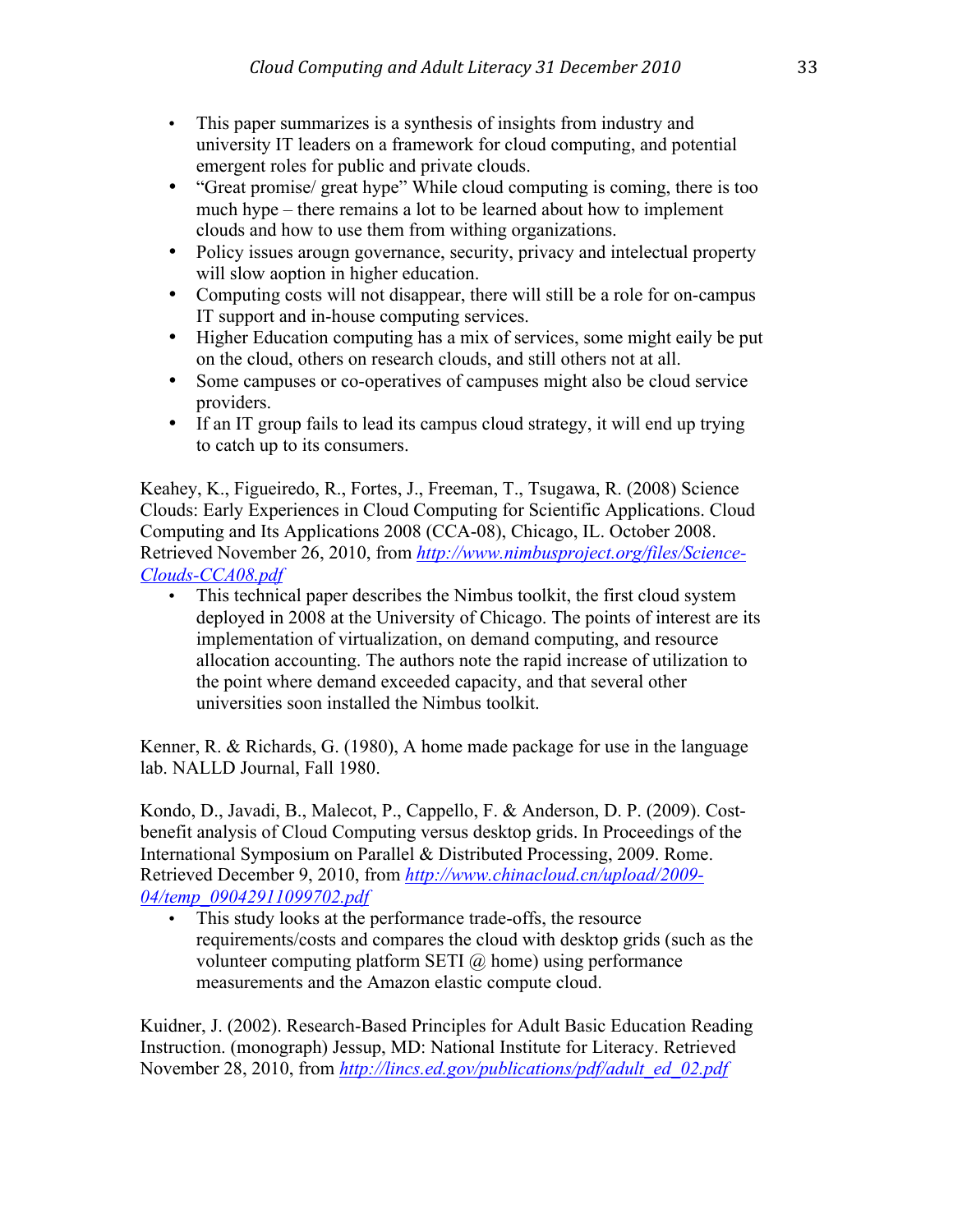- This review of 70 research reports in Adult Basic Education Reading Instruction "represents the best information available about how adults learn to read. It is designed to serve two primary audiences: educators and policy makers who make decisions about the content of adult basic education reading instruction and researchers eager to identify new avenues of study to add to our understanding of this field." (p viii)
- "Effective reading and reading instruction cannot occur without sufficient motivation. Motivation is one of the topics selected by the RRWG for study, along with others that are especially important for adult reading instruction: computer technology, reading assessment, program goals and setting (family literacy, workplace literacy, and general functional literacy), instructional methods (strategies, material, teacher preparation, and the intensity and duration of instruction), and specific characteristics of learners that affect instruction (reading level, whether English is their first language, the existence of a learning disability, and motivation). " (p 2)
- ABE research is limited because of the difficulty in establishing controlled studies. "Emerging principles suggest that reading can improve in ABE settings, that direct or explicit instruction in various components is effective, and that computer-assisted instruction can improve achievement in some aspects of reading." (p 5)

Kurz, J. L. (2000). Riding the technology wave: Experiences of adult literacy students and teachers in Ontario. (Monograph). Ottawa: Canadian Council on Social Development. Retrieved December 8, 2010, from *http://www.nald.ca/library/research/alphaplus/riding/riding.pdf*

• Survey of adult literacy learners (anglophones and francophones) in Ontario reveals computer use slowly growing among literacy learners and literacy educators with email being the most prevalent application followed by word processing. Some 40% have yet to use computers. Low income families least likely to have computers in the home. Most computer access is through schools and libraries. Teachers feel there is a role for computers for computer based instruction and access to resources (e.g. newspapers) on-line, but lack of updating of hardware and software an ongoing barrier to use. Useful but dated Resource section.

Kurzweil Educational Systems (2005). Scientifically-Based Research Validating Kurzweil 3000 - An Annotated Review of Research Supporting the Use of Kurzweil 3000 in English Language Learner Classrooms. (Monograph) Retrieved December 30, 2010 from http://www.kurzweiledu.com/files/K3000 *ELL&Research.pdf*

Langille, L. M. (2004). Adult Literacy Educator' Perceptions of Technology Integration. (Masters Thesis, Acadia University) Retrieved November 22, 2010, from *www.nald.ca/library/research/adtlitti/adtlitti.pdf*

• Survey of Atlantic Canada adult literacy educators showed that while most were technology users themselves and said ICT literacy was increasingly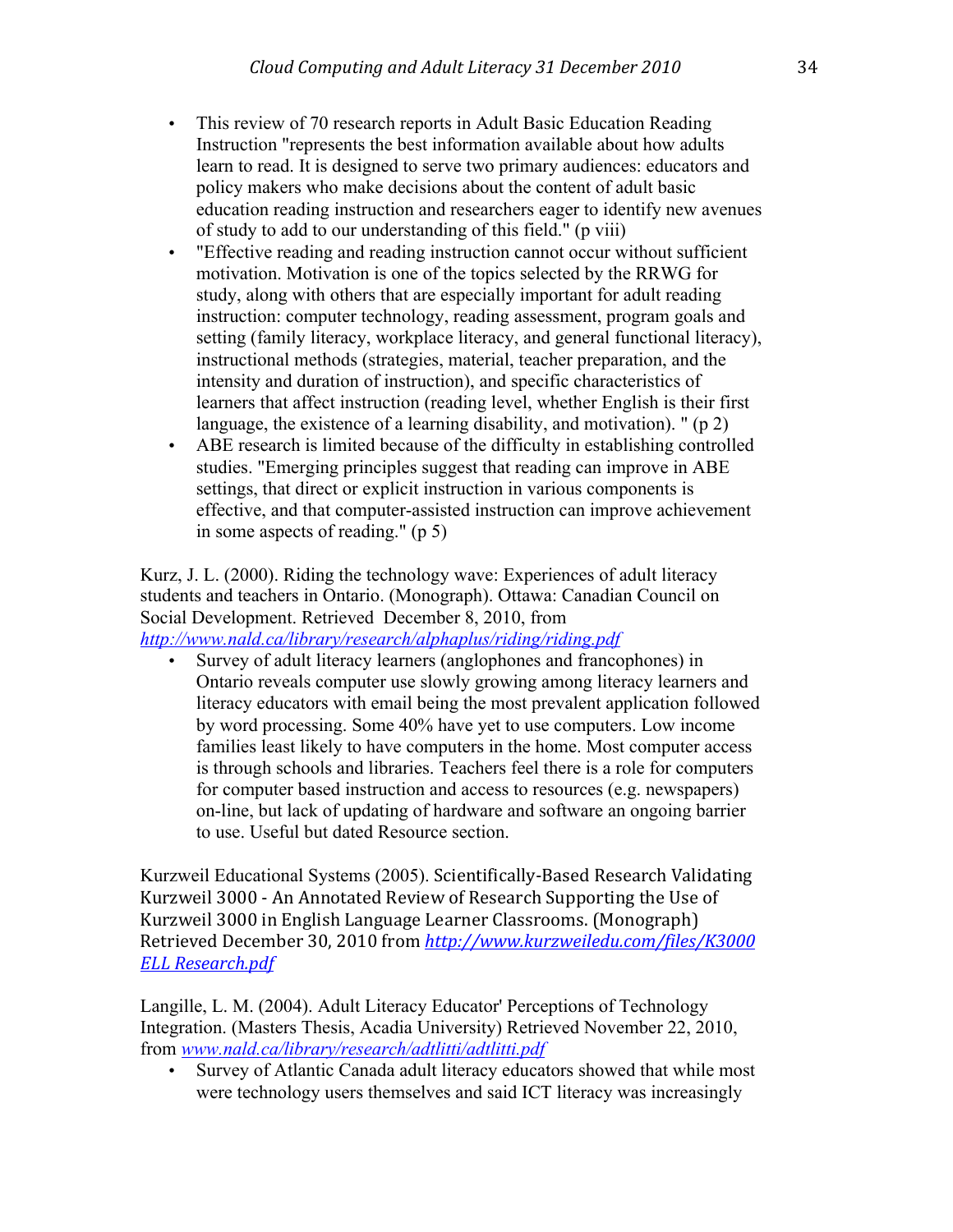important, nearly half did not integrate computers within literacy instruction due to barriers such as a lack of funds, technology, professional development, time, skills, and comfort level. Contains good review of literature on technology use including quote from Keller (2001) "Literacy involves gaining the skills and knowledge to read and interpret the text of the world and to successfully navigate and negotiate its challenges, conflicts, and crises. Literacy is thus a necessary condition to equip people to participate in the local, national, and global economy, culture, and polity.  $(p.69)$ "

Lesieur, B. (2009.). Business Adoption of Cloud Computing. (Wiki posting). Retrieved from *http://www.wikinvest.com/concept/Cloud\_Computing*

• Cloud computing is democratizing computing power and traditional IT barriers of cost, time, quality, scale, and geographic location supporting green IT and sustainability. Details some of the expected winners (early innovators of cloud platforms) and losers (traditional data-processing software companies).

Mell, P., & Grance, T. (2009). The NIST definition of cloud computing. Retrieved from http://csrc.nist.gov/groups/SNS/cloud-computing/cloud-def-v15.doc

• The National Institute of Standards and Technology, Information Technology Laboratory provides a detailed definition of cloud computing.

Moayeri, M. (2009). Literacy Practice in a Canadian Urban Neighborhood: Two First Nation Mothers. (Working Paper #25). University of British Columbia: Cultural Practices of Literacy Study. Retrieved December 22, 2010, from *http://cpls.educ.ubc.ca/content/pdfs/LiteracyCanadianNeighborhood.pdf*

• Interesting case study depiction of  $1<sup>st</sup>$  Nations literacy development in generation of residential school attendees, and the lasting effects into adulthood. Good introduction to the importance of social and cultural influences in establishing literacy attitudes in the home, and the effects of the disruption of home on Canada's First Nations people.

Microsoft Corporation (2010). The economics of the cloud. (Corporate White Paper). Retrieved November 22, 2010, from

*http://www.microsoft.com/presspass/presskits/cloud/docs/The-Economics-of-the-Cloud.pdf*

• Microsoft establishes basic premises about the inevitable rise of cloud computing due to lower costs and greater concentration of computing power in data centres: supply-side saving, demand-side aggregation, and multi-tenancy efficiency. They point to early building of large data centres that will be more efficient as shared facilities, and avoid the need for startups to overbuild their data centres as excess capacity will be available for rental during peak flow periods. Large clouds also have potential to flatten electricity costs subject to daily variation at a single geographic centre.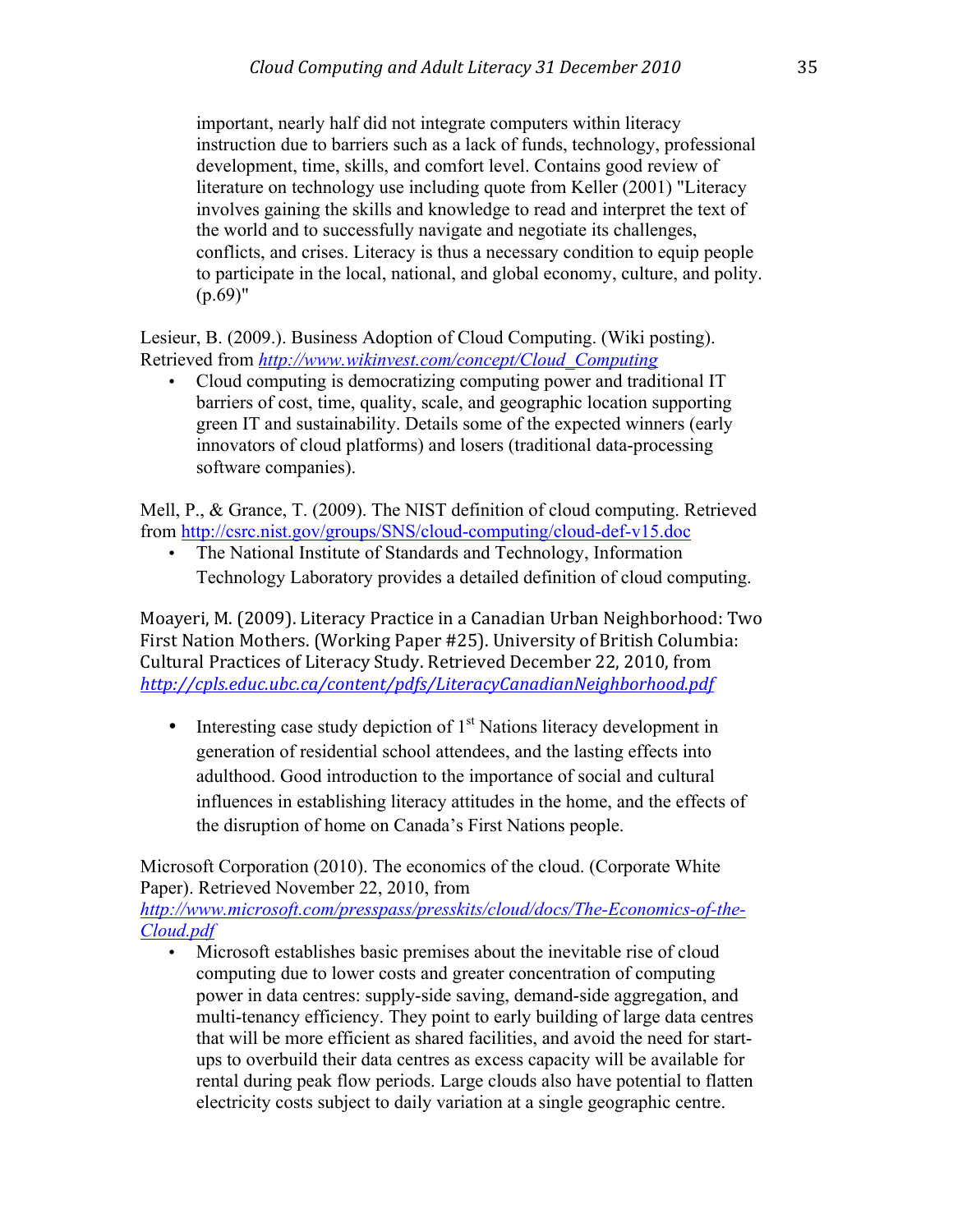Larger centres with fewer employees and more customer means lower overall costs for data services approaching 80% reduction in total cost of ownership. Clouds offer new concerns in Security and Privacy, Performance, and Data Sovereignty, as organizations must trust external providers. Private clouds are owned by a single entity and public clouds are shared facilities and have the potential to offer more resources, but they bring about greater concerns for security etcetera. Because of the greater number of users and larger facilities, public clouds offer the ten times better savings. Microsoft then positions itself as a trusted provider during this period of IT transition to bring public clouds together to make cloud computing available from "every home, every office and every mobile device".

Miller, M. (2008). *Cloud Computing: Web-Based Applications that Change the Way You Work and Collaborate Online.* Pearson. New York.

• A primer on cloud computing that focuses on collaborative work.

Movement for Canadian Literacy (2007). Environmental Scan: Literacy Work in Canada. Retrieved October 25, 2010, from

*http://www.literacy.ca/themes/mcl/projects/enviroscan/enviroscan.pdf*

• This overview of who is working in Adult Literacy in Canada reveals the "poor cousin" of the education industry that is staffed by a great number of volunteers and temporary staff who work for low pay and often no benefits. Conditions are better for college faculty working in the area. The main culprit seems to be the short ad hoc type of funding that is available. As a consequence, few people make literacy training their career, and there is no consistent professional development path for those who are interested. Report also contains a good overview of these issues and extensive references.

Murphy, M. C., & McClelland, M. (2008). *Computer Lab to Go: A "Cloud" Computing Implementation*. Retrieved from

*http://www.isedj.org/isecon/2008/2343/ISECON.2008.Murphy.pdf*

This paper describes a pilot of a virtual computer deployment at North Carolina State University, providing scalable, high performance computing remotely accessing a cloud.

Myers, K. & de Broucker, P. (2006). *Too Many Left Behind: Canada's Adult Education and Training System.* (Report for the Canadian Policy Research Network). Retrieved December 20, 2010, from *http://www.cprn.org/documents/43977\_en.pdf*

• "a large proportion of Canada's adult population is not equipped to participate in a knowledge-based society" (p. 2). The authors contend that increasing the skills of those with the least education will lead to increased productivity.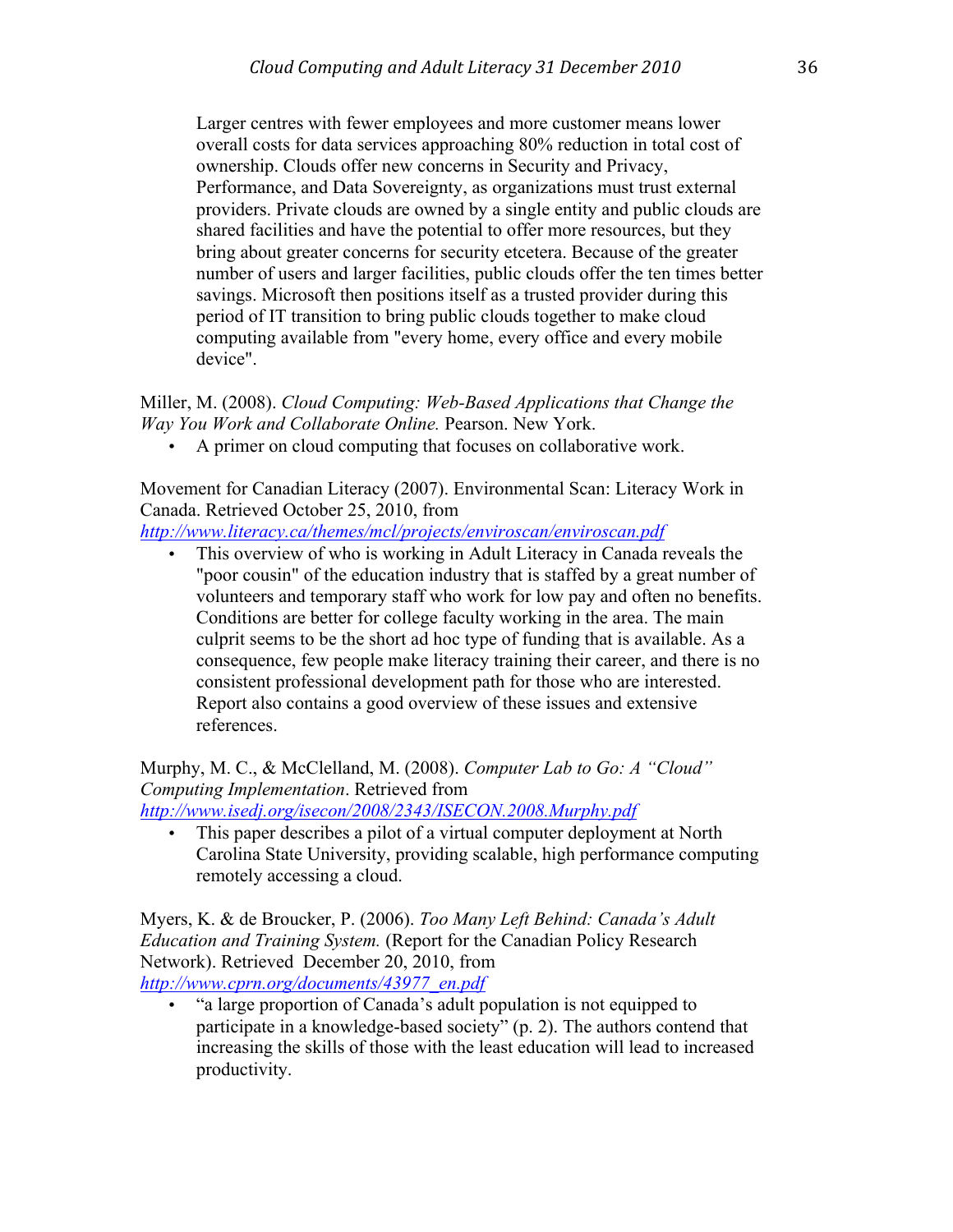• Each province and territory has its own adult education system. The study authors describe these systems as "complex, fragmented and incomplete." However, they found one unchanging variable across all systems: people without secondary leaving certificates receive the least educational services. Very few supports exist for full-time attendance in adult upgrading programs...

Nadin, M. (2001). *The civilization of illiteracy.* [Project Gutenberg electronic text #2481. Originally published Dresden University Press, 1997]. Retrieved December 28, 2010, from

*http://digital.library.upenn.edu/webbin/gutbook/lookup?num=2481*

- Interesting book about the rise of digital literacies and the need to move away from the traditional view of text literacy and the culture of schools and other vested interests that push it as the only form of intellectual exchange.
- "There was life before literacy and there will be life after it. In fact, it has already begun. Let us not forget that literacy is a relatively late acquisition in human culture. … Improved human interaction, for which new technologies are plentifully available, should be the concrete result of this understanding of the end of the civilization of literacy."
- "The literacy-based educational establishment will probably dismiss the proposals set forth as pie-in-the-sky, as futuristic at best. Its representatives will claim that the problem at hand needs solutions, not a futuristic model based on some illusory self- organizing nuclei supported by the economy."

Naone, E. (2009). Conjuring Clouds: How engineers are making on-demand computing a reality. *Technology Review (*July/August), Retrieved November 27, 2010, from *http://www.technologyreview.com/computing/22606/?a=f*

- Clear explanation of virtualization : "...the software 'thinks' it has access to a processor, network, and disk drive, just as if it had a real computer all to itself.... Virtualization means that e-mail, Web, or file servers (or anything else) can be conjured up as soon as they're needed; when the need is gone, they can be wiped from existence, freeing the host computer to run a different virtual machine for another user."
- Google exec Vint Cerf "the ability of virtualization and management software to shift computing capacity from one place to another is one of the things that makes cloud computing so attractive"
- Diagrammatic depiction of 6 layers of cloud computing 1) Hardware multiple servers in a data centre 2) Virtualization - some clouds use virtualization to instantiate multiple independent server sessions 3) Management - resource allocation and billing based upon usage 4) Infrastructure as a Service (IaaS) - usage of the physical hardware for custom software application, e.g. Amazon's Web Services provides flexible storage for external clients 5) Platform as a Service - use of the operating system and data-base utilities for client specific needs, e.g. Google Apps allows clients to build custom solutions 6) Software as a Service (SaaS) -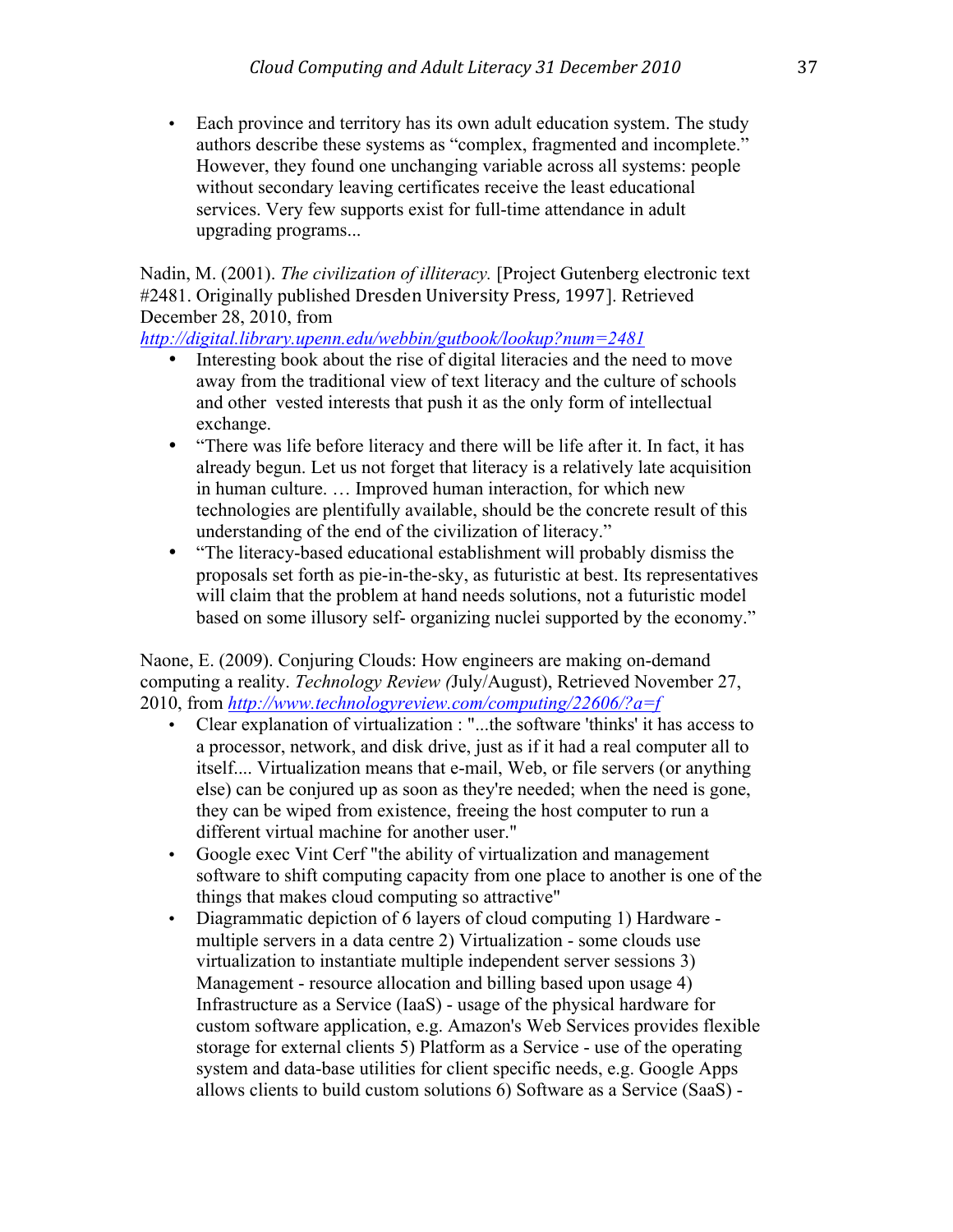the use of cloud software for generic IT applications Google Docs provides commonly used email, document processing, spreadsheets and storage. With everything run as a service, the customer can negotiate the level of resources and support they need [- a bit like renting a car, a car with GPS navigation, or a car with a driver].

• Advantages of cloud computing are its always on, and can expand to meet peak traffic, but there are still technical challenges in managing resource access especially if the data is modified off-line. As well as public clouds some organizations are setting up private clouds to better meet internal IT requirements.

Office of Technology Assessment (1993). *Adult Learning and New Technologies: Tools for a Lifetime.* (monograph). Washington DC: US Government Printing Office. Retrieved October 15, 2010, from *http://www.fas.org/ota/reports/9303.pdf*.

• Perhaps the best retrospective on adult learning, literacy and technology appears in the 1993 Office of Learning Technology Report. This extensive work provides a historical view of literacy and technology in the USA and discusses how notions of "literacy" and "adult learning" have changed with the emergence of Information Communications Technologies. For example, in the 1930's three years of primary education were considered sufficient for the average American to be literate. The report discuses the rapid rate of change in a variety of job settings and the need for general education and literacy - particularly technology literacy to keep up with the times. They also discuss the potential role of technology as a vector for literacy training as costs for hardware decrease and technology for development, distribution and delivery of training emerges.

Øhrstrøm, P. (2010, February). Helping autism-diagnosed teenagers navigate and develop socially using e-learning: Some reflections on design and ethics. Paper presented at Arctic Frontiers 2010 – Thematic Conference on Distance Learning. Tromsø, .

• Paper demonstrated and discussed the use of a smart phone to carry geographical and situational triggered procedural prompts for autistic teenagers. This enabled them to carry out many every day activities like taking a public bus or preparing for school that they would otherwise require an aide.

Organization of Economic Cooperation and Development. (2002). *Thematic review on Adult Learning: Canada Country Note.* Retrieved December 20, 2010, from

*http://www.oecd.org/dataoecd/51/31/1940299.pdf*

• Excellent snapshot of Adult Education in Canada – paints a picture of an employment-driven adult education system with high participation (27.7%) among the 25-64 year old population. The notable exception is with Adult Basic Education (p. 9) where there appears to be a shortage of program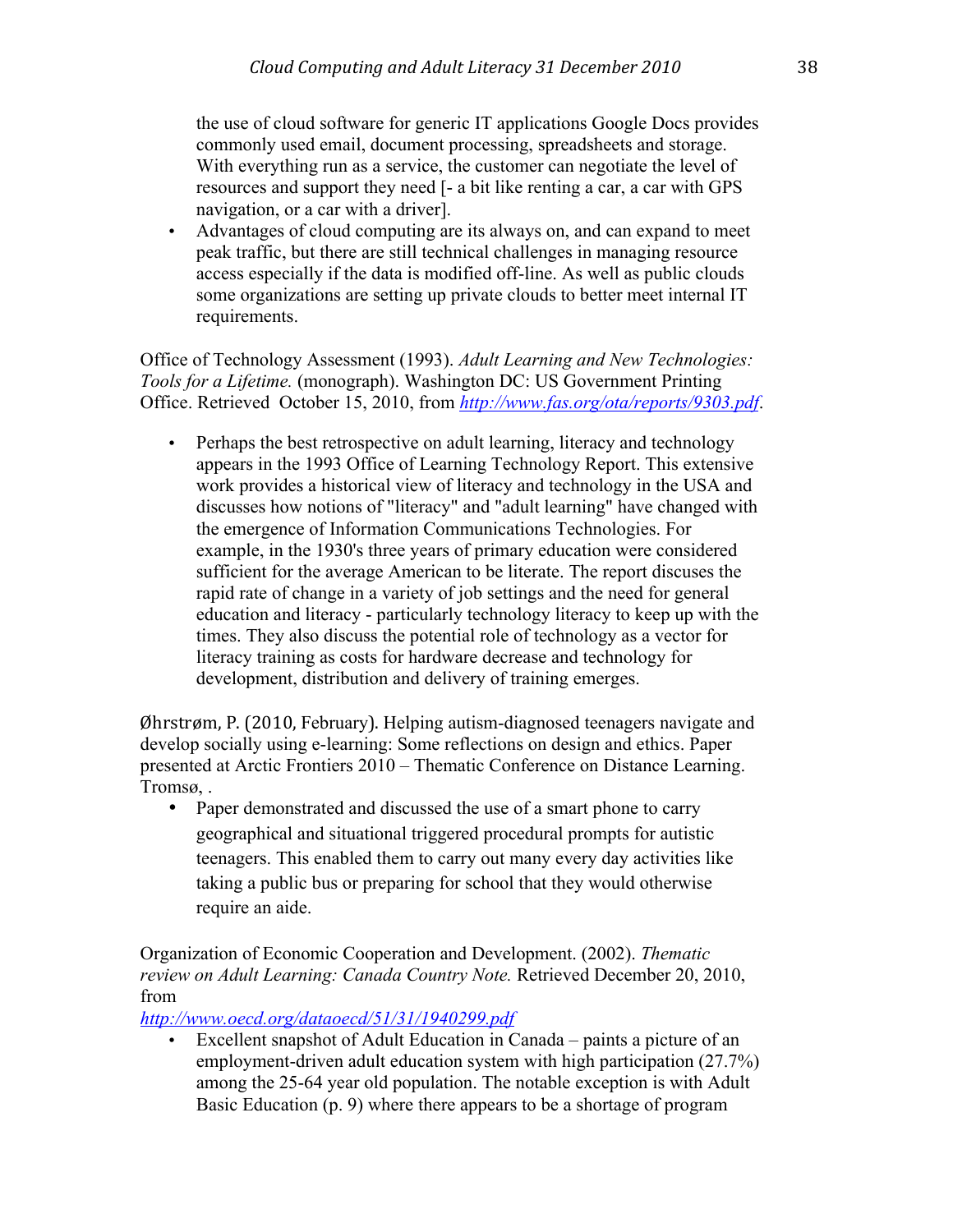space available to meet needs of certain population groups i.e. "to those in need of basic literacy, to Aboriginal groups, and to the working poor".

- The Conference Board of Canada notes that employers fail to understand the importance of training. Quebec has a 1% payroll tax on large employers who fail to provide training to employees – the policy works and training is stimulated.
- Underserved populations..." several persistent issues prevent adequate programs from being provided. In many of these cases, federal-provincial tension has prevented the development of a clear policy; weak political power of these groups makes it difficult for them to make their voices heard; a lack of consensus on appropriate approaches or models of education creates uncertainty about how best to proceed." (p 17)
- Aboriginal people in Canada have the lowest incomes, the highest rates of poverty, the highest rates of dropping out of formal schools (starting around grades 4 and 5), the lowest overall education attainments, and the worst health … "However, here too there has been little sustained effort to grapple with the magnitude of the underlying problem"(p. 20) … Part of the problem in the federal-provincial split. In some areas a part of the problem is a lack of knowledge of both English and their native language. Some discussion of special programs to address education needs of Aboriginal people including special colleges or special programs at community colleges.
- "The working poor in Canada need specific forms of adult education but lack access." (p. 24) 20% of workers earn less than 2/3 of the median income. "The need of the working poor for additional education or training is clear. These are individuals who, almost by definition, are stuck in lowskilled, low-wage jobs with few prospects for advancement simply with experience. Therefore they need to develop additional skills, or switch occupations, if they are to escape poverty. "(p. 25)
- "Throughout Canada, there seems to be relatively little known about the effectiveness of adult education programs. " p. 36) "…the evidence that would convince a skeptic, facilitate the improvement of programs, or enable program developers to choose among alternative approaches is generally missing." (p. 37)
- 3 consequences of a lack of an adult education policy: 1. The special needs of adults are generally neglected., 2. There is no sense of a coherent system of adult education, and 3. Adult education is vulnerable to instability in government. (p. 42-43). The lack of a coordinated pan-Canadian policy means important adult education issues can not be resolved. (see list on p. 46)

Piña, R. A., & Rao, B. (2010, July 18-22). *The Emergence and Promise of Cloud Computing for Under-Developed Societies.* Paper presented at the PICMET 2010 Proceedings, Phuket, Thailand. Retrieved December 20, 2010, from *http://faculty.poly.edu/~brao/2010.Cloud.PICMET.pdf*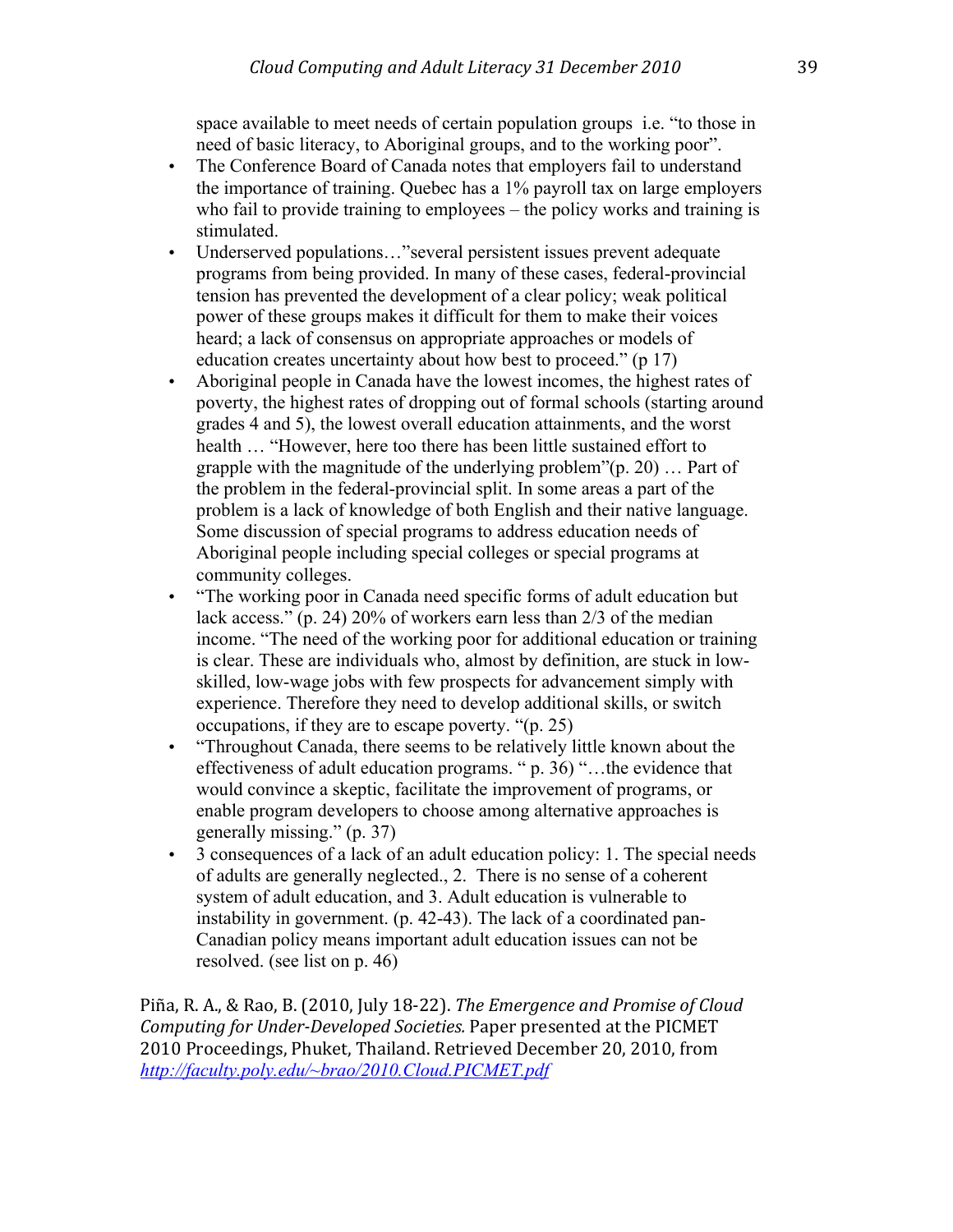• These authors argue that ICTs have radically altered the dynamics of doing business in modern societies. They point out that for under-develop countries in particular, lack of access is problematic, but it can be alleviated through the increased use of cloud computing. They argue that the cloud "can a) create new IT-enabled market constructs, b) change managerial imperatives, incentive structures and processes, and c) pose challenges to business transformation that may, in turn, affect its rate of adoption".

Pingdom. (2009, April 7). The origin of 9 popular Web buzzwords. Retrieved November 28, 2010, from *http://royal.pingdom.com/2009/04/07/the-origin-of-9 popular-web-buzzwords/*

Powell, J. (2009). Cloud computing – what is it and what does it mean for education? Retrieved from *http://erevolution.jiscinvolve.org/files/2009/07/cloudsjohnpowell.pdf*

This paper argues that the capital costs of computing can de done away with if an organization relies on the public cloud, buying virtual server time and storage space on demand.

Red Hat (2010). Red Hat Cloud Foundations: Cloud 101. Retrieved October 30, 2010, from *www.redhat.com/f/pdf/cloud/101\_whitepaper.pdf*

Red Hat is a software vendor that has released this "white paper" to clarify concepts around cloud computing and the role it sees fr its software. Good lucid information without hype.

Roth, T. (2010). Cracking Passwords in the Cloud: Amazon's new EC2 CPU instances (web blog of 15 November 2010). Retrieved November 27, 2010, from *http://stacksmashing.net/2010/11/15/cracking-in-the-cloud-amazons-new-ec2-gpuinstances/*

• German elf-proclaimed hacker" used the Amazon cloud to break SH, an aging password security code, by trying every possible combination until he found the right answer. This is an innovative example of the power of cloud computing since this would have taken an extremely long time to run through all the possible combinations on a single computer. By giving it to the cloud, multiple processors were able to tackle the job in parallel and it was completed in 49 minutes at a cost of about \$2.

SalesForce. (n.d.). What is cloud computing? Retrieved from *http://www.salesforce.com/cloudcomputing/*

• Cloud-based apps can be up and running in a few days; They cost less and are more scalable, secure, and reliable.

Sclater, Niall. (2010, September). Cloud Computing in Education. (Policy Brief). UNESCO Institute for Information Technologies in Education. Russian Federation. Retrieved December 28, 2010, from

*http://iite.unesco.org/files/policy\_briefs/Cloud\_Computing.pdf*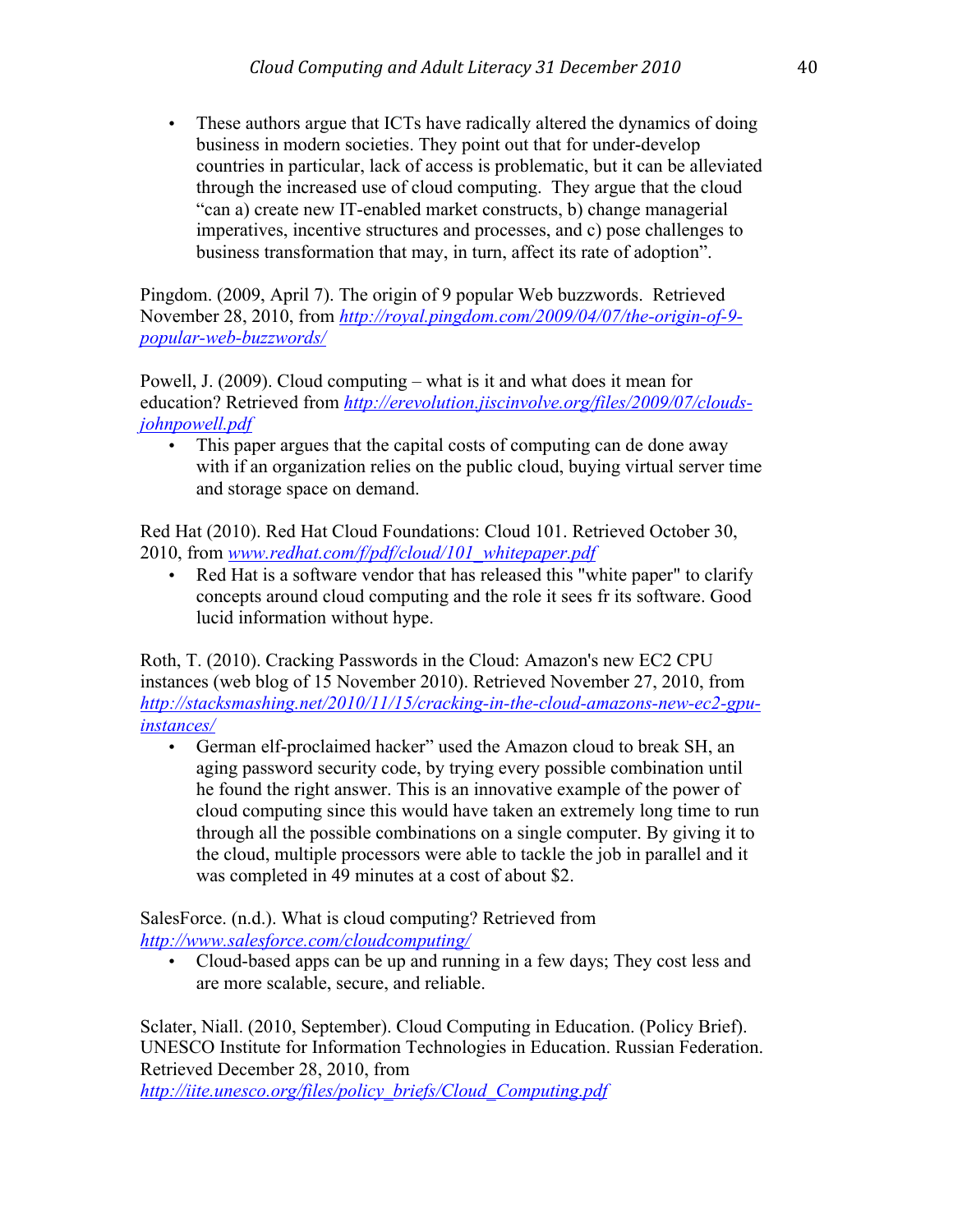- The review analyses the benefits and risks for educational institutions.
- There is an examination of the legal and contractual issues and provides guidelines for the selection and deployment of cloud services.
- Policy implications include the changing roles of local computing personnel, data security issues, data ownership, contractual issues that are best handled by regional or national educational authorities.

Statistics Canada. (2001). *A Report on Adult Education and Training in Canada: Learning a Living*. (Report 81-586-XIE). Ottawa: Ministry of Information. Retrieved December 21, 2010, from *http://www.statcan.gc.ca/pub/81-586-x/81- 586-x1998001-eng.pdf*

• A review of the state of adult education in Canada. Provides a useful baseline showing which sectors f the population are participating in adult education and that there is a slight decline in participation, but does not break out specific statistics for Adult Literacy Education.

Taymans, J., Swanson, H. L., Schwarz, R. L., Gregg, N., Hock, M. & Gerber, P. J. (2009). Learning to Achieve: A review of the literature on serving adults with learning disabilities. (monograph) Jessup, MD: National Institute for Literacy. Retrieved November 28, 2010, from

*http://lincs.ed.gov/publications/pdf/L2ALiteratureReview09.pdf*

- The review covers six topics—assessment, English language learners, accommodations, teaching methods, transition, and impact of LD.
- Learning disabilities are neurologically based disorders that affect critical learning processes such as reading writing and math skills. LD may change as individuals mature, but if LD are not adequately addressed they can limit adults' prospects for education, employment and interpersonal relationships.
- Research supports interventions on word skills that directly address deficits in phonological processing and explicit mastery learning. Interventions based on learning styles perceptual and motor training, auditory or visual learners, or coloured lenses etc continue to be promoted despite the lack of any evidence for efficacy and they are inconsistent with scientific understanding of cognitive processing and brain function.
- Reading disabilities (RD) are persistent in one longitudinal study, 70% of children identified with RD in Grade 3 had RD as adults
- Extensive discussion of assessment of LD, Research recommended teaching strategies, Accommodation strategies for testing and instruction.
- Note that mobile phones will probably be the platform of choice since more people world wide have mobile phones than TVs, Some phones already allow for scanning of documents and text-voice conversion, this will be particularly useful with uptake of e-text and e-books.
- Extensive references.
- Chapter 5 details evidence-based interventions: Explicit Instruction, use of computer writing tools, note-taking strategies, technology-based